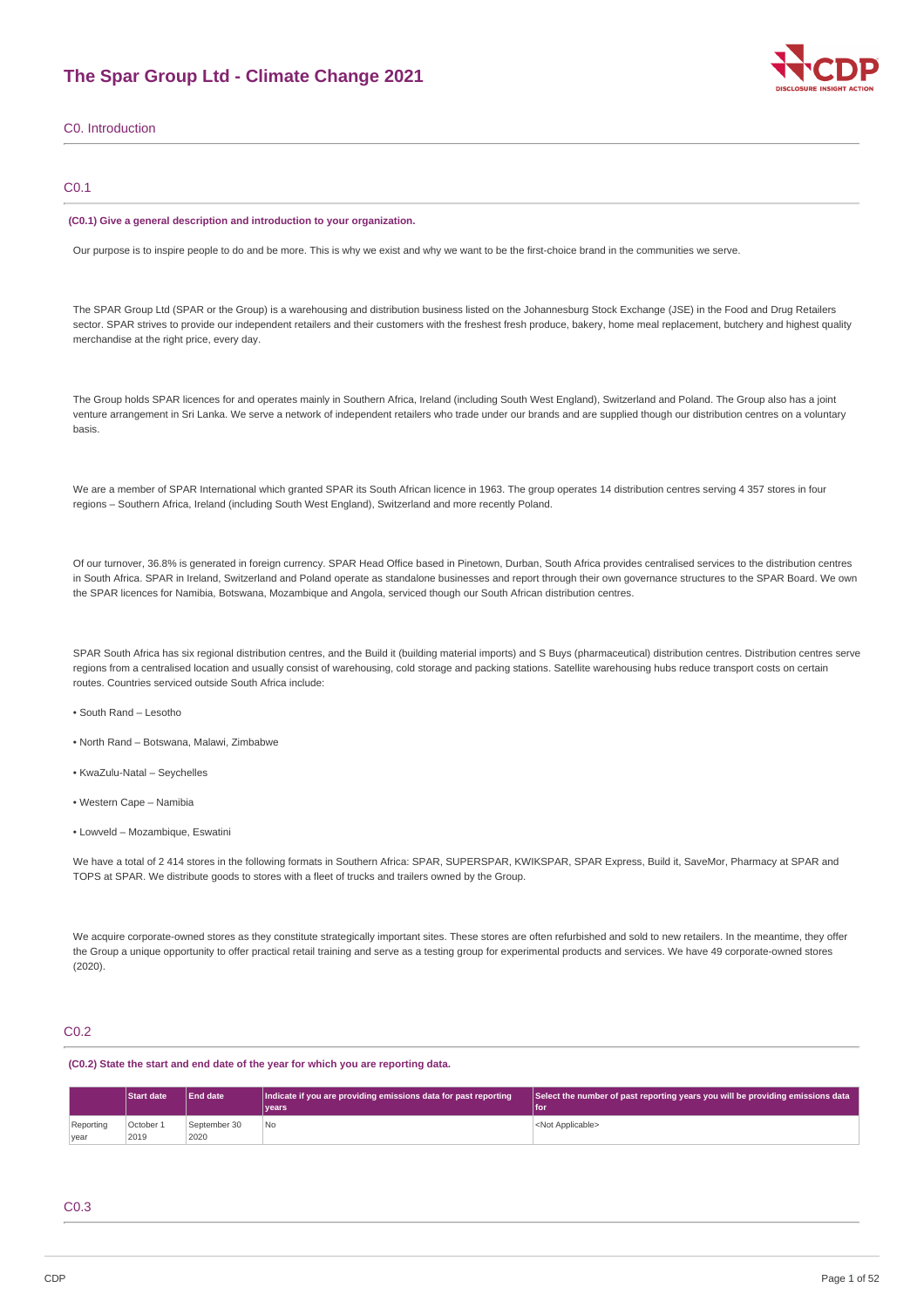# C0.4

**(C0.4) Select the currency used for all financial information disclosed throughout your response.** ZAR

# C0.5

(C0.5) Select the option that describes the reporting boundary for which climate-related impacts on your business are being reported. Note that this option should **align with your chosen approach for consolidating your GHG inventory.** Operational control

# C1. Governance

# C1.1

**(C1.1) Is there board-level oversight of climate-related issues within your organization?** Yes

# C1.1a

(C1.1a) Identify the position(s) (do not include any names) of the individual(s) on the board with responsibility for climate-related issues.

|               | Position of Please explain                                                                                                                                                                            |
|---------------|-------------------------------------------------------------------------------------------------------------------------------------------------------------------------------------------------------|
| individual(s) |                                                                                                                                                                                                       |
| Board-level   | The SPAR Group's Social and Ethics committee is appointed by the Board, and has the highest level of responsibility for the Group's social and organisational activities relating to the environment, |
| committee     | climate change and its stakeholders. Members of the Social and Ethics Committee and its Chairman are appointed by the Board, and the Committee meets formally twice a year. The Chairman of           |
|               | the Board, the CEO, the Group Sustainability and Risk Executive, the Group Human Resources Executive and the Group Company Secretary attend meetings by permanent invitation. The                     |
|               | Committee monitors the Group's sustainability and climate change performance to ensure that the Group's ethics supports its culture, it is seen as a responsible citizen and that there is a balance  |
|               | between the company and the needs, interest and expectations of all stakeholders. During FY2020, the Committee has approved revised SPAR's Sustainability Strategy and Policy and started             |
|               | integrating the Task Force on Climate-Related Financial Disclosures (TCFD) recommendations into SPAR's strategy.                                                                                      |

# C1.1b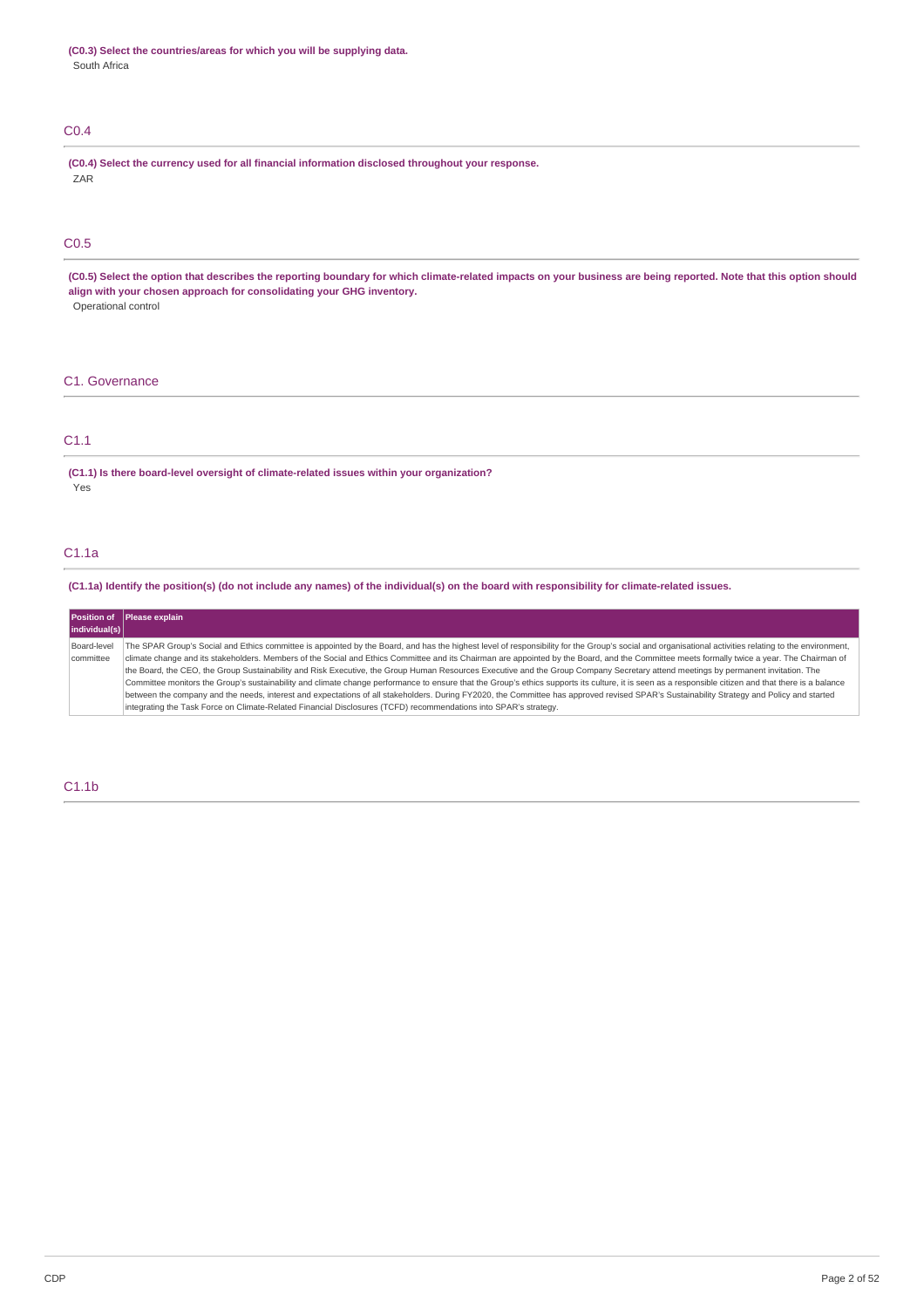#### **(C1.1b) Provide further details on the board's oversight of climate-related issues.**

| climate-<br>related<br>issues are<br> a<br>scheduled<br>agenda<br>item | <b>Frequency Governance</b><br>with which   mechanisms<br>into which<br>climate-<br>related issues<br>are integrated                                                                                                                                                                                                                                                                                                                                                                                                                                                                                                                | <b>Scope of</b><br>board-<br>level<br>oversight | Please explain                                                                                                                                                                                                                                                                                                                                                                                                                                                                                                                                                                                                                                                                                                                                                                                                                                                                                                                                                                                                                                                                                                            |
|------------------------------------------------------------------------|-------------------------------------------------------------------------------------------------------------------------------------------------------------------------------------------------------------------------------------------------------------------------------------------------------------------------------------------------------------------------------------------------------------------------------------------------------------------------------------------------------------------------------------------------------------------------------------------------------------------------------------|-------------------------------------------------|---------------------------------------------------------------------------------------------------------------------------------------------------------------------------------------------------------------------------------------------------------------------------------------------------------------------------------------------------------------------------------------------------------------------------------------------------------------------------------------------------------------------------------------------------------------------------------------------------------------------------------------------------------------------------------------------------------------------------------------------------------------------------------------------------------------------------------------------------------------------------------------------------------------------------------------------------------------------------------------------------------------------------------------------------------------------------------------------------------------------------|
| Scheduled<br>- all<br>meetings                                         | Reviewing and <not<br>guiding<br/>strategy<br/>Reviewing and<br/>quiding major<br/>plans of action<br/>Reviewing and<br/>guiding risk<br/>management<br/>policies<br/>Reviewing and<br/>guiding annual<br/>budgets<br/>Reviewing and<br/>guiding<br/>business plans<br/>Setting<br/>performance<br/>objectives<br/>Monitoring<br/>implementation<br/>and<br/>performance of<br/>objectives<br/>Overseeing<br/>major capital<br/>expenditures,<br/>acquisitions<br/>and<br/>divestitures<br/>Monitoring and<br/>overseeing<br/>progress<br/>against goals<br/>and targets for<br/>addressing<br/>climate-related<br/>issues</not<br> | Applicabl<br>e >                                | The Committee is mandated to consider the company's performance on employees, society, economy and the natural environment. During the past financial year the<br>Committee received feedback on the following environment-related matters: • SPAR's CDP Submission • SPAR's Rural Hub • SPAR's Sustainability Initiatives • TCFD<br>Recommendations The Social and Ethics Committee is responsible for reviewing and approving the Group's policies relating to ethics, social and economic development,<br>good corporate citizenship, sustainable development and stakeholder relationships. During FY2020, the Committee approved SPAR's revised Sustainability Strategy and<br>Policy as well as the Group's Energy, Water and Sustainable Procurement Policies. Going into 2021, the Committee will continue reviewing said policies and implement a<br>formalised corporate compliance programme to monitor the Group's activities in this regard. The Committee also monitors how availability of natural capital and climate<br>resilience contribute towards the achievement of the Group's strategic outcomes. |

# C1.2

**(C1.2) Provide the highest management-level position(s) or committee(s) with responsibility for climate-related issues.**

| Name of the position(s) and/or<br>committee(s) |                                 | <b>Reporting line Responsibility</b>                                   | Coverage of<br><i><u><b>I</b></u></i> responsibility | Frequency of reporting to the board on climate-related<br>lissues |
|------------------------------------------------|---------------------------------|------------------------------------------------------------------------|------------------------------------------------------|-------------------------------------------------------------------|
| Chief Sustainability Officer (CSO)             | <not<br>Applicable&gt;</not<br> | Both assessing and managing climate-related risks and<br>opportunities | <not applicable=""></not>                            | Half-yearly                                                       |

## C1.2a

(C1.2a) Describe where in the organizational structure this/these position(s) and/or committees lie, what their associated responsibilities are, and how climate**related issues are monitored (do not include the names of individuals).**

The Group's Sustainability and Risk Executive (also known as the Chief Sustainability Officer) has a direct responsibility for managing sustainability and climate change issues, including identification, assessment and management of climate-related risks. The Group Sustainability Officer is part of the Group's Executive management team and has a permanent invitation to the Social and Ethics Committee. SPAR's Chief Sustainability Officer is driving the implementation of the Group's Sustainability Strategy and SPAR's Sustainability Policy as well as setting sustainability and climate goals, sustainability KPIs and sustainability action plans.

The Group's Sustainability and Risk Executive has an ultimate responsibility of the integration of SPAR's Sustainability Strategy, Sustainability Commitment "My SPAR, Our Tomorrow" and Climate Change Commitment of "Climate Neutral Organisation by 2050", the Group's Energy, Water and Sustainable Procurement Policies into the Group's overall strategy and achievement of strategic outcomes. These commitments outline SPAR's approach to the management and integration of sustainability issues, with climate change identified as one of the key areas of the Group's Sustainability Strategy.

## C1.3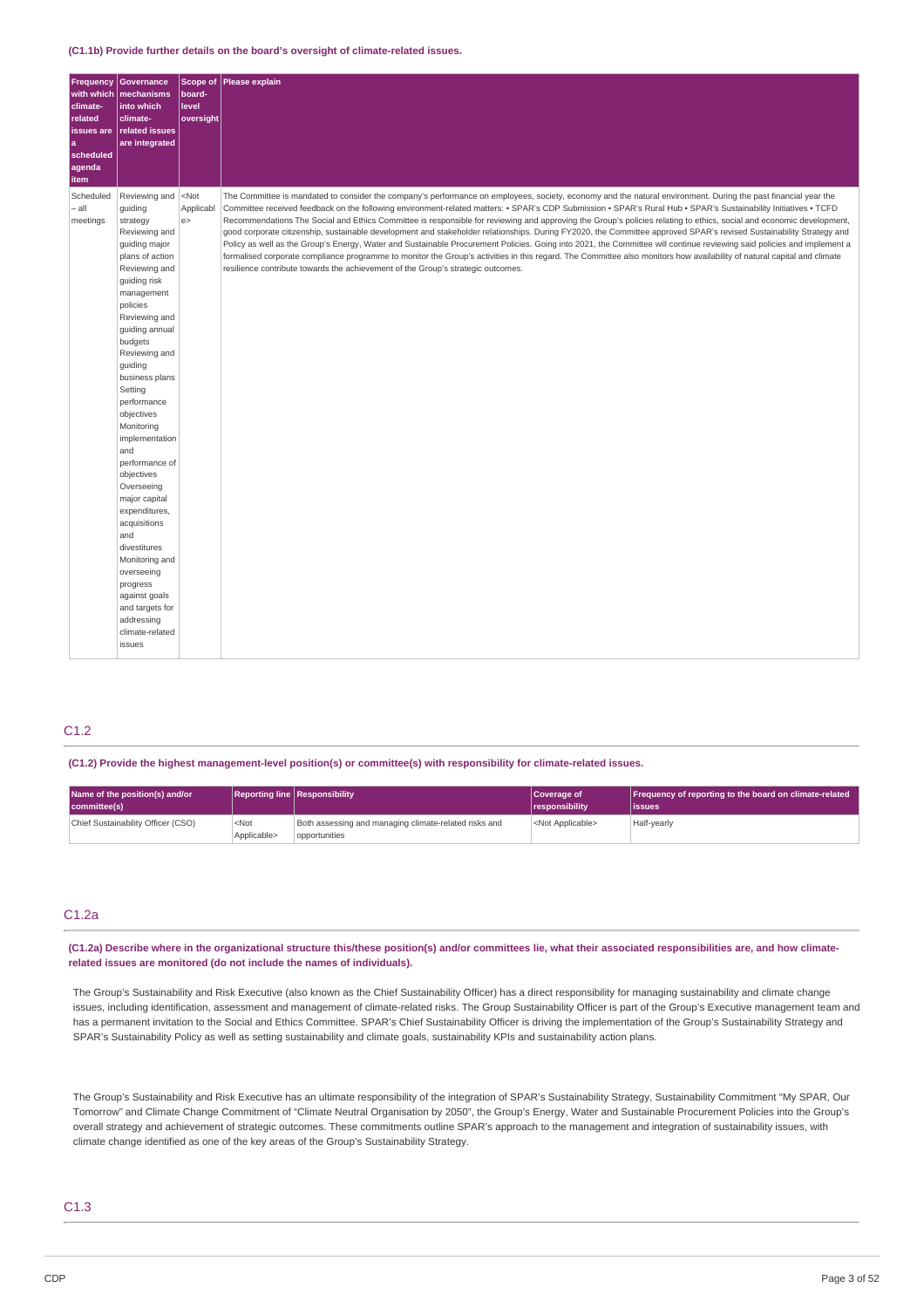## (C1.3) Do you provide incentives for the management of climate-related issues, including the attainment of targets?

|         | <b>Provide incentives for the</b><br>management of climate-<br><b>related issues</b> | <b>Comment</b>                                                                                                                                                                                                                                                                                                                                                                                           |
|---------|--------------------------------------------------------------------------------------|----------------------------------------------------------------------------------------------------------------------------------------------------------------------------------------------------------------------------------------------------------------------------------------------------------------------------------------------------------------------------------------------------------|
| Row Yes |                                                                                      | SPAR has monetary incentives for the management of climate-related issues and attainment of energy and emissions reductions targets, which are reviewed either annually or<br>monthly, depending on the position. Incentives for management of climate-related issues are applicable across organisation, ranging from executive level positions to a middle<br>level management and to skilled workers. |

# C1.3a

# (C1.3a) Provide further details on the incentives provided for the management of climate-related issues (do not include the names of individuals).

| <b>Entitled to incentive</b>                                    | Type of            | <b>Activity</b><br>l incentive l inventivized l        | <b>Comment</b>                                                                                                                                                                                                                                                                                                                                                                                                    |
|-----------------------------------------------------------------|--------------------|--------------------------------------------------------|-------------------------------------------------------------------------------------------------------------------------------------------------------------------------------------------------------------------------------------------------------------------------------------------------------------------------------------------------------------------------------------------------------------------|
| Executive officer                                               | Monetary<br>reward | Emissions<br>reduction<br>target                       | The Group Risk and Sustainability Executive is incentivised to drive adoption of business practices for which enable realisation of the Group's strategic outcomes<br>and purpose. Achieving strategic outcomes requires managing climate-related issues, mitigating climate related risks and adapting business practices to achieve<br>emissions reductions.                                                    |
| Executive officer                                               | Monetary<br>reward | Energy<br>reduction<br>project<br>Efficiency<br>target | The Group Logistics Executive has a monetary incentive based on achieving efficiencies, both in distribution centres and in the Group's fleet. Achieving<br>operational efficiencies includes energy reduction, renewable energy and reduced fuel consumption.                                                                                                                                                    |
| Other, please specify<br>(Fleet Drivers)                        | Monetary<br>reward | Emissions<br>reduction<br>target                       | Fleet drivers are provided with monetary incentivises to reduce fuel consumption. A fuel consumption target is set for each vehicle and each driver's performance<br>against target is measured using the number of litres of fuel that was saved. The total monetary savings value is then shared among drivers based on their<br>contribution to fuel savings. These savings are calculated on a monthly basis. |
| Other, please specify<br>(Outbound and<br>Maintenance Managers) | Monetary<br>reward | Emissions<br>reduction<br>target                       | Outbound and some Maintenance Managers have fuel consumption as part of their annual targets. Maintenance Managers through their KPIs are incentive to<br>drive efficiency within the warehouses, which includes energy and water reduction and efficiency.                                                                                                                                                       |

# C2. Risks and opportunities

# C2.1

(C2.1) Does your organization have a process for identifying, assessing, and responding to climate-related risks and opportunities? Yes

# C2.1a

## **(C2.1a) How does your organization define short-, medium- and long-term time horizons?**

|             | <b>From (years)</b> | To (years) | <b>Comment</b>                                                                                            |
|-------------|---------------------|------------|-----------------------------------------------------------------------------------------------------------|
| Short-term  |                     |            | Short, Medium- and Long-term horizons are defined in SPAR's Enterprise and Risk Management (ERM) process. |
| Medium-term |                     | 10         | Short, Medium- and Long-term horizons are defined in SPAR's Enterprise and Risk Management (ERM) process. |
| Long-term   | 10                  | 30         | Short, Medium- and Long-term horizons are defined in SPAR's Enterprise and Risk Management (ERM) process. |

# C2.1b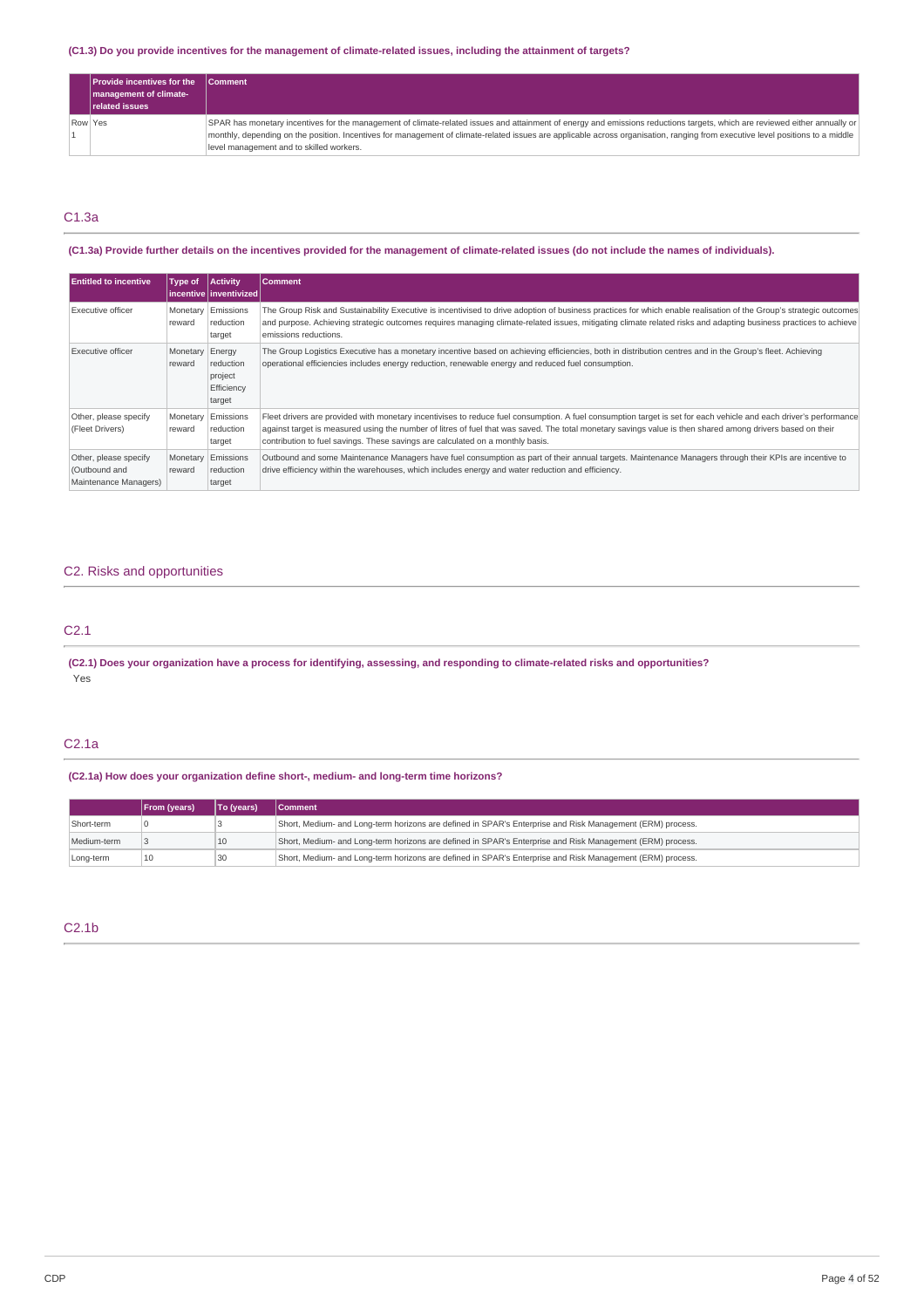#### **(C2.1b) How does your organization define substantive financial or strategic impact on your business?**

The SPAR Group identifies substantive financial or strategic impact, based on the likelihood and impact indicators.

For impact indicator, The Group has established six financial impact and six non-financial impact categories. The severity of impact could range from insignificant (Score of 1) to catastrophic (Score of 7). Each category has a set of criteria which determines the severity of impact. Examples of non-financial categories and their respective criteria of what is considered to be catastrophic impact is as such:

Health & Safety – Multiple fatalities and significant irreversible effects >100 people •

Environmental & Community – Incident that causes disastrous environmental or societal impact with long term effect requiring major remediation. Will result in large scale • class action.

Reputation & Brand – Prominent and prolonged international media coverage. Public reprimand from Government. Significant negative impact on share price for months. • • Legal & Compliance – Major litigation or prosecution with damages and costs of >R50m. Custodial sentence for company executive. Prolonged closure of operations by authorities.

Management Impact – Disaster with long term significant impact on the Group that requires senior executives to spend considerable time remediation for several months. •

Full implementation of Group-wide crisis management plan.

• Operations – Destruction of long-term major disruption of a DC or significant operations.

For likelihood indicator, the likelihood score ranges from improbable (Score of 1) to certain (Score of 6). Each risk is presented to the Executive Committee and regional risk teams. Each team then votes on the likelihood of the event occurring (from  $1-6$ ). An average rating scale is then used to determine the likelihood of the event occurring.

For each risk, likelihood and impact indicators are plotted on the risk graph, and the risk is considered to have a substantive financial or strategic impact when the likelihood indicator has a score between 4-6 and impact indicator has a score between 4-7.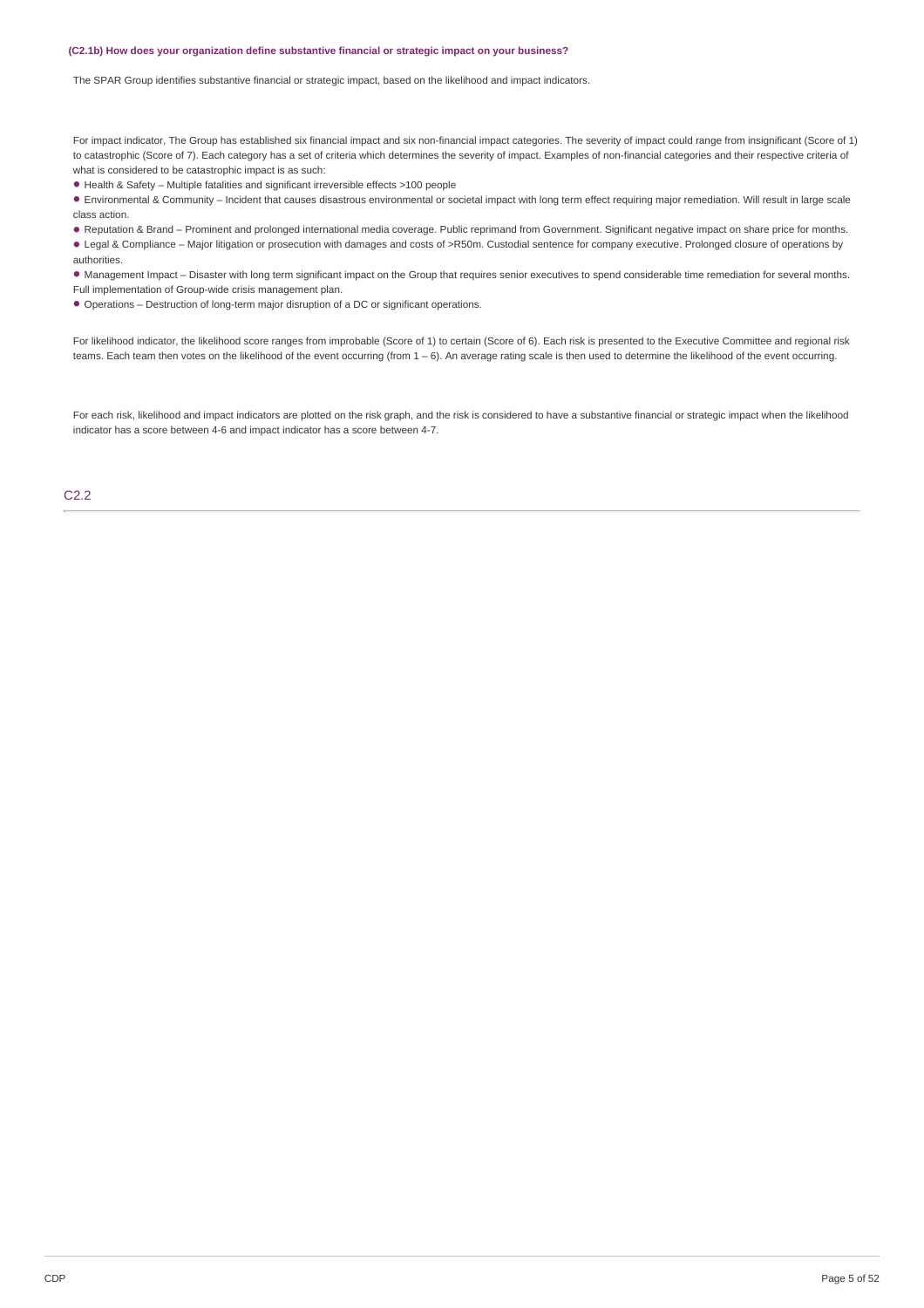#### **(C2.2) Describe your process(es) for identifying, assessing and responding to climate-related risks and opportunities.**

**Value chain stage(s) covered** Direct operations Upstream Downstream

**Risk management process** Integrated into multi-disciplinary company-wide risk management process

**Frequency of assessment** More than once a year

**Time horizon(s) covered**

Short-term Medium-term Long-term

### **Description of process**

The SPAR Group's risk management ability is integral to the achievement of strategic objectives. The Group utilises Enterprise Risk Management framework to identify, assess, manage and respond to climate-related risks and opportunities. The Group's Board through the Risk Committee provides integrated oversight based on the inextricable link between strategy, risk, sustainability and performance management. Through a set of governance structures, policies and the enterprise risk management processes, SPAR is able to mitigate risk and support the organisation in being ethical and a good corporate citizen. The Committee meets half-annually and the Group's Sustainability and Risk Executive attends all the Risk Committee's and the Board's meetings by invitation. The Risk Committee monitors risks against SPAR's strategic focus areas so that the Group's Risk Register can be updated when needed. Progress against the strategic focus areas and an updated Risk Register form part of the quarterly reports to the Board and other Committees. The outcomes from risk assessments are reviewed by the Risk Committee and presented to the Board. These risks are used to guide strategy and influence budgeting of CAPEX and OPEX, in line with the Group's strategy. Risk Identification: The South African executive and management teams provide structure for both processes and input into risk and strategy discussions by considering past performance and a changing operating landscape. Those discussions are influenced by external political events, market and political conditions as well as operating landscape. Additionally, regular feedback on risk management from divisional risk teams, internal conferences and feedback sessions at SPAR's distribution centres are considered in the discussions. Among the outcomes of those discussions is identification of the Group's 12 strategic risks and opportunities, and all the Group's operational risks and opportunities are assigned to a strategic risk. Climate change risks are assigned to the Group's Strategic Risk 4 "Inability to address and deal with business sustainability challenges, leading to the business not being rated as a going concern". An operational risk that has been linked to the strategic risk is "The inability to deal with the impact of climate change or societal issues (...) can lead to financial loss". Risk mitigation action/opportunity that has been identified in response to this strategic risk is "SPAR has a dedicated Risk and Sustainability Executive who has a team focused on navigating the business towards implementing sustainable societal and environmental impact for the long term". Risk assessment and management: All identified strategic and operational risks and opportunities are included in the SPAR's Risk Register. Each risk is assigned a Key Risk Indicator (KRI), which are continuously reviewed and evaluated by SPAR's Risk & Sustainability team so that they continue to align with the Group's strategy and Sustainability Policy. Additionally, each risk is given a risk ranking, based on likelihood and impact criteria. Further information on risk impact criteria is outlined in Question 2.1b of the response. Each KRI is assigned to relevant risk manager, who then drives risk mitigation actions. SPAR has a team of function areas risk champions and a team of risk managers, consisting of a risk champion in each SPAR's distribution centre. Risk Communication: Regular feedback sessions are held at internal conferences (company level) and executive meetings at distribution centres (business unit/asset level) throughout the year to communicate to the management existing risks and opportunities and assist in identifying potential new risks and opportunities. Monthly risk meetings take place with divisional risk teams at SPAR's distribution centres, which provide the platform to communicate on the management of existing risks and identify new ones. Examples of identified climate risks and opportunities: SPAR's climate-related risks and opportunities are the outcomes of the above detailed enterprise risk management process. SPAR's climate change risk associated with reduced resilience to climate change impacts in the supply chain is linked to the identified Group's Strategic Risk 4. SPAR identifies that due to increased drought events and reduced precipitation, suppliers could be impacted, should they not undertake more sustainable practices. This identified climate risk, if unmitigated, could lead to significant environment/community impact, causing disastrous environmental or societal impact with long term effect requiring major remediation and having a potential to result in large scale class action. To address this risk, the SPAR Group trains suppliers on sustainable farming methods which reduce water requirements for farming and provide financial assistance to farmers to install water-efficient technologies such as hydroponic systems or tunnels. The Group further engages with suppliers to understand suppliers' climate change risks, to collect carbon and environmental performance data and to drive resource efficiency in suppliers' operations. Failure to address and mitigate SPAR's climate change risk associated with changing consumers perceptions of the SPAR Group's sustainability actions could result in financial damage for the Group. This could also lead to significant reputation and brand impact of prominent and prolonged international media coverage, public reprimand from Government or significant negative impact on share price for months. Adoption of circular economy approach to new product development and packaging, embedding resource stewardship across all business operations and driving sustainability practices in the supply chain allow the Group to mitigate identified climate risks whilst capitalising on new opportunities. SPAR's identified climate-related opportunities seek to address climate-related risks and include actions to mitigate often more than one identified climate risk. Climate-related opportunities such as renewable energy and alternative fuel sources contribute towards the Group' sustainability commitments towards responsible living and resource stewardship. Furthermore, SPAR's has made a commitment to Science Based Targets (SBTs) and has developed the Carbon Reduction Framework – both of these strategic actions guide identification and implementation of climate-related opportunities. To become a climate resilient business, SPAR has made a commitment to become a carbon neutral organisation by 2050.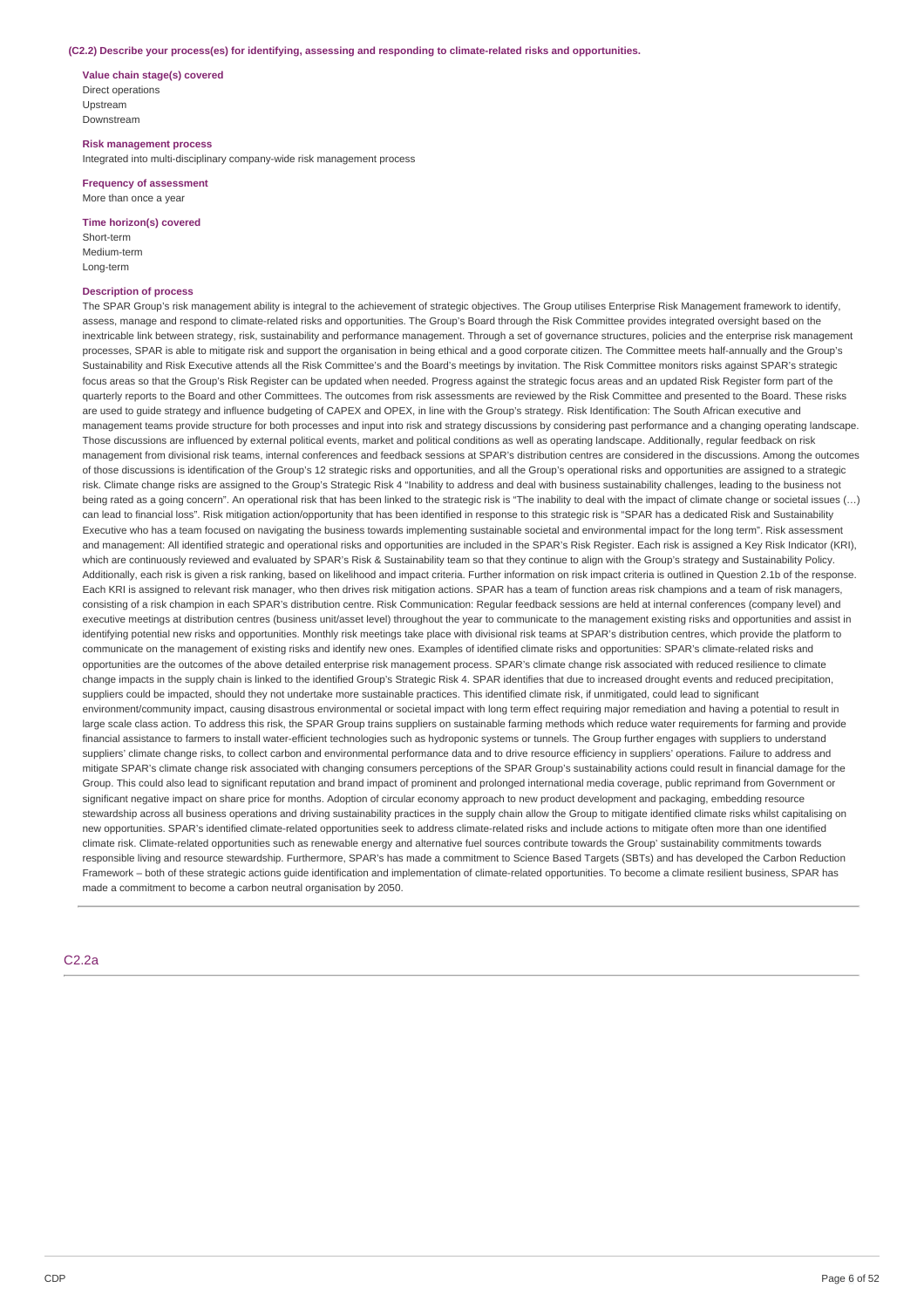# **(C2.2a) Which risk types are considered in your organization's climate-related risk assessments?**

|                        |                                 | Relevance Please explain                                                                                                                                                                                                                                                                                                                                                                                                                                                                                                                                                                                                                                                                                                                                                                                                                                                                                                                                                                                                                                                                                                                                                                                                                                                                                                                                                                                                                                                                                                                                                                                                                                                                                                                                                                                                                                                                                                                                                                                                                                                                                                                                                                                                                                                                                                                                     |
|------------------------|---------------------------------|--------------------------------------------------------------------------------------------------------------------------------------------------------------------------------------------------------------------------------------------------------------------------------------------------------------------------------------------------------------------------------------------------------------------------------------------------------------------------------------------------------------------------------------------------------------------------------------------------------------------------------------------------------------------------------------------------------------------------------------------------------------------------------------------------------------------------------------------------------------------------------------------------------------------------------------------------------------------------------------------------------------------------------------------------------------------------------------------------------------------------------------------------------------------------------------------------------------------------------------------------------------------------------------------------------------------------------------------------------------------------------------------------------------------------------------------------------------------------------------------------------------------------------------------------------------------------------------------------------------------------------------------------------------------------------------------------------------------------------------------------------------------------------------------------------------------------------------------------------------------------------------------------------------------------------------------------------------------------------------------------------------------------------------------------------------------------------------------------------------------------------------------------------------------------------------------------------------------------------------------------------------------------------------------------------------------------------------------------------------|
|                        | &<br>inclusion                  |                                                                                                                                                                                                                                                                                                                                                                                                                                                                                                                                                                                                                                                                                                                                                                                                                                                                                                                                                                                                                                                                                                                                                                                                                                                                                                                                                                                                                                                                                                                                                                                                                                                                                                                                                                                                                                                                                                                                                                                                                                                                                                                                                                                                                                                                                                                                                              |
| Current<br>regulation  | Relevant,<br>always<br>included | Current regulation around climate change is always relevant to the SPAR Group and is always included in risks assessments to ensure compliance with existing legislation and to adapt to<br>changing legislative and regulatory environment. Example of risk type: SPAR has identified Carbon Tax and its liability as a current regulatory climate-related risk that may have a<br>substantive impact on the Group's direct operations, corporate-owned stores and suppliers. Under the Carbon Tax SPAR is liable for diesel and LPG usage in SPAR's distribution centres<br>and corporate-owned stores. Furthermore, an increase in fuel and electricity prices introduced by the promulgation of Carbon Tax impacts SPAR's direct operations and suppliers across<br>the Group's supply chain, increasing the cost of operations. Consideration in risk assessments: Current regulation risk of Carbon Tax and its liability is included as part of the Group's<br>strategic risks which are reviewed quarterly by the Risk Committee. To identify any changes to the current legislation and regulations, SPAR receives regular alerts on any legislative<br>changes. Furthermore, the Group obtains political insights from knowledgeable commentators who assist in creating scenarios to determine the potential impact on the Group's future<br>business. Carbon Tax Risk has mitigative actions assigned, among which are renewable energy, alternative fuel sources and battery-electric truck refrigeration system.                                                                                                                                                                                                                                                                                                                                                                                                                                                                                                                                                                                                                                                                                                                                                                                                                               |
| Emerging<br>regulation | Relevant,<br>always<br>included | Emerging regulation is always relevant to the SPAR Group and is always included in risks assessments so that the Group can take action to prepare for future legislation, reduce<br>associated risks and mitigate potential impacts of future regulation Example of risk type: Increased GHG Emissions and environmental performance reporting obligations might place an<br>additional burden on SPAR to account for, report and have emissions verified in accordance with different methodologies and reporting standards. Under the current Carbon Tax regime<br>SPAR is liable to annually report emissions associated with LPG and diesel consumption in distribution centres and in 49 SPAR's corporate stores. Phase 2 of the Carbon Tax (scheduled<br>to come into effect post-2022) could introduce additional emissions reporting obligations to SPAR. Additionally, impending introduction of the National Environmental Management: Waste<br>Act (59:2008): Regulations regarding extended procurer responsibility could compel SPAR's to report on Scope 3 emissions associated with waste to the relevant authorities. Consideration<br>in risk assessments: Increased reporting obligations is included as part of the Group's strategic risks which are reviewed quarterly by the Risk Committee. Staying-up-to date with the latest<br>developments, commenting on any draft climate-related legislation and engagement with the industry and local authorities have been establish among mitigation actions to this risk. To<br>identify any changes to the current legislation and regulations, SPAR receives regular alerts on any proposed legislative changes and stays up to date with current climate-related national<br>and global climate policies, legislation and climate related events. SPAR monitors outcomes of international political events such as the UNFCCC COP as they drive current and future<br>climate legislation in South Africa. Additionally, the Group also monitors international climate policies and climate-related reviews such as the Ratings Agency's Moody's Group review of<br>the South Africa's response and preparedness to climate change. SPAR has started actively engaging with eThekwini, Ekurhuleni, Tshwane, and City of Cape Town municipalities around<br>climate change regulations. |
| Technology             | Relevant,<br>always<br>included | Risks associated with technological innovations that support transition to a lower-carbon economy are always included in risks assessments. Leveraging technological innovations can help<br>SPAR to mitigate risks associated with increasing operational costs due to changing climatic conditions, comply with current and emerging legislation and disclose climate-related<br>information to the Group's stakeholders. Example of risk type: SPAR has identified that changing climatic conditions, specifically, increasing temperatures, could lead to an increased<br>usage of refrigeration equipment, increased associated electricity and fuel consumption and costs. Consideration in risk assessments: "Inability to leverage data and new technology,<br>resulting in losing business to competition" has been identified as SPAR's Strategic Risk 3. The Group recognises that to address potential impacts associated with changing climatic<br>conditions SPAR would have prioritise adoption of low-carbon technologies. Considering this risk in the Group's risk assessments enables prioritisation of time and monetary resources<br>towards research and development and piloting of new and emerging energy efficient/lower-carbon technologies. Rollout of Solar PV and use of biofuels in selected Group's distribution<br>centres as well as fuel efficient vehicles/engines have been identified among risk mitigation actions to this risk. SPAR is also actively piloting semi-rigid hybrid truck and exploring<br>alternative fuel sources.                                                                                                                                                                                                                                                                                                                                                                                                                                                                                                                                                                                                                                                                                                                                                                                    |
| Legal                  | Relevant<br>always<br>included  | Climate-related litigation claims are always included in risk assessments as they could inflict negative financial impacts on the business and lead to a reduction in the Group's profitability.<br>Example of risk type: Compliance with climate and environmental legislation is considered in the Carbon Tax and its liability risk for SPAR and its supply chain as well as through preparing<br>for emerging legislation around enhanced emissions and environmental performance reporting. Consideration in risk assessments: Alerts on latest legislative changes provide the context<br>against which strategic and operational climate risks are monitored and any new risks identified. Inclusion of current and emerging climate risks in the Group's Risk Register enables SPAR<br>to comply with legislative requirements and ensure that no potential litigation claims arise due to non-compliance. SPAR has implemented a system which alerts various members of the<br>organisation around new and/or changes to regulations and legislation (e.g. updates on the South African Carbon Tax and associated GHG Emissions Reporting regulations, the National<br>Environmental Management: Waste Act (59:2008): Regulations regarding extended procurer responsibility). Such information is shared with the relevant departments within the Group,<br>which take actions to change and adapt business practices to ensure compliance. For example, SPAR's sustainability team gets notified of any legislative changes around GHG<br>Emissions.                                                                                                                                                                                                                                                                                                                                                                                                                                                                                                                                                                                                                                                                                                                                                                                              |
| Market                 | Relevant,<br>always<br>included | Market risks associated with shifts in supply and demand for products and services are always considered in SPAR's risk assessments as reduced demand for products in SPAR stores<br>could reduce the Group's revenues, profitability and negatively influence the sustainability of the business. The SPAR Group recognises that shifting consumer perceptions around the<br>Group's climate change actions as well as increasing public pressure to reduce emissions across the Group's operations and its product offering can influence the demand for the Group's<br>products. Example of risk type: SPAR has identified increased market demand for more sustainable and environmental product labelling as one of the climate-related risks. SPAR's<br>biennial market research and analysis has identified that SPAR's high LSM consumers expect to see that SPAR is actively involved in pursing carbon and waste management programmes<br>and implements water saving initiatives at a store level. SPAR's market research analysis on consumer perceptions has also demonstrated that most of SPAR's consumers are increasingly<br>aware of where their products are sourced from. The analysis has provided further evidence that consumers' choice to shop at a retail store is influenced by the perceptions of retailer's<br>actions to reduce climate change impacts. Consideration in risk assessments: "Inability to meet changing consumer needs in all aspects resulting in a decline in business and loss of<br>market share" has been identified as SPAR's Strategic Risk 6. Increased market demand for more sustainable and environmental product labelling has been included is included as part of<br>the Group's strategic risks. For SPAR, initially product labelling could be most applicable to paper and timber (from FSC certified forests), seafood (compliance with WWF-SASSI<br>guidelines) and palm oil that the Group sources.                                                                                                                                                                                                                                                                                                                                                                                         |
| Reputation Relevant.   | always<br>included              | Risks associated with changing customers or community perceptions around SPAR's climate change actions are always included in risk assessments. Example of risk type: SPAR has<br>identified shifting consumer perceptions as one of its climate-related risks. SPAR recognises that the Group could lose market share due to changing customer or community perceptions<br>on SPAR's actions (or inactions). Consideration in risk assessments: "Loved and respected as brand" is one of SPAR's strategic outcomes, and achievement of this outcome requires<br>effective mitigation of strategic and operational climate-related risks. If SPAR was unable to demonstrate that the Group is addressing environmental and climate change issues, the<br>reputation of SPAR brand might be negatively impacted over time. If the Group was unable to respond effectively to shifting consumer perceptions around climate change, the SPAR brand<br>could be seen as out-of-date and undesirable. This could cause a decline in the demand for opening of new SPAR's stores, and therefore, reduced demand for the SPAR Group's<br>products. SPAR's climate-related and indirectly water- and commodities-related risks are included in the Risk Register in order for SPAR to manage any associated reputational risks.                                                                                                                                                                                                                                                                                                                                                                                                                                                                                                                                                                                                                                                                                                                                                                                                                                                                                                                                                                                                                                      |
| Acute<br>physical      | Relevant<br>always<br>included  | Increased severity and frequency of extreme weather events are always included in risk assessments as they could disrupt business operations and negatively impact revenues and<br>profitability of the Group, specifically, across distribution centres as well as corporate and independently owned stores. Example of risk type: Drought in South Africa has been recognised<br>among extreme weather events which will increase in frequency and potentially in magnitude over longer term. The SPAR Group has already experienced negative impact on business<br>operations due to drought and associated water shortages and anticipates further impacts from future drought events. Consideration in risk assessments: SPAR has identified "Loss of<br>business as a result of our inability to respond to a national disaster or business crisis due to a lack of scenario planning, non-existent contingency plans and poor response time" as the<br>Group's Strategic Risk 8. Increased frequency of extreme weather events is included in SPAR's Risk Register, and in addition to establishing short-, medium- and long-term risk<br>management strategies, SPAR has started scenario planning analysis for the business. Considering this climate-related risk type enables the Group to allocate sufficient time and monetary<br>resources towards the improved preparedness to natural disasters. Additionally, inclusion of this risk in the Risk Register enables knowledge sharing between SPAR's business units<br>(distribution centres) on the preparedness for natural disasters.                                                                                                                                                                                                                                                                                                                                                                                                                                                                                                                                                                                                                                                                                                                                                      |
| Chronic<br>physical    | Relevant,<br>always<br>included | Longer-term shifts in climate patterns (including temperature increases, reduced precipitation or sea level rise) can have longer term impacts on SPAR's operations and are always<br>included in risk assessments so that the Group can take actions to adapt current business practices in anticipation of future changes. Example of risk type: SPAR has identified that<br>changing climatic conditions, specifically, increasing temperatures, could lead to an increased usage of refrigeration equipment, increased associated electricity and fuel consumption and<br>costs. Rising temperatures could also reduce precipitation and water availability for SPAR's direction operations and across the value chain. Consideration in risk assessments: SPAR has<br>identified water scarce areas in the country, using the WWF Water Filter Tool. Such information provides the context against which strategic and operational Group's risks are identified and<br>managed. The risk of "Increasing temperatures and reduced water availability" included is included as part of the Group's strategic risks, and this risk, among other risks, influences<br>budgeting of CAPEX and OPEX, in line with the Group's strategy. To establish short-, medium- and long-term impact for the business from increasing temperatures and reduced water<br>availability, SPAR has started scenario planning analysis and will be able to report on next year.                                                                                                                                                                                                                                                                                                                                                                                                                                                                                                                                                                                                                                                                                                                                                                                                                                                                                               |

# C2.3

(C2.3) Have you identified any inherent climate-related risks with the potential to have a substantive financial or strategic impact on your business? Yes

# C2.3a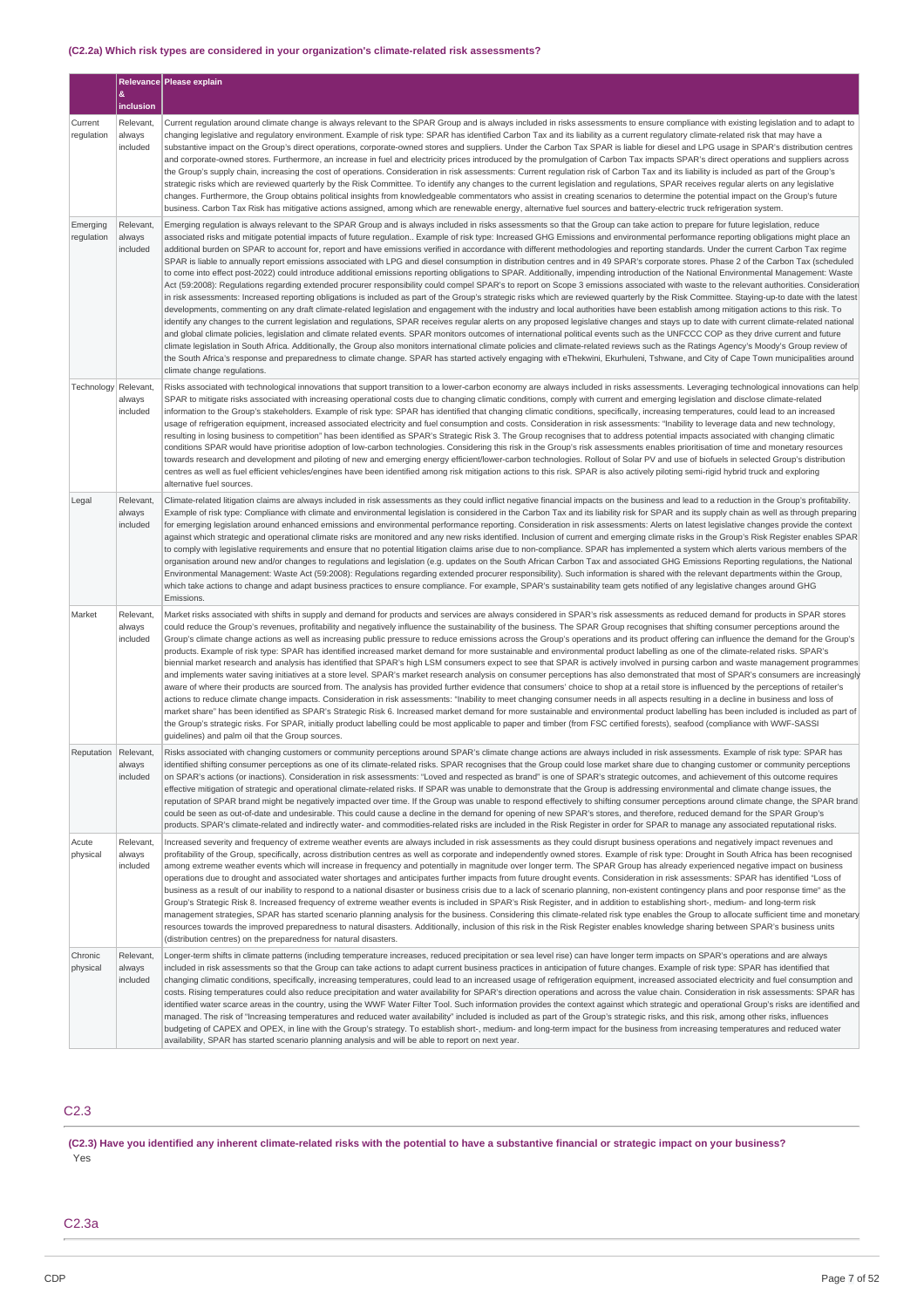#### (C2.3a) Provide details of risks identified with the potential to have a substantive financial or strategic impact on your business.

# **Identifier**

Risk 1

**Where in the value chain does the risk driver occur?** Direct operations

# **Risk type & Primary climate-related risk driver**

| $IITFPT^*$<br>requiation | า mechanisms<br>:arhon<br>acinc<br>. |
|--------------------------|--------------------------------------|
|                          |                                      |

### **Primary potential financial impact**

Increased indirect (operating) costs

**Climate risk type mapped to traditional financial services industry risk classification** <Not Applicable>

#### **Company-specific description**

Carbon Tax Act in South Africa came into effect on 1 June 2019. The SPAR Group exceeds thresholds established by the Department of Environment, Fisheries and Forestry (DEFF), and SPAR is liable for Carbon Tax payments for LPG and diesel usage in distribution centres and in 49 SPAR's corporate stores. Each facility where emissions thresholds for prescribed activities is exceeded is registered with the relevant South African authority. Current structure of the Carbon Tax provides companies with a certain level of carbon tax allowances, however, currently, the SPAR Group is a subject only to the basic tax-free threshold allowance, which is set at 60% of the Carbon Tax liability. During the current financial year, Carbon Tax fuel levy was at 7ct/litre of petrol and at 8 ct/litre of diesel. As a result, the SPAR Group has experienced an increase in diesel and electricity prices, which increased SPAR's operational costs. Currently, Carbon Tax in South Africa is in the 1st Phase, which will conclude in 2022. There is also a risk to the SPAR Group that Carbon Tax calculations will continue to be re-evaluated and that the basic tax-free threshold allowance will be reduced over next 2 years. This would lead to an increased price of carbon over the next 5-10 years. Eskom (a public electricity utility in South Africa) is not taxed in the first phase of Carbon Tax as the utility already pays an environmental levy. However, a significant increase in electricity prices is expected in the 2nd Phase of the Carbon Tax, especially, if Eskom's Carbon Tax liability is passed on to the consumer. Additionally, the Group is liable to report to the DEFF on the Group's GHG Emissions as Carbon Tax payment calculations are based on the submitted GHG Emissions data. If the Group did not comply with the obligatory GHG Emissions reporting, SPAR could be liable to non-compliance/penalty costs.

**Time horizon**

Short-term

**Likelihood** Virtually certain

**Magnitude of impact**

Medium-high

### **Are you able to provide a potential financial impact figure?** Yes, a single figure estimate

**Potential financial impact figure (currency)** 3706290

**Potential financial impact figure – minimum (currency)** <Not Applicable>

**Potential financial impact figure – maximum (currency)** <Not Applicable>

#### **Explanation of financial impact figure**

Electricity tariff rate for 2019-2020 has increased by 6.90%, resulting in the average tariff rate to be 127.69 c/kWh (in 2018-2019, average tariff rate was 119.45 c/kWh). SPAR assumes that because of Carbon Tax and potential increase in pricing of GHG Emissions, the average tariff rate increase could be as high as 15% and average tariff rate could be 137.37 c/kWh. The current cost of electricity for FY2020 is R48 890 106 (38 288 124 kWh multiplied by an average tariff rate of 127.69 c/kWh. An average of 15% increase for FY2020 on the average tariff rate would result in electricity price to be R52 596 396, leading to an increase of R3 706 290.

#### **Cost of response to risk**

371159

## **Description of response and explanation of cost calculation**

The Group has developed Energy Policy which outlines the commitment made to investing in renewable energy, energy efficient technology and energy management plans. Reduction of energy usage through the installation of solar PV and LED lighting in various SPAR's distribution centres are among key actions in achieving emissions reductions and mitigating Carbon Tax liability. SPAR's seven solar PV facilities across six distribution centres has an installed cumulative capacity of 6.89 MWp, generated energy savings of 8 042 MWh and emissions savings of 8 203 tCO2e in FY2020. The Group aims to have all lighting to be 100% LED lighting, and continues with LED lighting retrofits across all distribution centres. LED lighting retrofit was completed in Eastern Cape distribution centre in FY2020 while KwaZulu-Natal distribution centre is in the process of completing LED lighting retrofit and installing lighting management system with occupancy sensors. SPAR also continues with fuel efficiency initiatives across the Group's distribution centres such as trialling and developing more fuel-efficient trucks (CNG engines), shifting to LPG forklifts and forklifts/trucks batteries replaced with more fuel efficient Lithium batteries (information is included in the Section on Risk 5, specifically, in Risk Response). Introduction of Carbon Tax has led to an increased energy consumption monitoring and energy reduction initiatives at SPAR corporate stores. Currently, smart energy meters are installed in 11 corporate stores, and the Group supports installation of solar PV in stores and LED lighting as well as curtains and doors for fridges. SPAR stores are also provided guidance around best practice for energy and water efficiency. The cost of response to this risk relates to the management of the Group's carbon footprint and tracking SPAR's emissions, which involves 10 internal staff members. Staff in regional distribution centres allocate about an hour monthly while the head office staff manages this risk full time, which amounts to 3 months spent managing this risk. The cost of management of this risk is estimated to be R371 159.

### **Comment**

**Identifier**

Risk 2

**Where in the value chain does the risk driver occur?** Upstream

**Risk type & Primary climate-related risk driver**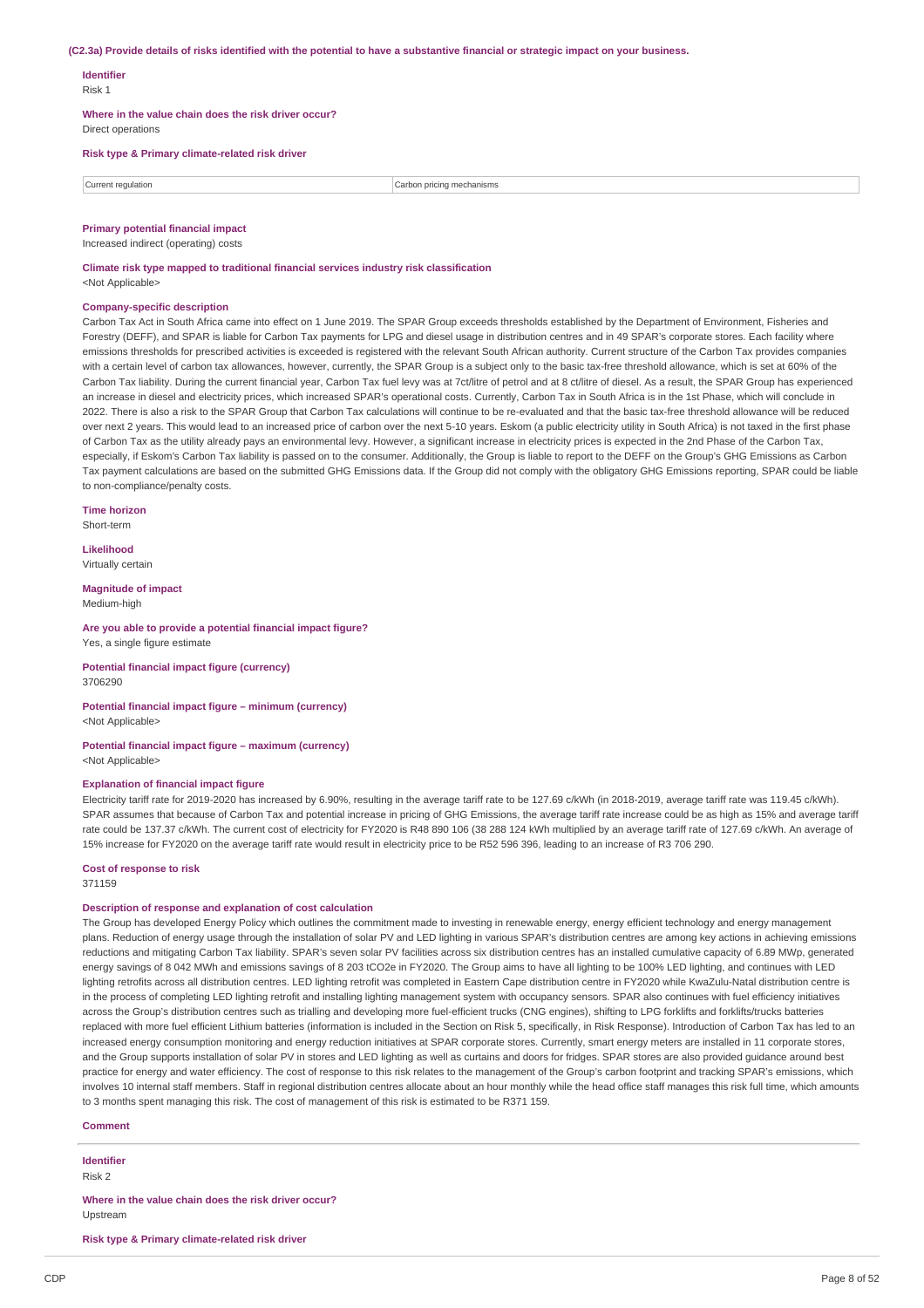### **Primary potential financial impact**

Increased indirect (operating) costs

### **Climate risk type mapped to traditional financial services industry risk classification**

<Not Applicable>

#### **Company-specific description**

SPAR's supply chain is also at risk of being impacted by the Carbon Tax. Currently, Carbon Tax is applicable to the Group's Scope 1 and Scope 2 emissions, and the Group has not noticed any major financial implications on SPAR's suppliers. However, the Carbon Tax in South Africa is in the 1st Phase, which will conclude in 2022. Phase 2 could introduce additional carbon tax liabilities on Scope 3 emissions, and there is a risk that any future financial implications from Carbon Tax on SPAR's suppliers in the form of increased electricity and fuel costs will be passed on to the Group. The Group would then have to absorb such costs or pass them on to the Group's retailers and ultimately to customers. As a result, consumers could opt to shop at competing retailers.

**Time horizon** Short-term

**Likelihood** Virtually certain

**Magnitude of impact** Medium-high

#### **Are you able to provide a potential financial impact figure?** Yes, a single figure estimate

**Potential financial impact figure (currency)**

18537555

# **Potential financial impact figure – minimum (currency)**

<Not Applicable>

**Potential financial impact figure – maximum (currency)** <Not Applicable>

# **Explanation of financial impact figure**

If scope of Carbon Tax has increased in future and SPAR had to pay for the Group's Scope 1, Scope 2 and Scope 3 emissions, using this year's Carbon Tax rate of 127 R/tCO2e, the estimated financial impact could be as high R18 537 555 (in FY2020 Scope 1, 2 and 3 emissions are 145 965 tCO2e).

**Cost of response to risk** 92400

### **Description of response and explanation of cost calculation**

SPAR prioritises suppliers which have sustainability goals that align with those of SPAR's and have prioritise climate change mitigation as part of their strategy. SPAR annually calculates suppliers' carbon footprint and through a questionnaire collects suppliers' information on climate risks and environmental performance (energy, water and waste) for 21 SPAR's suppliers for Freshline, Bean Tree and SPAR House brands. Following the completion of the questionnaire, suppliers' emissions reductions and resource efficiency opportunities are identified and communicated. The Group uses collected information for the creation of the baseline around climate risks that current SPAR house brands suppliers could have on the Group's operations. The collected information has also fed into the development of sustainability clauses in new and existing suppliers' agreements. One of SPAR's sustainability goal applicable to sourcing has been set to "Reduce supply chain carbon emissions by 2030". SPAR believes that potential negative impacts associated with Carbon Tax can be prevented or mitigated with supplier diversification and choice of suppliers. SPAR ensures that the Group has a 65 % primary supply and 35% secondary supply for its products and that there is always a secondary supplier. SPAR works closely with the Group's suppliers to optimise efficiency of transportation and delivery. This includes backhauling agreements with 60 suppliers, reducing the number of trips for both SPAR and suppliers and ensuring that trucks never run empty. SPAR's focus on reducing, reusing and recycling of plastics is extended to packaging suppliers so that they can reduce environmental impact and energy usage while mitigating potential future Carbon Tax liability. Introduction of SPAR's plastic carrier bags made from 100% recycled plastic containing no less 70% post-consumer waste has led to 40% emissions reduction associated with the production of the bag. The cost of response relates to consulting fees spent to calculate Scope 3 emissions (R45 000 spent on identifying emissions sources with greatest reduction opportunities) and on internal staff (R47 400 was the cost of internal staff). 1 member of internal staff was involved in the management of this risk, dedicating an hour weekly. Provided cost is an annual figure.

### **Comment**

**Identifier**

Risk 3

#### **Where in the value chain does the risk driver occur?** Direct operations

**Risk type & Primary climate-related risk driver**

Current regulation Enhanced emissions-reporting obligations

# **Primary potential financial impact**

Increased indirect (operating) costs

**Climate risk type mapped to traditional financial services industry risk classification** <Not Applicable>

### **Company-specific description**

Under the current South African Carbon Tax regime, emission reporting obligations became mandatory for companies, conducting certain activities. SPAR is liable to annually report emissions associated with LPG and diesel usage in distribution centres and in 49 SPAR's corporate stores as SPAR's diesel generators exceed the installed capacity thresholds (10MWth) established by the Department of Environment, Fisheries and Forestry (DEFF). Even though SPAR is actively calculating its carbon footprint, reporting obligations might place an additional burden on the company to report and have emissions verified in accordance with different methodologies and reporting standards. An amendment to the GHG Reporting Regulations has been introduced in September 2020. While no significant changes to the current emissions reporting regime came into effect, nonetheless, GHG emissions and sustainability reporting legislative landscape is rapidly changing, and SPAR could have to comply with additional obligations within the next 2-5 years. Additionally, impending introduction of the National Environmental Management: Waste Act (59:2008): Regulations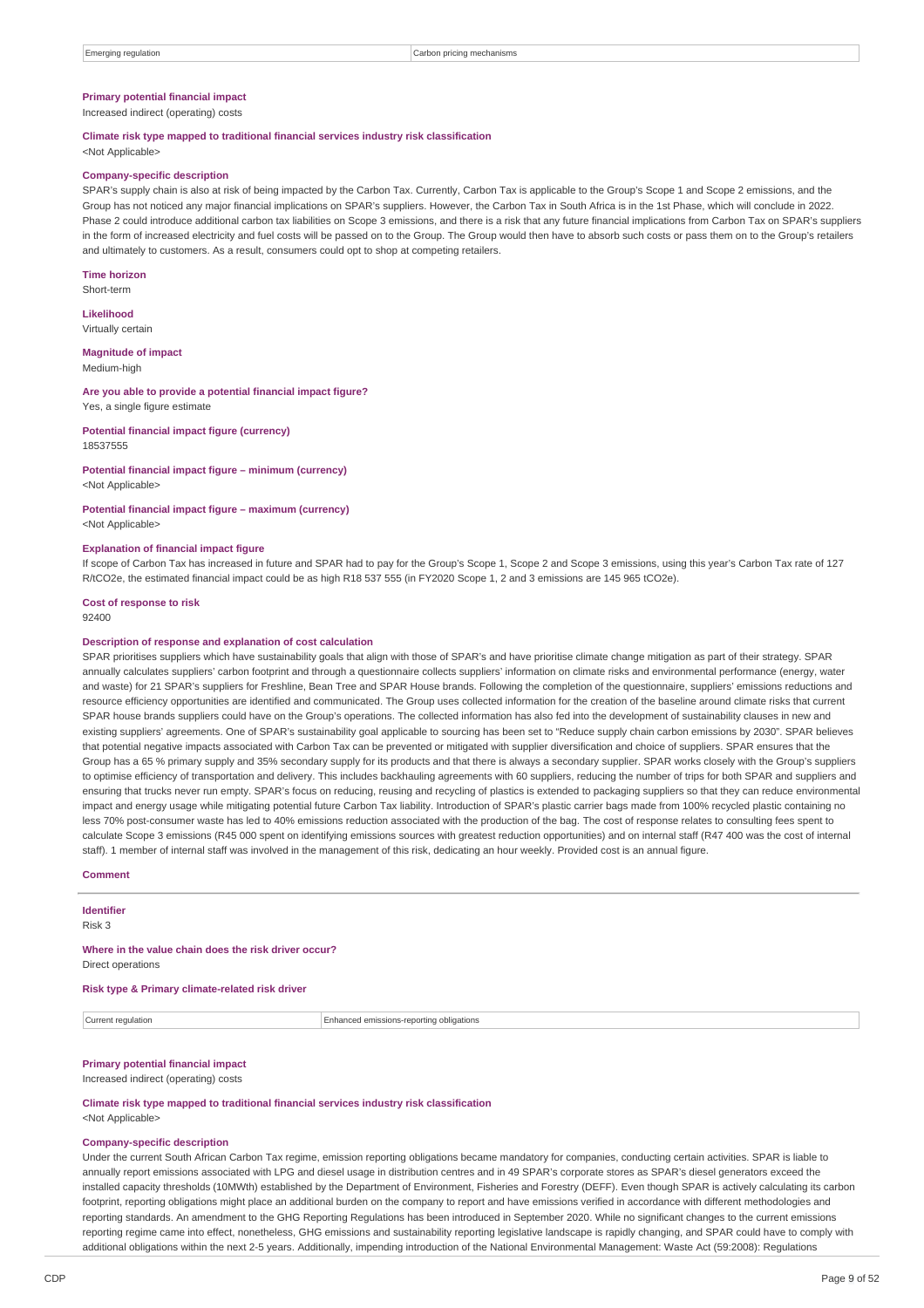regarding extended procurer responsibility will compel SPAR to bear greater degree of responsibility for SPAR's packaging products and the Group could be taxed for all waste that leaves its distribution centres and corporate stores. These new regulations could impact SPAR's Scope 3 emissions associated with waste, and how information around waste management has to be reported to the relevant authorities.

### **Time horizon**

Short-term

**Likelihood** Virtually certain

### **Magnitude of impact**

Medium-low

#### **Are you able to provide a potential financial impact figure?** Yes, a single figure estimate

**Potential financial impact figure (currency)** 18537555

# **Potential financial impact figure – minimum (currency)**

<Not Applicable>

#### **Potential financial impact figure – maximum (currency)** <Not Applicable>

### **Explanation of financial impact figure**

If scope of GHG Reporting obligations has increased in future and SPAR had to report on pay Carbon Tax for the Group's Scope 1, Scope 2 and Scope 3 emissions, using this year's Carbon Tax rate of 127 R/tCO2e, the estimated financial impact could be as high R18 537 555 (in FY2020 Scope 1, 2 and 3 emissions are 145 965 tCO2e).

#### **Cost of response to risk** 448858

### **Description of response and explanation of cost calculation**

SPAR is actively managing the risk through annually calculating the Group's carbon footprint and data for Scope 1 and Scope 2 emissions is collected on a monthly basis and reviewed quarterly. The Group externally verifies its Scope 1, Scope 2 and Scope 3 emissions. During FY2020, SPAR has included for the first time in carbon footprint emissions associated with corporate stores (diesel and LPG usage and purchased electricity), which were also verified. The Group anticipates to start on reporting emissions associated with independent SPAR stores and start including emissions from SPAR brands suppliers within the next 2-5 years. The Group has also identified collection of independent stores' refrigerant gases data and calculation of associated emissions among the continuous Scope 3 emissions accounting improvements. SPAR continues to improve energy, water and waste data collection and management practices. All distribution centres have smart energy meters and the Group is exploring the feasibility of smart water meters. Additionally, the Group has installed 106 smart energy meters across corporate and independently owned stores. Currently, the Group is creating a mapping and a baseline for all food waste produced within the Group at the individual retailer level. SPAR is in the process of implementing SAP systems across the Group, which will help to track different waste streams in SPAR stores, and "Halve food waste in our operations by 2030" has been set as one of the Group's environmental goals. The Group plans over the next 2 years to seek solutions for diversion of food waste from landfill, for example to composting facilities. These actions would concurrently reduce SPAR's environmental impact towards waste generation and enable the Group to anticipate and prepare for future enhanced emissions reporting obligations. R206 276 was spent on consulting fees for calculating carbon footprint and emissions tracking. Smart energy meters cost is R122 582 annually. Additionally, R120 000 was spent on internal staff dedicated to this activity, specifically, eight maintenance managers who spend 1 hour each month, a sustainability specialist who spends 2 months, a sustainability manager and a sustainability executive, both of whom spend 1 hour a month for six months, on the above activities.

### **Comment**

**Identifier**

Risk 4

**Where in the value chain does the risk driver occur?** Direct operations

**Risk type & Primary climate-related risk driver**

Market Changing customer behavior

## **Primary potential financial impact**

Decreased revenues due to reduced demand for products and services

**Climate risk type mapped to traditional financial services industry risk classification** <Not Applicable>

## **Company-specific description**

The SPAR Group is under increasing pressure from stakeholders, including consumers and the broader public, to address environmental issues, particularly climate change. SPAR's biennial market research and analysis has identified that SPAR's high LSM consumers expect to see that SPAR is actively involved in pursing carbon and waste management programmes and implements water saving initiatives at a store level. SPAR's market research analysis on consumer perceptions has also demonstrated that most of SPAR's consumers are increasingly aware of where their products are sourced from. The analysis has provided further evidence that consumers' choice to shop at a retail store is influenced by the perceptions of retailer's actions to reduce climate change impacts. Internationally, a trend to disclose and display environmental impact associated with a product life cycle or sustainable certifications on product labels is increasing. A similar trend may emerge in South Africa, leading to a review of various product labels to include environmental impact information. For the SPAR Group, initially this could be most applicable to paper and timber (from FSC certified forests) and seafood (compliance with WWF-SASSI food labelling) that the Group sources. This could introduce licensing and marketing costs which would have to be potentially absorbed by the Group. Sustainable product labelling or certification requires adoption of certification not only by the Group but also by SPAR's suppliers across the entire value chain, which in turn might also require SPAR's first as well as second tier suppliers to become certified. In some instances adoption of certification could become costly to SPAR suppliers, especially, to the smaller ones. SPAR currently does not have full traceability of some of the global commodities that it sources (for example palm oil) and has identified the risk associated with the reputational damage that could be made to SPAR brand if unknowingly SPAR was indirectly supporting deforestation practices and consumers became aware of it.

### **Time horizon**

Medium-term

**Likelihood** Likely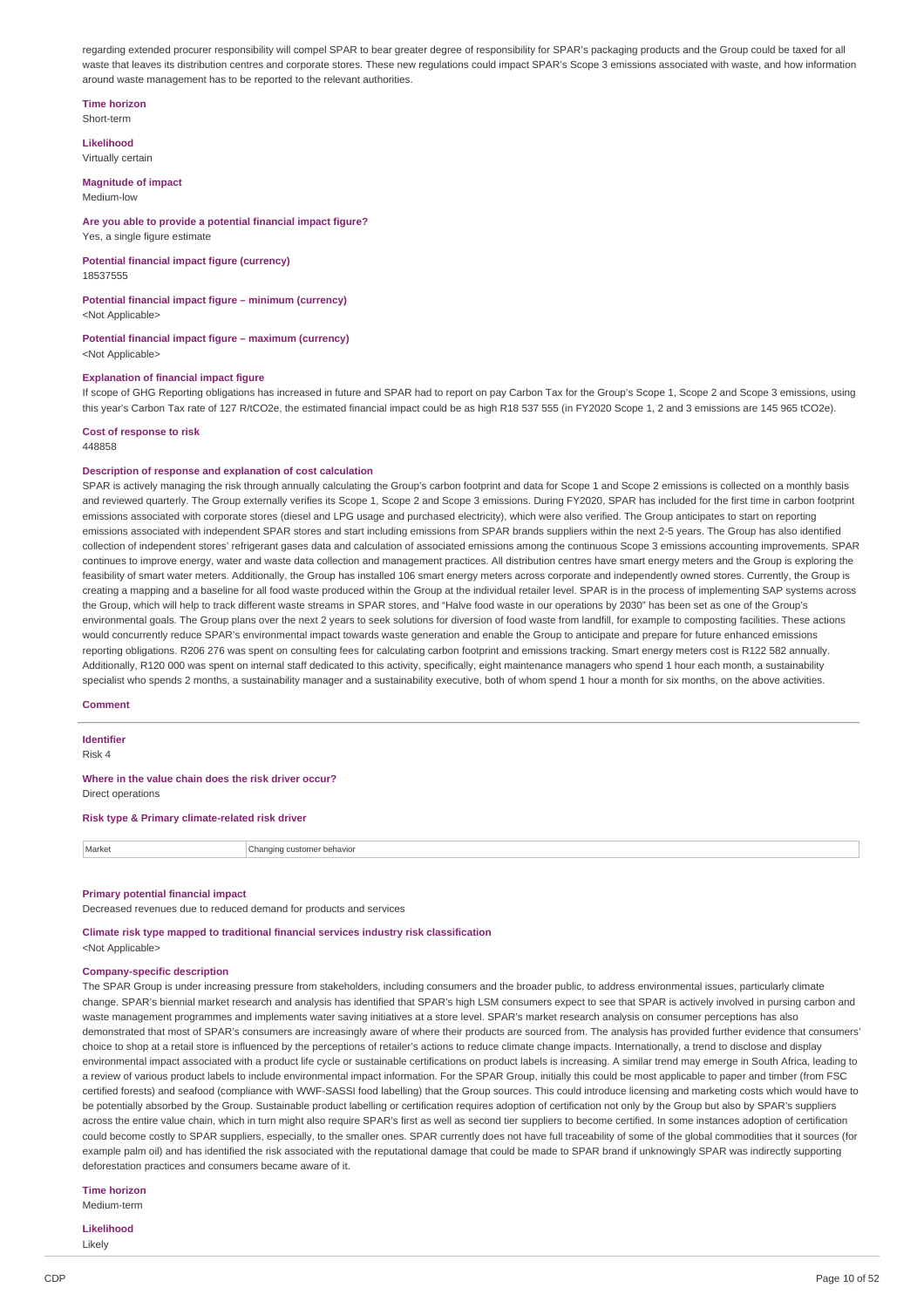#### **Magnitude of impact** Medium-low

#### **Are you able to provide a potential financial impact figure?** Yes, an estimated range

**Potential financial impact figure (currency)**

<Not Applicable>

**Potential financial impact figure – minimum (currency)** 786000000

**Potential financial impact figure – maximum (currency)** 1572000000

### **Explanation of financial impact figure**

The Group estimates that failure to respond to changing consumer preferences and increased demand for products with sustainability labelling could lead to a decrease in revenue. It estimated that 1–2% decrease in SPAR Southern Africa FY2020 revenue of R78 605.4 million would be at R786 million – R1 572 million.

# **Cost of response to risk**

588000

### **Description of response and explanation of cost calculation**

The Group continuously seeks to offer its customers sustainable products with smaller environmental impact and reduced product emissions as well as to eliminate global deforestation practices. SPAR's paper packaging and timber sold through Build It distribution centre is sourced from sustainable FSC forestries and one the Group's environmental goal is "All paper and board used will be sustainably sourced by 2025". Coffee sold through SPAR Bean Tree Cafés has Rainforest Alliance Certification, the UTZ Certification or the Fairtrade Certification. SPAR is engaging with WWF Singapore, SPAR International and the Roundtable on Sustainable Palm Oil around procurement of the RSPO-certified palm oil and regularly communicates on the matter through the Sustainable Retailers Forum in South Africa. The Group is in the middle of supply chain mapping for palm oil consumed in SPAR's operations. SPAR is planning to launch its own Sustainable Label for SPAR branded products within next 2 years. The Group is committed to sourcing sustainable and environmentally responsible packaging and has set out three environmental goals for plastics. SPAR has adopted Circular Economy approach which is integrated into the design of packaging for the Group's products and trives reduction, reuse and recyclability of packaging and its materials. SPAR's short term focus is on 10 product categories which deliver 80% of SPAR's brand volumes. SPAR's plastic bags made from 100% recycled plastic containing no less 70% post-consumer waste has reduced emissions associated with producing the bag by 40% and diverted over 4 000 tonnes of waste from landfill. SPAR milk cartons have been replaced with unbleached board to ensure that cardboard is recyclable, reducing ink and bleach required to make the cardboard. SPAR also focus on recycling efforts to reduce the amount of virgin materials required for its products. Recycled plastic/cardboard from participating stores are brought to distribution centres and stores are paid for the waste. Plastics are then sold to a waste service provider. SPAR recycled 15 748 tonnes across distribution centres in FY2020. The cost of response to this risk relates to 2 members of internal staff, who are dedicated to managing this risk full time and an executive working on the risk for an hour each month at an annual cost of R508 000. Potential labelling and marketing licensing costs for FSC label are estimated at R10 000 - R80 000.

### **Comment**

# **Identifier**

Risk 5

#### **Where in the value chain does the risk driver occur?** Direct operations

### **Risk type & Primary climate-related risk driver**

**Chronic physical** Rising mean temperatures

# **Primary potential financial impact**

Increased indirect (operating) costs

|                           | Climate risk type mapped to traditional financial services industry risk classification |  |
|---------------------------|-----------------------------------------------------------------------------------------|--|
| <not applicable=""></not> |                                                                                         |  |

## **Company-specific description**

SPAR operates refrigeration equipment both in distribution centres and in trucks transporting goods to stores. Increasing mean atmospheric temperatures will require this equipment to work harder, increasing energy consumption (electricity in distribution centres) and diesel consumption in fleet to ensure that refrigeration temperatures remain below set points. Increasing refrigeration requirements in distribution centres could also lead to an increase in fugitive emissions from SPAR's closed loop refrigeration emissions, increasing the Group's Scope 1 emissions and potential liabilities. SPAR's internal modelling projects that the number of cold days for the next 10- 20 years will decrease, requiring an increased usage of refrigeration in the Group's fleet and for air conditioners in office buildings, increasing fuel and electricity consumption. SPAR is starting scenario planning analysis, which will provide more detailed information on the potential impact from increased temperatures on SPAR's operations and suppliers in various regions in the short-, medium- and long-term.

**Time horizon** Medium-term

**Likelihood** More likely than not

**Magnitude of impact** Medium

### **Are you able to provide a potential financial impact figure?** Yes, a single figure estimate

### **Potential financial impact figure (currency)** 13118101

**Potential financial impact figure – minimum (currency)** <Not Applicable>

## **Potential financial impact figure – maximum (currency)** <Not Applicable>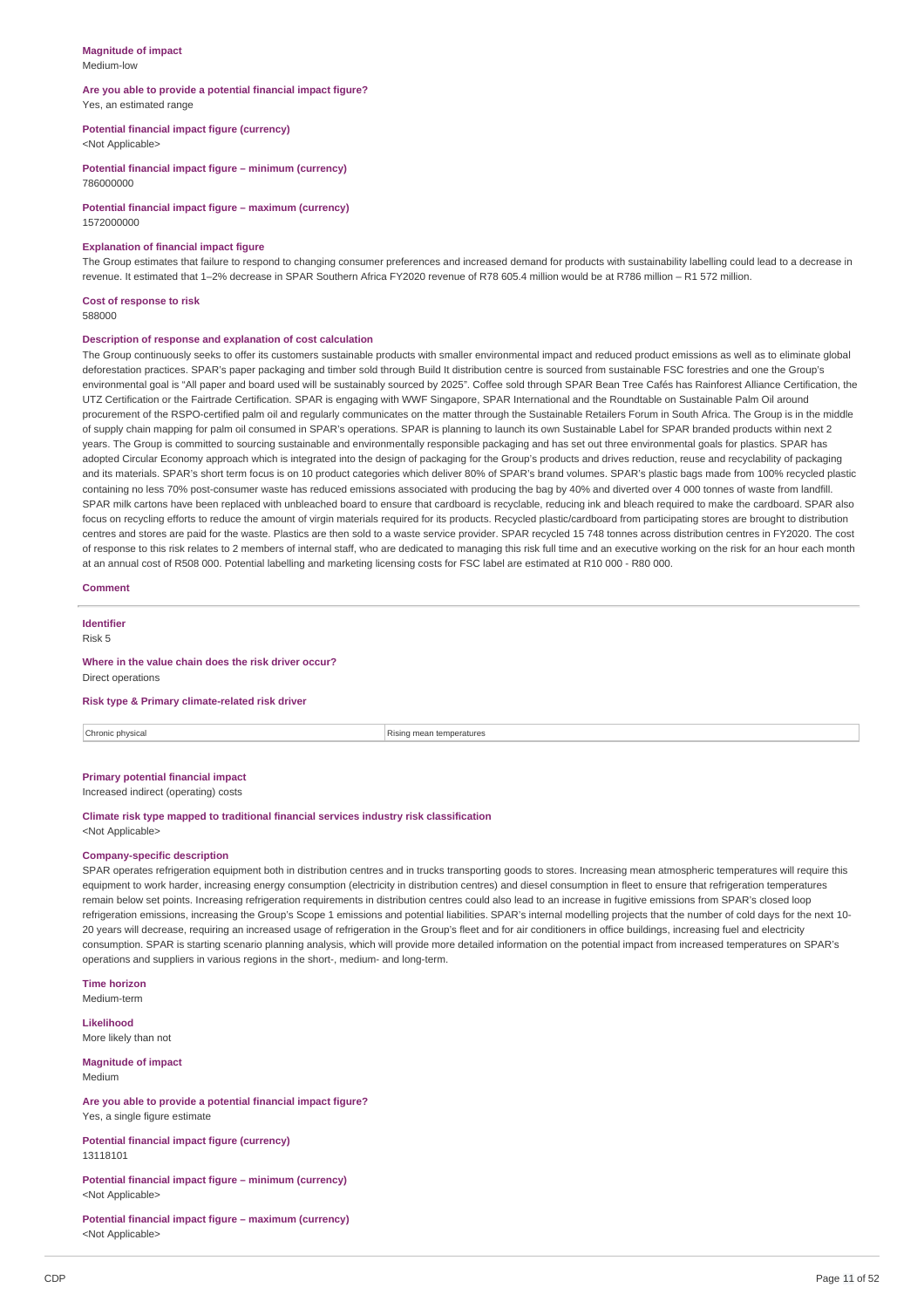#### **Explanation of financial impact figure**

If electricity consumption was to increase by 5% due to increased refrigeration and air conditioning requirements, electricity consumption instead of current 38 288 124 kWh would be 40 202 430 kWh. At a current average tariff rate for this year (127.69 c/kWh), the average current cost is R48 890 106. At 5% increase in consumption, the cost would be R51 334 483, making the financial impact R2 444 377. Additionally, if fuel consumption in fleet was to increase also by 5% due to increased refrigeration and air conditioning requirements, fuel consumption instead of current 14 621 545 litres would be 15 352 622 litres. At an average cost of diesel for 2020 of R14.60/litre this would result in an increased cost of R224 148 281 (current cost is R213 474 557), leading to R10 673 724 increase in the financial impact. Total financial impact includes financial impact associated with increased electricity cost and increased fuel cost.

# **Cost of response to risk**

4260000

## **Description of response and explanation of cost calculation**

To mitigate the risk of rising mean temperatures and associated increased energy and refrigeration requirements, the Group has implemented energy and fuel reduction initiatives and invests in R&D around trucking and refrigeration in trucks. SPAR established "Energy efficient technology" as one the Group's climate goals as it supports the commitment to become carbon neutral by 2050, further driving CAPEX expenditures. The Group has implemented initiatives for reducing energy requirements in refrigeration equipment through installation of timers on lighting and air-conditioning units, installation of high-speed doors and air curtains as well as the monitoring and adjusting of set point temperatures. SPAR trains its warehouse and administrative personnel to be aware of energy losses when operating refrigeration equipment through annual awareness campaigns across all regions. The Group also trains fleet drivers to improve fuel efficiency and provides remuneration incentives for achieved reductions in fuel consumption. SPAR purchases fuel for the Group directly from fuel suppliers to ensure a better price for the fleet. SPAR's logistics team continues to analyse alternative ways to ensure load optimisation and effective routing solutions. The Group continues to prioritise delivery from source where possible, reducing the distance, cost and administration requirements of transportation to regional distribution centres. Over the past 18 months, the KwaZulu-Natal distribution centre has piloted various prototypes for the world's first commercially available battery-electric truck refrigeration system. This year SPAR KwaZulu-Natal distribution centre is trialling a semi-rigid hybrid where electricity will provide torque, resulting in a potential 25% reduction in fuel, and piloting CNG (Compressed Natural Gas) engines for trucks, which could be retrofitted to existing trucks. KwaZulu-Natal and Eastern Cape distribution centres are also trialling LPG forklifts while in existing forklifts batteries have been replaced by more fuel-efficient Lithium ion batteries. Western Cape distribution centre is trialling 4 Lithium ion batteries for refrigeration trucks. The cost of response to this risk is estimated at R4.26 million, consisting of R265 000 monthly cost for maintenance mangers and R90 000 monthly cost of two head office staff.

### **Comment**

**Identifier** Risk 6

# **Where in the value chain does the risk driver occur?**

Upstream

**Risk type & Primary climate-related risk driver**

Chronic physical Changes in precipitation patterns and extreme variability in weather patterns

### **Primary potential financial impact**

Decreased revenues due to reduced production capacity

#### **Climate risk type mapped to traditional financial services industry risk classification** <Not Applicable>

#### **Company-specific description**

Climate projections for South Africa show that the country will experience more extreme weather events such as flooding and drought. Such extreme events can lead to an increased SPAR's suppliers' vulnerability and therefore, could have a severe impact on SPAR's supply chain through increased food prices and potential disruptions to the delivery of goods. This could result in SPAR losing its competitive advantage or reduced availability of certain products to SPAR's customers. Since 2018, South Africa has been in the middle of the worst in 1000-years drought, with SPAR's suppliers in Eastern Cape, Western Cape and Limpopo the most affected. During FY2020, drought and its impact continued to be experienced in the Eastern Cape province. It has been observed that while supply remained relatively consistent for SPAR's Freshline Brand, certain produce such as tomatoes and potatoes were a subject to price volatility. Furthermore, SPAR's Freshline suppliers in Eastern Cape are looking to diversify operations and acquire new farming land in different climatic zones in South Africa.

**Time horizon**

Medium-term

**Likelihood** Likely

**Magnitude of impact** Medium

**Are you able to provide a potential financial impact figure?** Yes, an estimated range

**Potential financial impact figure (currency)** <Not Applicable>

**Potential financial impact figure – minimum (currency)** 61301000

**Potential financial impact figure – maximum (currency)** 122602000

#### **Explanation of financial impact figure**

It has been estimated that as a result of increased resource efficiency and increased resilience, operating costs could decrease by 1-2% (South African operating costs for FY2020 are R6 130.1 million), amounting to a decrease of R61.301 million – R122.602 million in operating costs.

# **Cost of response to risk**

15366262

#### **Description of response and explanation of cost calculation**

In partnership with suppliers, SPAR is committed to adopting resource efficiency practices and promoting sustainable agricultural practices. This would increase SPAR's suppliers' resilience to changing climatic conditions. SPAR is starting scenario planning analysis, and the Group anticipates to be able to incorporate region-specific impacts from increased flooding and drought into the development of suppliers' capacity and resilience strategies. During FY2020, SPAR's Freshline team continued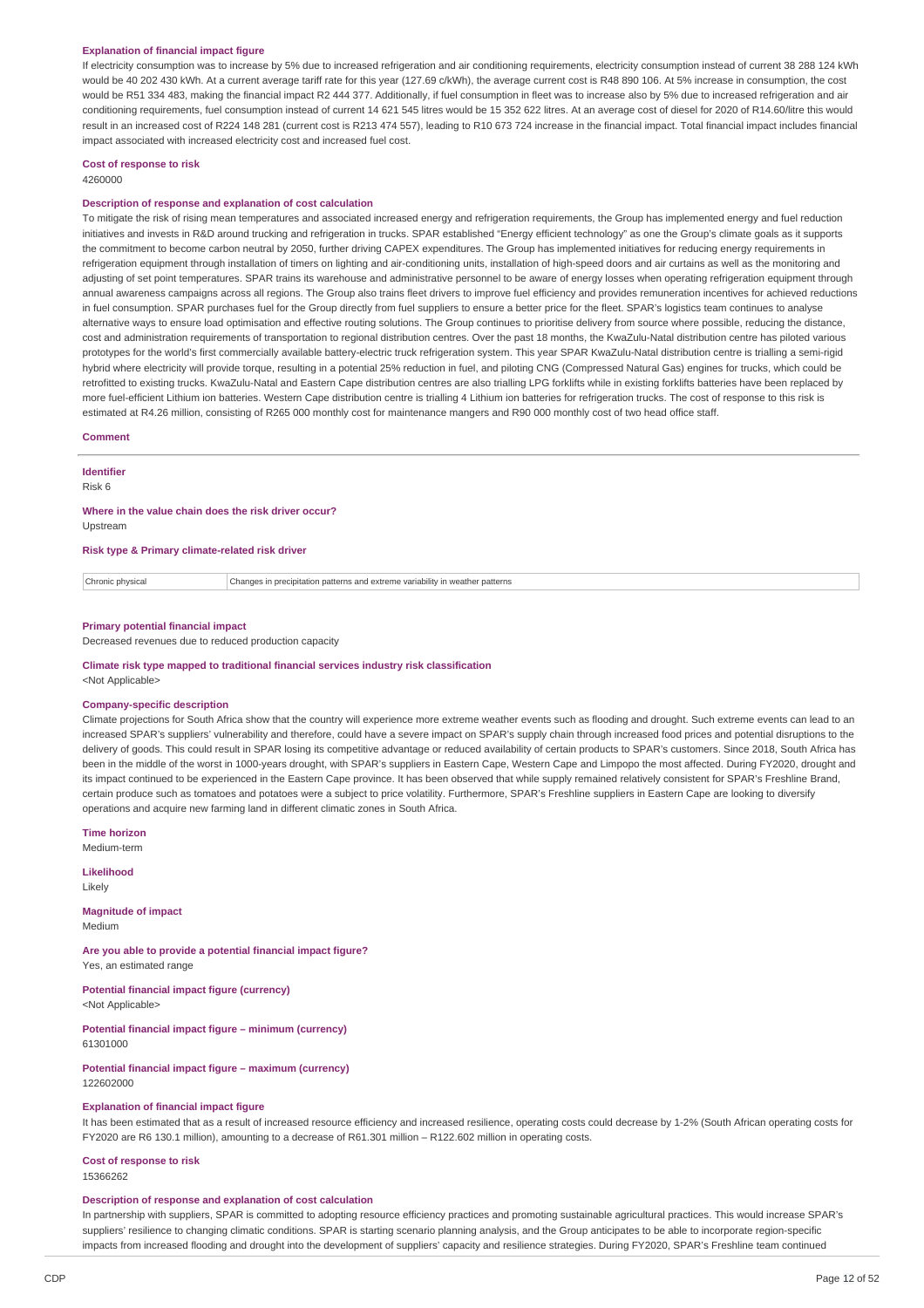training farmers in the supply chain on sustainable farming methods. SPAR also trains farmers in the localg.a.p., which incorporates sustainable agricultural practices. Localg.a.p is a stepping stone to safe and sustainable agriculture, and is a capacity building program towards GlobalG.A.P Certification. The GlobalG.A.P Certification includes requirements around sustainable water consumption and sustainable farming practices. One of SPAR's suppliers now responds to CDP Climate Change and Water Programmes. SPAR has offered loans for water efficient infrastructure to its suppliers, specifically, for undercover hydroponic lettuce production system, as it enables SPAR's lettuce producers to reduced required water amount for lettuce production and protects the crop from adverse weather events such as hail. SPAR annually calculates suppliers' carbon footprint and through a questionnaire collects suppliers' information on climate risks and environmental performance (energy, water and waste) for 21 of SPAR's suppliers for Freshline, Bean Tree and SPAR House brands. Following the completion of the questionnaire, suppliers' emissions reductions and resource efficiency opportunities are identified and communicated. Collected information has also fed into the development of sustainability guidelines in new and existing supplier level service agreements. One of SPAR's sustainability goal applicable to sourcing has been set to "Reduce supply chain carbon emissions by 2030". To date SPAR has offered R13.4 million of financial assistance/loans to lettuce producers. The cost of training local small scale farmers, which included localg.a.p, sustainable farming practices, integrated pest and disease control and water conservation, amounted to R166 262 and the cost of 3 members of internal staff who manage small scale farmers full time amounted to R1.8 million.

#### **Comment**

**Identifier**

Risk 7

# **Where in the value chain does the risk driver occur?**

Direct operations

#### **Risk type & Primary climate-related risk driver**

Reputation **Shifts** in consumer preferences

#### **Primary potential financial impact**

Decreased revenues due to reduced demand for products and services

# **Climate risk type mapped to traditional financial services industry risk classification**

<Not Applicable>

### **Company-specific description**

There is increasing pressure from stakeholders, including consumers and the broader public, for large corporates to address environmental issues, particularly climate change. It is becoming more important over time in the South African food retail industry that players play an active role in driving change throughout the value chain. SPAR's biennial market research and analysis has shown that SPAR's consumers in high LSM category (customer segmentation measure, which utilises standard of living and disposable income) would like to see that SPAR is actively involved in pursing carbon and waste reduction techniques, including Solar PV panels, waste management programmes and water saving initiatives at the store level. SPAR's biennial market research and analysis around SPAR's consumer perceptions has provided evidence that consumers choice to shop at a retail store is influenced by the by the perceptions of retailer's actions to reduce climate change impacts. If SPAR was unable to demonstrate that the Group is addressing environmental and climate change issues, the overall SPAR brand could suffer over time. SPAR currently has no full traceability of some of the global commodities that it sources (for example palm oil) and has identified the risk associated with the reputational damage that could be made to SPAR brand if unknowingly SPAR was indirectly supporting deforestation practices and consumers became aware of it. These issues could result in a decline in the demand for SPAR retail outlets and therefore for the SPAR Group's goods and services. This risk could have greater impact on SPAR's stores with consumers in the higher income segment. In addition to this, Western Cape and Eastern Cape consumers are more sensitive to climate change, specifically, to water-related issues, because of the extreme drought in the previous financial year.

**Time horizon** Short-term

**Likelihood**

About as likely as not

**Magnitude of impact High** 

**Are you able to provide a potential financial impact figure?** Yes, an estimated range

**Potential financial impact figure (currency)**

<Not Applicable>

### **Potential financial impact figure – minimum (currency)** 2358162000

**Potential financial impact figure – maximum (currency)** 3930270000

#### **Explanation of financial impact figure**

The quantification assumes that if SPAR was too slow to take into account consumers' feedback on climate change action, this would reduce the number of customers instore as they would opt to shop at a competitor which is actively reducing impact on the environment. This could make owning a SPAR store less desirable, resulting in a reduced number of purchased stores and a reduction in goods and services purchased from the SPAR Group. If this were to result in a 3-5% loss in SPAR Southern Africa FY2020 revenue of R78 065.4 million, it could amount to R2 358 million – R3 930 million.

**Cost of response to risk** 380000

#### **Description of response and explanation of cost calculation**

Reputational risks are managed through proactive communication related to environmental and climate change issues with SPAR's stakeholders. SPAR's biennial market research and analysis will be conducted during FY2021. SPAR communicates the Group's sustainability progress to customers in store, online through social media platforms and customer care lines. Any sustainability-related customer queries are consolidated and feedback is provided to SPAR's Risk & Sustainability department. Following the release of nature-based documentaries, for example "SeaSpiracy", SPAR has addressed sustainable seafood and water-related queries through social media. SPAR also produces regular advertorials outlining the Group's sustainability and climate goals and targets in various magazines and newspapers, for example in the South African Business Day and the Green Economy Journal. The #RethinkTheBag campaign promotes bringing your own bag, buying SPAR paper bag, buying SPAR canvas bag, carrying groceries without a bag and only as a last resort buying a plastic bag. SPAR is a founding member of the South African Plastic Pact which aims to reduce problematic plastics and plastic pollution through industry collaboration and innovation. SPAR is also an active participant in the South African Sustainable Retailers Forum. Sustainability progress and climate change actions are shared with SPAR's retailers and distribution centres through the Annual ESG Report, Annual Guild Reports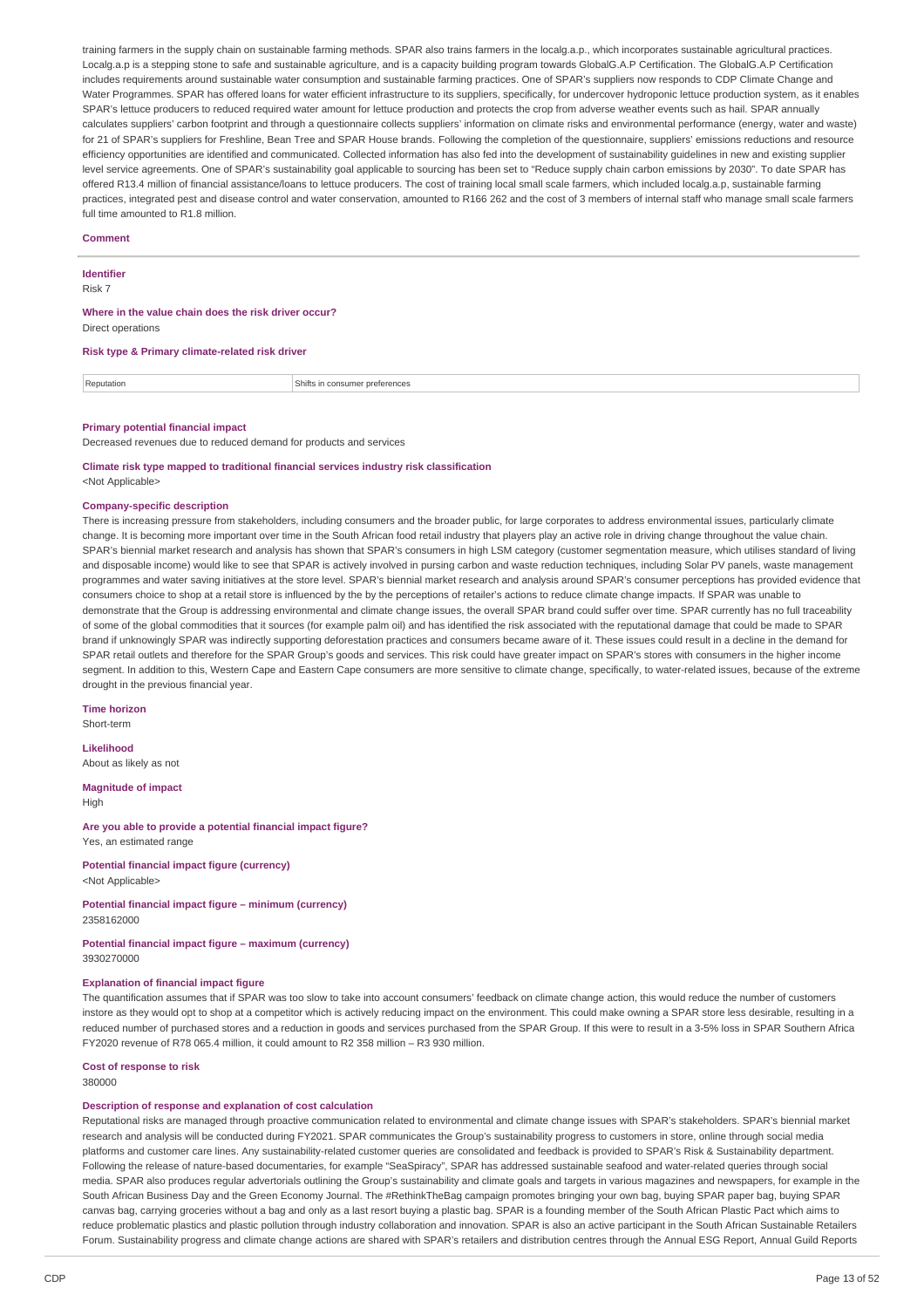and Sustainability Days, held across different regions. Sustainability Day has already been held in the KwaZulu-Natal province, and one is planned for the Eastern Cape province. SPAR has taken an innovative approach to further employees' awareness of environmental impacts and carbon footprint through the rollout of AURORA app, where each employee can calculate and track their personal carbon footprint. Sustainability and climate change has been integrated into SPAR's business strategy, increasing exposure and awareness. SPAR's Sustainability Strategy has recently been revised and ambitious climate change, environmental and sustainability goals have been set. The Group has made a commitment to become a carbon neutral organisation by 2050. The cost of responding to this risk relates to 1 member of staff, who continuously monitors the above outlined activities at an estimated cost of R380 000.

#### **Comment**

## **Identifier**

Risk 8

## **Where in the value chain does the risk driver occur?**

Direct operations

# **Risk type & Primary climate-related risk driver**

Reputation **Reputation** Cher, please specify (Brand damage)

## **Primary potential financial impact**

Decreased revenues due to reduced demand for products and services

#### **Climate risk type mapped to traditional financial services industry risk classification** <Not Applicable>

#### **Company-specific description**

Stores operating under SPAR Brand in South Africa are either corporate-owned or independently owned stores. The SPAR Group is responsible for operations and performance of corporate owned stores, however, the Group has been experiencing increased pressure to be responsible for all stores' performance in terms of food waste as well as energy and water usage, irrespective of ownership. Consumers and government cannot always differentiate between corporate and independently owned stores, presenting a risk to the Group when stores continue to operate in a business-as-usual manner without investing in energy and water efficiency technologies. Poor individual retailer performance and the Group's failure to respond to changing customer expectations could lead to reputational damage, and as a result, reduced financial returns. Additionally, without taking action to increase resilience to climate change impacts and increased preparedness for climate-related events, corporate owned stores might have to be closed for a period of time, therefore, reducing the Group's revenues, in case of such events occur.

**Time horizon** Medium-term

**Likelihood**

More likely than not

### **Magnitude of impact** Medium-high

### **Are you able to provide a potential financial impact figure?** Yes, an estimated range

**Potential financial impact figure (currency)** <Not Applicable>

### **Potential financial impact figure – minimum (currency)** 786054000

**Potential financial impact figure – maximum (currency)** 1572108000

### **Explanation of financial impact figure**

The Group estimates that damage to brand reputation could lead to a decrease in revenue. 1–2% decrease in SPAR Southern Africa FY2020 revenue of R78 605.4 million would be estimated at R786 million – R1 572 million.

# **Cost of response to risk**

206582

### **Description of response and explanation of cost calculation**

The reputational risk is incorporated into the SPAR's risk management process and appropriate mitigation actions are allocated. Required actions and desired outcomes are attributed to a risk champion. SPAR supports environmental initiatives taking place at the store level. Smart energy meters are currently installed in 106 SPAR stores, both corporate and independently owned, which allow accurate energy consumption monitoring and tracking performance over time. SPAR also provides guidance and leadership to retailers to install solar PV at their stores. SPAR stores engage with local communities to reduce waste and incentivise waste collection using SPAR vouchers or cashback. The Group promotes adoption of water efficient practices and technologies among all SPAR stores. Some stores in the Eastern Cape region have rainwater collection tanks installed and boreholes drilled. The SPAR Group is considering smart water meters for SPAR stores, with the distribution centres being prioritised first. The Group has experienced flooding in the KwaZulu-Natal region in 2018. While only independently-owned stores were impacted by flooding, nonetheless, the lessons learnt are used in the scenario planning analysis, which the Group is currently undertaking. SPAR communicates about sustainability progress and climate change actions taking place across the Group, specifically, in distribution centres, across the supply chain, in corporate-owned and independent stores, to key stakeholders using the communication channels and platforms outlined in the "Description of risk response" section in Risk 7. This risk is managed with an estimated cost of R84 000. An executive and a risk champion each spend one day a month working on this risk. The cost of smart energy metering across SPAR stores and distribution centres is R122 582.

**Comment**

# C2.4

(C2.4) Have you identified any climate-related opportunities with the potential to have a substantive financial or strategic impact on your business? Yes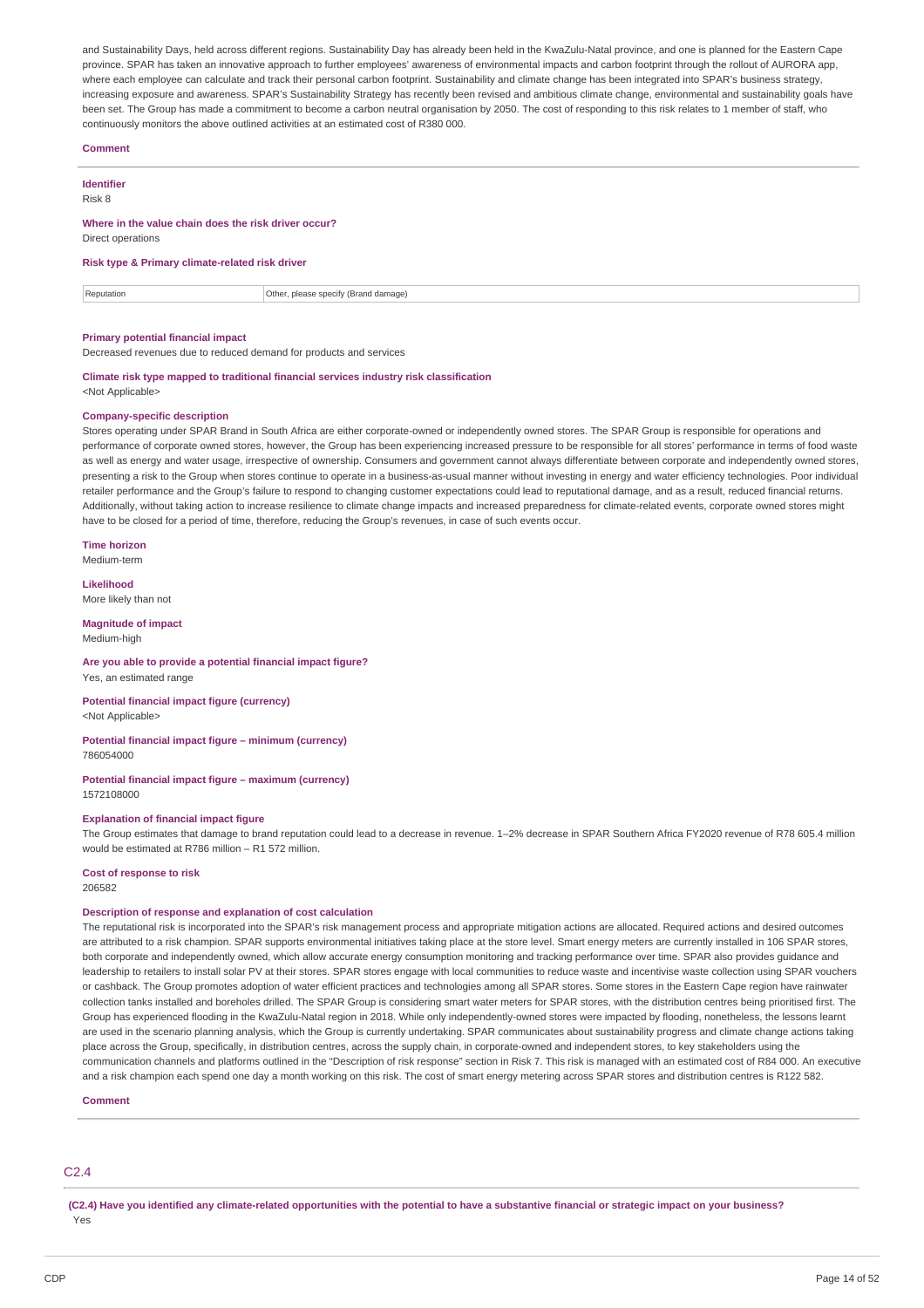## C2.4a

### (C2.4a) Provide details of opportunities identified with the potential to have a substantive financial or strategic impact on your business.

### **Identifier** Opp<sub>1</sub>

**Where in the value chain does the opportunity occur?**

# Direct operations **Opportunity type**

Products and services

### **Primary climate-related opportunity driver**

Development and/or expansion of low emission goods and services

### **Primary potential financial impact**

Reduced indirect (operating) costs

### **Company-specific description**

Introduction of Carbon Tax and associated increased fuel costs present the SPAR Group with an opportunity to utilise alternative fuel sources and reduce operational costs. SPAR stores sell their used cooking oil back to distribution centres which is then sold on to a supplier. Such oil is collected by the SPAR's regional distribution centres through a backhauling process. As a result of selling used oil to suppliers, biofuels are provided to SPAR at a reduced rate. The SPAR Group utilises biofuels in Lowveld and KwaZulu-Natal distribution centres. Currently, biodiesel production uses cooking oil, however, SPAR is also looking at piloting fuel made from food waste. If successful, fuel made from food waste would also contribute to SPAR's environmental goal of "halve food waste in our own operations by 2030".

#### **Time horizon**

Medium-term

**Likelihood** Likely

# **Magnitude of impact**

Medium-low

**Are you able to provide a potential financial impact figure?** Yes, a single figure estimate

**Potential financial impact figure (currency)** 602082

**Potential financial impact figure – minimum (currency)** <Not Applicable>

**Potential financial impact figure – maximum (currency)** <Not Applicable>

#### **Explanation of financial impact figure**

Biodiesel contributes to reduced cost of fuel for the SPAR Group. Average cost of diesel during FY2020 was 14.60 R/litre, whereas biofuel cost was 11.85 R/litre, resulting in 2.75 R/litre saving. Total amount biofuels consumed during FY2020 was 218 939 litres, resulting in R602 082 savings.

**Cost to realize opportunity**

132000

### **Strategy to realize opportunity and explanation of cost calculation**

The SPAR Group has developed Carbon Reduction Framework as a roadmap for reducing the Group's emissions and meeting emissions reductions targets, and therefore, reducing current and future Carbon Tax liability. Conversion of SPAR's all fleet vehicles to 100% biodiesel has been identified as one of the opportunities aimed at emissions reductions and achievement of the Group's Science Based Targets. The Group utilised 218 939 litres of biodiesel in FY2020, reducing SPAR's Scope 1 diesel emissions by 552 tonnes of CO2e. Since 2016, SPAR has consumed 1 554 796 litres of biodiesel. SPAR is continuously working with the Group's suppliers to address supply, costing and quality issues with biodiesel. This includes working more closely with SPAR retailers to integrate circular economy approach within the biodiesel sector of the business. SPAR is looking at piloting fuel made from food waste. Biodiesel could reduce the cost of fuel for SPAR fleet, as biodiesel is cheaper for SPAR than diesel. The cost/litre of biodiesel fluctuates between the regions with different pricing, on average, biodiesel is R2-R3 cheaper/litre than the current price of diesel. Implementation of infrastructure, specifically, hanging the onsite pumps to allow for pumping both fuels into the trucks amounted to R132 000.

#### **Comment**

### **Identifier**

Opp2

**Where in the value chain does the opportunity occur?** Upstream

# **Opportunity type**

Resource efficiency

#### **Primary climate-related opportunity driver**

Other, please specify (Increased resources efficiency in supply chain operations)

### **Primary potential financial impact** Reduced indirect (operating) costs

# **Company-specific description**

The SPAR Group recognises that achieving resource efficiency in the Group's supply chain can increase suppliers' resilience to climate change impacts. Climate change projections for South Africa suggest that more frequent and intense drought events could occur, making SPAR's suppliers at risk of reduced water availability. SPAR has identified Eastern Cape and Western Cape provinces with high likelihood of extreme drought events, making suppliers in those regions particularly vulnerable to reduced water availability. SPAR's Freshline suppliers in Eastern Cape have already experienced negative impacts from drought, relating to price volatility of selected produce such as tomatoes and potatoes. SPAR regularly engages with suppliers to understand their environmental performance, to drive resource efficiency in their operations and to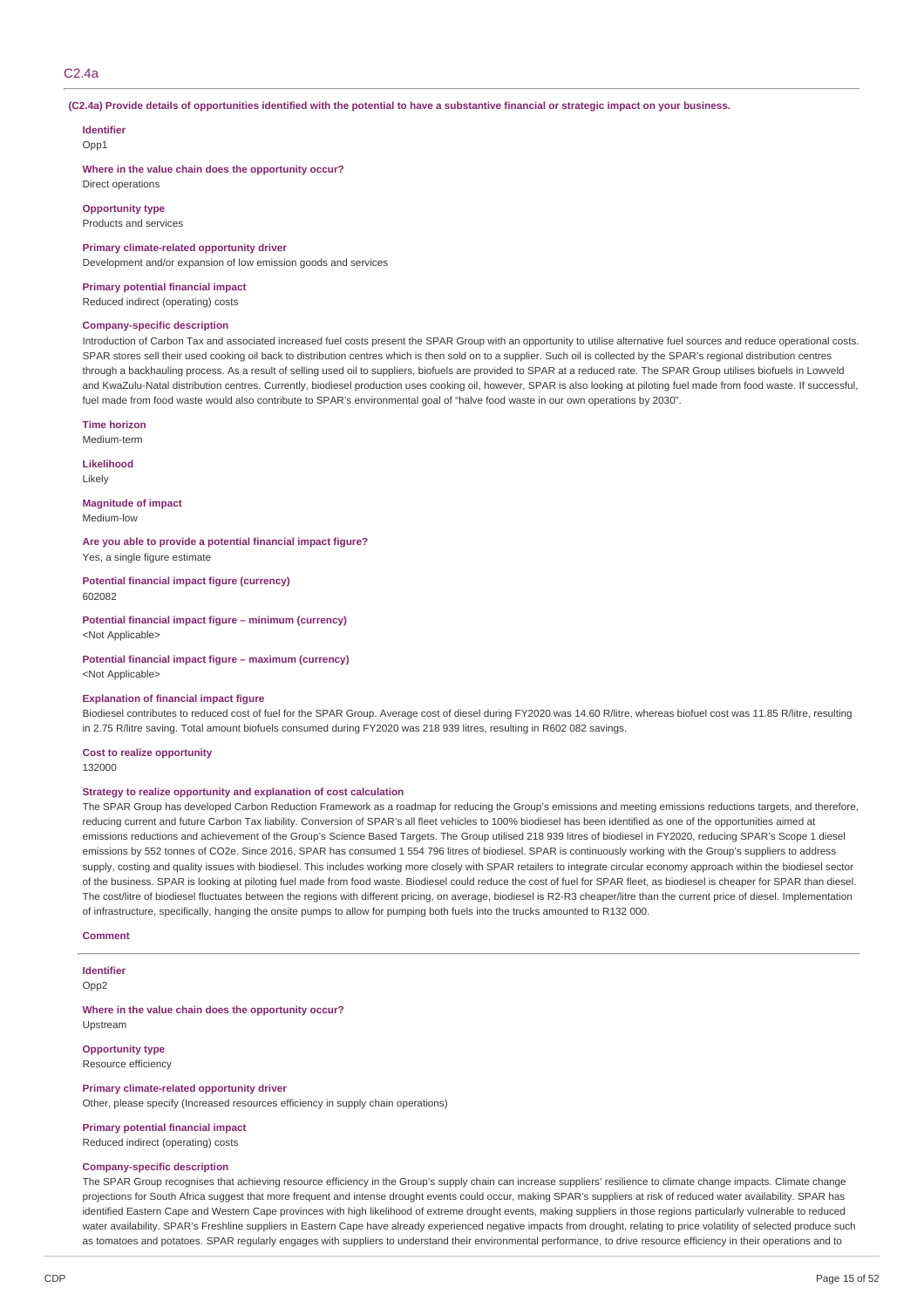promote water conservation and better water management practices in farming operations. Annually through a questionnaire SPAR collects suppliers' energy, water and waste data as well as captures initiatives suppliers are taking towards resource efficiency. The questionnaire also enables SPAR to collect information on suppliers' climate change, risks and opportunities as well as risk mitigation plans and strategies. Adoption sustainability principles and practices across the supply chain also enables the Group to reduce environmental impact associated with products that are supplied to SPAR stores.

**Time horizon**

Long-term

**Likelihood** About as likely as not

**Magnitude of impact** Medium

## **Are you able to provide a potential financial impact figure?**

Yes, an estimated range

**Potential financial impact figure (currency)** <Not Applicable>

**Potential financial impact figure – minimum (currency)** 61301000

**Potential financial impact figure – maximum (currency)**

122602000

### **Explanation of financial impact figure**

It has been estimated that as a result of increased resource efficiency, operating costs could decrease by 1-2% (South African operating costs for FY2020 are R6 130.1 million), amounting to a decrease of R61.301 million – R122.602 million in operating costs.

**Cost to realize opportunity**

15366262

### **Strategy to realize opportunity and explanation of cost calculation**

SPAR continues engaging with local farmers to assist them in sustainable farming practices so as to ensure consistent produce during drought periods SPAR's Freshline team trains farmers in the Freshline supply chain on sustainable farming methods. SPAR also trains farmers in the localg.a.p., which incorporates sustainable agricultural practices. Localg.a.p is a stepping stone to safe and sustainable agriculture, and is a capacity building program towards GlobalG.A.P Certification. GlobalG.A.P Certification includes requirements around sustainable water consumption and sustainable farming practices. One of SPAR's suppliers now responds to CDP Climate Change and Water Programmes. All new suppliers to SPAR Brands must adhere to sustainable agricultural practices. Furthermore, potential sites with better access to consistent water supply were considered for farming development. SPAR is starting scenario planning analysis, and following the analysis, the Group anticipates to be able to incorporate region-specific impacts from increased drought into the development of suppliers' capacity and resilience strategies. SPAR has offered loans for water efficient infrastructure, specifically, for undercover hydroponic lettuce production system as it enables SPAR's lettuce producers to mitigate the impacts of climate change and require reduced water amounts for lettuce production. Undercover/protected farming is a big focus for SPAR's suppliers as they provide more consistent growing climate and protect crops during extreme events. To date SPAR has offered R13.4 million of financial assistance/loans to lettuce producers. The cost of training local farmers amounted to R166 262 and the cost of 3 members of staff who manage small scale farmers full time amounted to R1.8 million.

**Comment**

**Identifier** Opp3

**Where in the value chain does the opportunity occur?** Downstream

**Opportunity type** Products and services

**Primary climate-related opportunity driver** Shift in consumer preferences

### **Primary potential financial impact**

Increased revenues resulting from increased demand for products and services

## **Company-specific description**

There is an increasing pressure from stakeholders, including consumers and broader public, for large corporates to address environmental issues, particularly climate change. It is becoming more important over time in South African food retail industry that players play an active role in driving change across the value chain. If SPAR is able to demonstrate that it is addressing environmental and climate change issues, SPAR brand is likely to benefit over time. If the company is perceived to be able to respond effectively to consumer shifts as a result of climate change, then SPAR brand would be seen favourably by the market. Such perceptions could result in an increased demand for SPAR retail outlets, and therefore for the SPAR Group's products. SPAR stores which serve customers from a higher income segment are more likely to benefit from demonstrating that the Group is addressing environmental and climate change issues as consumers from a higher income segment are more aware of issues around climate change.

**Time horizon** Short-term

**Likelihood**

Virtually certain

**Magnitude of impact** Medium-high

**Are you able to provide a potential financial impact figure?** Yes, a single figure estimate

**Potential financial impact figure (currency)** 1572108000

**Potential financial impact figure – minimum (currency)** <Not Applicable>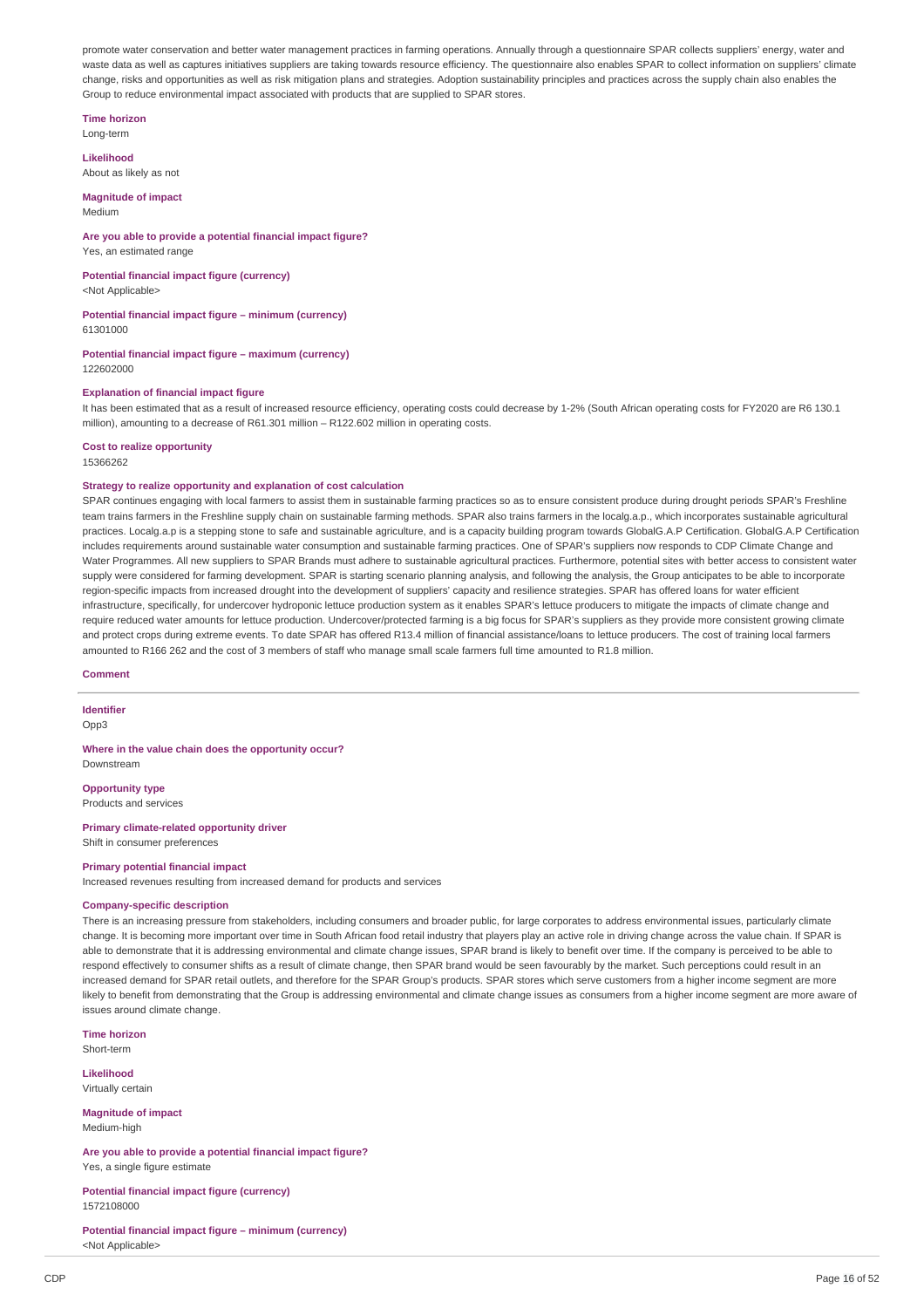# **Potential financial impact figure – maximum (currency)**

<Not Applicable>

### **Explanation of financial impact figure**

A 2% increase in SPAR Southern Africa FY2020 revenue of R78 605.4 million as a result of this opportunity could lead to an additional revenue of around R1 572 million per year.

# **Cost to realize opportunity**

### 854000

### **Strategy to realize opportunity and explanation of cost calculation**

SPAR is actively reporting on its actions on climate change issues in the Group's annual Integrated Report and responds to the CDP Climate Change, Water and Forests Programmes. SPAR's product strategy and innovation process actively considers consumer trends and matches products with consumer needs. SPAR conducts consumer surveys/questionnaires every 2 years to gauge perceptions around SPAR Brand, operations and products. SPAR has adopted circular economy approach as part of the Group's strategy for all products and packaging. SPAR's product innovation process which has delivered over 650 new products over the past few years, prioritises resource efficiency and waste reduction, including identifying opportunities to reduce packaging and include recyclable, biodegradable and sustainably sourced materials in both new and existing products. Sustainability aspects such as energy and water efficiency and natural resource use (for example, for seafood, there are procurement guidelines to ensure that procured seafood is from a sustainable source) are integral considerations in SPAR's product innovation process. The Group is a founding member of the South African Plastics Pact and is committed to removing problematic plastics from the Group's supply chain, designing plastic packaging to be reusable, recyclable or compostable and increasing recycled content across all packaging. In 2018, SPAR has introduced 100% recycled plastic carrier bag with a minimum of 70% post-consumer plastic waste together with brown paper carrier bags, which are made from 100% renewable resource. To date, SPAR's 100% recycled plastic bag has resulted in over 4 000 tonnes of used plastic being diverted from landfills annually, and in producing the bag, 40% reduction of associated emissions has been achieved. SPAR's Long-Life milk cartons are 100% recyclable and are made from 87% renewable materials including a bio-based plastic lid which is made from sugar cane. Furthermore, SPAR milk cartons have been replaced with unbleached board to ensure that the cardboard is recyclable, reducing ink and bleach required to make the cardboard. R254 000 was spent on internal staff managing this opportunity, including the SPAR Group's brands manager and brands team, which consists of 3 team members who continuously work on this. SPAR brought on an additional packaging manager at the cost of R600 000 annually.

### **Comment**

**Identifier**

Opp4

**Where in the value chain does the opportunity occur?** Direct operations

**Opportunity type**

Energy source

**Primary climate-related opportunity driver** Use of lower-emission sources of energy

**Primary potential financial impact**

Reduced indirect (operating) costs

### **Company-specific description**

SPAR invested in renewable energy (solar PV) at the South Rand, North Rand, Western Cape, KwaZulu-Natal (Dry and Perishables facilities), Lowveld and Eastern Cape distribution centres. Total installed capacity across seven facilities is 6.89 MWPeak. These solar PV installations have generated 8 042 MWh of energy during FY2020, and 14 543 MWh since the installation date, resulting in emissions savings of 8 203 tCO2e during FY2020 and 13 630 tCO2e to date.

**Time horizon** Short-term

**Likelihood**

Virtually certain

### **Magnitude of impact**

Medium-high

**Are you able to provide a potential financial impact figure?** Yes, a single figure estimate

**Potential financial impact figure (currency)** 10604328

**Potential financial impact figure – minimum (currency)** <Not Applicable>

**Potential financial impact figure – maximum (currency)** <Not Applicable>

#### **Explanation of financial impact figure**

Solar PV facilities SPAR's South Rand, North Rand, Western Cape, KwaZulu-Natal (Dry and Perishables), Lowveld and Eastern Cape distribution centres achieved financial savings of R10 604 328 in FY2020.

**Cost to realize opportunity** 70195468

### **Strategy to realize opportunity and explanation of cost calculation**

SPAR has invested in renewable energy, specifically, solar PV facilities, at a cost of R70 195 468 at seven facilities (Capital cost). SPAR's South Rand, North Rand and Western Cape, KwaZulu-Natal (Dry and Perishables), Lowveld and Eastern Cape distribution centres saved R10 604 328 and generated 8 042 MWh of energy in FY2020. Furthermore, the financial savings and energy reductions achieved so far have encouraged SPAR to investigate feasibility of solar PV installations in other Group's facilities. KwaZulu-Natal distribution centre is looking at solar PV at their satellite distribution centre and Build It distribution centre is in consultation with the landlord on installation of Solar PVs. SPAR also provides guidance and leadership to stores which want to install their own solar PV.

**Comment**

| Identifier |  |  |
|------------|--|--|
| Opp5       |  |  |
|            |  |  |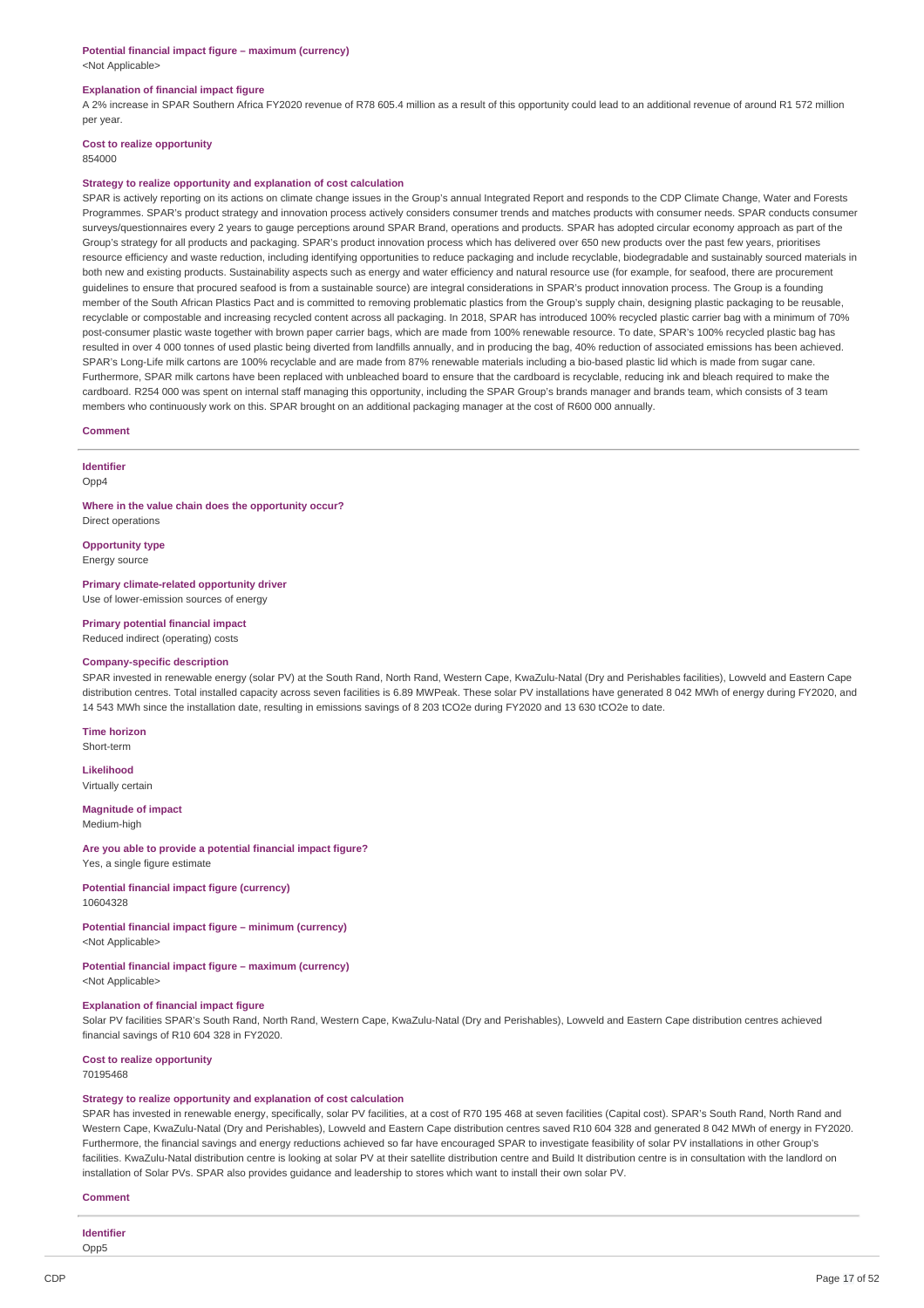#### **Where in the value chain does the opportunity occur?**

Direct operations

**Opportunity type**

Resilience

### **Primary climate-related opportunity driver**

Participation in renewable energy programs and adoption of energy-efficiency measures

#### **Primary potential financial impact**

Other, please specify (Reduced exposure to GHG emissions and reduced sensitivity to changes in cost of carbon.)

#### **Company-specific description**

The SPAR Group has committed to Science Based Targets (SBTs), which set out Scope 1 and Scope 2 emissions reductions targets, 59% for BUILDINGS and 41% TRANSPORT sectors by 2050. Additionally, the Group has developed Carbon Reduction Framework as a roadmap for reducing the Group's emissions and meeting emissions reductions targets, and therefore, reducing current and future carbon tax liability. The current committed SBTs have been developed to align SPAR's climate change targets with the global target of 2°C degrees temperature increase above pre-industrial levels. Since the IPCC publication of the refined 1.5°C degrees temperature increase above pre-industrial levels target in 2019, SPAR is in the process of updating the Group's SBTs to align them with the updated global target of 1.5°C degrees. In line with the TCFD recommendations, SPAR has undertaken climate scenario analysis. The process aims to re-evaluate if the Group's current commitments and targets are sufficient. SPAR will review those recommendations in line with current SBT commitments in case those need to be reviewed/updated using new information. The revised SBTs will be submitted to the Science Based Targets Initiative for approval and SPAR has also made a commitment to become a carbon neutral organisation by 2050. The Group's Energy Policy outlines the commitment made to investing in renewable energy, energy efficient technology and energy management plans. In line with the Group's Sustainability Policy, SPAR has established climate goals, among which are the current SBTs, sourcing of all electricity from renewable sources and adoption of energy efficient technologies, which will further drive CAPEX expenditures on SPAR's emissions reductions.

**Time horizon**

Long-term

**Likelihood** Very likely

**Magnitude of impact** Medium-high

**Are you able to provide a potential financial impact figure?** Yes, an estimated range

**Potential financial impact figure (currency)** <Not Applicable>

**Potential financial impact figure – minimum (currency)** 4104327

**Potential financial impact figure – maximum (currency)** 10220579

#### **Explanation of financial impact figure**

Financial impact is estimated by multiplying SPAR's Scope 1 and 2 emissions and 2020 carbon tax rate range between R51 - R127 per tCO2e. If SPAR implemented emissions reductions actions and reduced the Group's carbon tax liability, the potentially avoided liability could be R4 104 327 – R10 220 579 (Scope 1 and Scope 2 emissions of 80 477 tCO2e multiplied by the carbon tax range).

**Cost to realize opportunity** 132200000

#### **Strategy to realize opportunity and explanation of cost calculation**

SPAR's Carbon Reduction Framework outlines emissions reduction opportunities up to 2050. This framework provides a roadmap for opportunities which would save the Group over 158 000 000 kWh's of energy and cost around R132 000 000. Identified opportunities include: •Battery charging (changing batteries to more efficient ones which ensure longer usage and reduced charge time; also charging batteries during off-peak hours to reduce the associated costs). • Lighting and HVAC • Refrigeration • Solar PV • Biodiesel • Electricity metering The SPAR Group has already implementing various opportunities identified in the Carbon Reduction Framework, specifically Solar PV (for more detail refer to Opportunity 4 in this CDP response), Biodiesel (Opportunity 1), Lighting and HVAC (Response to Risk 1) and Electricity metering (Response to Risk 1). Furthermore, the Group has smart energy meters installed in all SPAR's distribution centres and in 106 SPAR corporate and independently-owned stores. As part of scenario planning analysis, through modelling/projections SPAR will consider how the Group's operations and sales data will be influenced by climatic impacts such as increased temperatures, reduced water availability and increased frequency of weather events such as droughts and flooding. The Group will be able to report on the detailed outcomes of scenario planning analysis next year. The cost to realise this opportunity includes implementation of all emission reduction opportunities (R132 000 000) until 2050 as well as scenario planning analysis with the cost of R200 000 for external consulting fees.

**Comment**

## C3. Business Strategy

## C3.1

**(C3.1) Have climate-related risks and opportunities influenced your organization's strategy and/or financial planning?** Yes

### $C3.1h$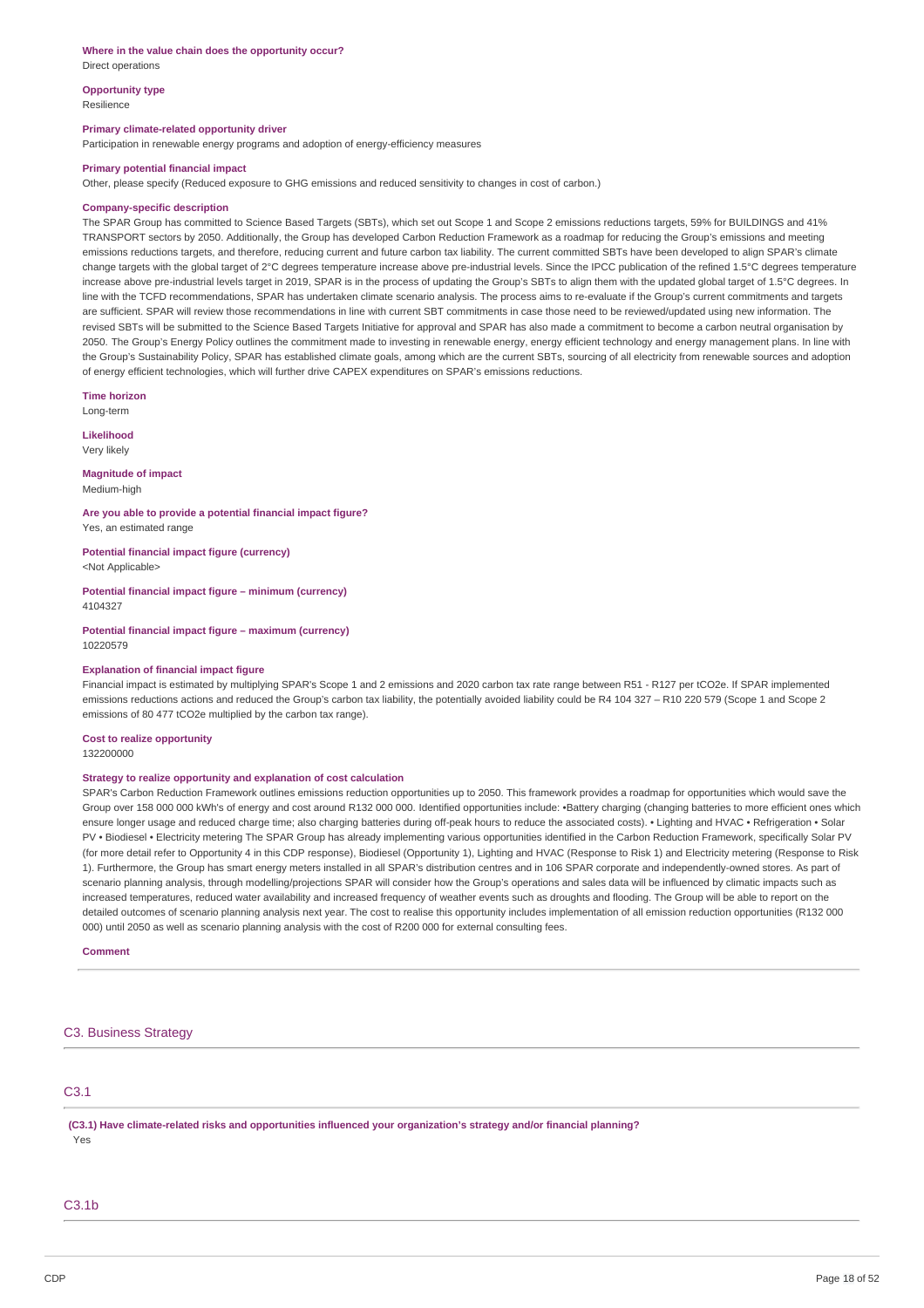# **(C3.1b) Does your organization intend to publish a low-carbon transition plan in the next two years?**

| l to<br>low-<br>  carbon <br> plan   | Intention Intention to<br>linclude the<br>publish a transition plan<br>las a scheduled<br>resolution item<br>  transition   at Annual<br><b>General</b><br><b>Meetings</b><br>(AGMs) | <b>Comment</b>                                                                                                                                                                                                                                                                                                                                                                                                                                                                                                                                                                                                                                                                                                                                                                                                                                                                                                                                                                                                                                                                                                                                            |
|--------------------------------------|--------------------------------------------------------------------------------------------------------------------------------------------------------------------------------------|-----------------------------------------------------------------------------------------------------------------------------------------------------------------------------------------------------------------------------------------------------------------------------------------------------------------------------------------------------------------------------------------------------------------------------------------------------------------------------------------------------------------------------------------------------------------------------------------------------------------------------------------------------------------------------------------------------------------------------------------------------------------------------------------------------------------------------------------------------------------------------------------------------------------------------------------------------------------------------------------------------------------------------------------------------------------------------------------------------------------------------------------------------------|
| Row Yes, in<br>the next<br>two years | Yes, we intend<br>to include it as a<br>scheduled AGM<br>resolution item                                                                                                             | SPAR has made a commitment to become a carbon neutral organisation by 2050. To support this commitment and in line with the Group's Sustainability Policy, SPAR has<br>established strategic climate goals around emissions, energy, water and stakeholder engagement. SPAR has also developed a Carbon Reduction Framework, which is a<br>roadmap to meet the Group's climate targets guiding the Group's strategic decisions around the implementation of low-carbon technologies and prioritisation of financial<br>resources. The Group has committed to SBTs for Transport and Building Sectors. The current targets are in line with 2°C global emissions reductions compared to preindustrial<br>levels. SPAR has adopted TCFD recommendations and in line with the recommendations has undertaken climate scenario analysis. The process aims to re-evaluate if the<br>Group's current commitments and targets are sufficient. The reviewed SBTs will be submitted to the Science Based Targets Initiative for approval. All above mentioned actions<br>and considerations will be incorporated into the SPAR Group's low carbon transition plan. |

# C3.2

**(C3.2) Does your organization use climate-related scenario analysis to inform its strategy?** Yes, quantitative

# C3.2a

# **(C3.2a) Provide details of your organization's use of climate-related scenario analysis.**

| Climate-<br><b>related</b><br><b>scenarios</b><br>land<br>models<br>applied | Details                                                                                                                                                                                                                                                                                                                                                                                                                                                                                                                                                                                                                                                                                                                                                                                                                                                                                                                                                                                                                                                                                                                                                                                                                                                                                                                                                                                                                                                                                                                                                                                                                                                                                                                                                                                                                                                                                                                                                                                                                                                                                                                                                                                                                                                                                                                                                                                                                                                                                                                                                                                                                                                                      |
|-----------------------------------------------------------------------------|------------------------------------------------------------------------------------------------------------------------------------------------------------------------------------------------------------------------------------------------------------------------------------------------------------------------------------------------------------------------------------------------------------------------------------------------------------------------------------------------------------------------------------------------------------------------------------------------------------------------------------------------------------------------------------------------------------------------------------------------------------------------------------------------------------------------------------------------------------------------------------------------------------------------------------------------------------------------------------------------------------------------------------------------------------------------------------------------------------------------------------------------------------------------------------------------------------------------------------------------------------------------------------------------------------------------------------------------------------------------------------------------------------------------------------------------------------------------------------------------------------------------------------------------------------------------------------------------------------------------------------------------------------------------------------------------------------------------------------------------------------------------------------------------------------------------------------------------------------------------------------------------------------------------------------------------------------------------------------------------------------------------------------------------------------------------------------------------------------------------------------------------------------------------------------------------------------------------------------------------------------------------------------------------------------------------------------------------------------------------------------------------------------------------------------------------------------------------------------------------------------------------------------------------------------------------------------------------------------------------------------------------------------------------------|
| 2DS                                                                         | The SPAR Group has undertaken a quantitative climate-related scenario analysis, using IEA 2DS model, to develop the Group's Science Based Targets (SBTs). The 2Ds is built on a projected limit of<br>2°C above pre-industrial levels, and the SPAR Group has adopted emissions reductions targets that are in line with the level of decarbonisation required to keep global temperature increase below 2°C<br>above the pre-industrial levels. SPAR has committed to science-based targets for two sectors: buildings and transport, and has developed a number of scenarios for setting targets, i.e. at 1% growth<br>versus 2.5% growth and at intervals from 2016 (base year), to 2025, 2035 and 2050 on both absolute and intensity emissions. Science-based targets and Carbon Reduction Framework (a roadmap to<br>meet the Group's climate targets) quide the SPAR Group's strategic decisions around the implementation of low-carbon technologies, prioritisation of financial planning elements and resources. SPAR's<br>climate-related scenario analysis and science-based targets for buildings and transport sectors have been developed using the Sectoral Decarbonisation Approach methodology. This methodology<br>makes use of the IPCC's assessment reports to identify the temperature increase thresholds, representative concentration pathways as well as the global carbon budget. This information was then<br>translated using the IEA's Energy Technology Perspectives reports which assist with developing sectoral carbon budgets, sectoral activity projections and sectoral intensities. The scenario analysis<br>process incorporated SPAR's base year (2016) and target year (2050), activity data (at base year and projection in the target year), emissions data (Scope 1 and Scope 2 at base year) and sectorial<br>classification. SPAR's fleet has been categorised under the Transport sector and SPAR's distribution centres under the Buildings sector. SPAR's Carbon Reduction Framework was developed to<br>support the Group's journey in meeting the SBTs. The Framework incorporates quantitative targets, outlines emissions reductions opportunities that are available to the SPAR Group and evaluates<br>financial feasibility of each opportunity. The current SBTs have been developed to align SPAR's climate change targets with the global target of 2°C degrees temperature increases. In 2019, the IPCC<br>published a refined target of publication of 1.5°C temperature increase above the pre-industrial levels, and SPAR is currently updating the Group's SBTs to be in line with the updated 1.5°C target. |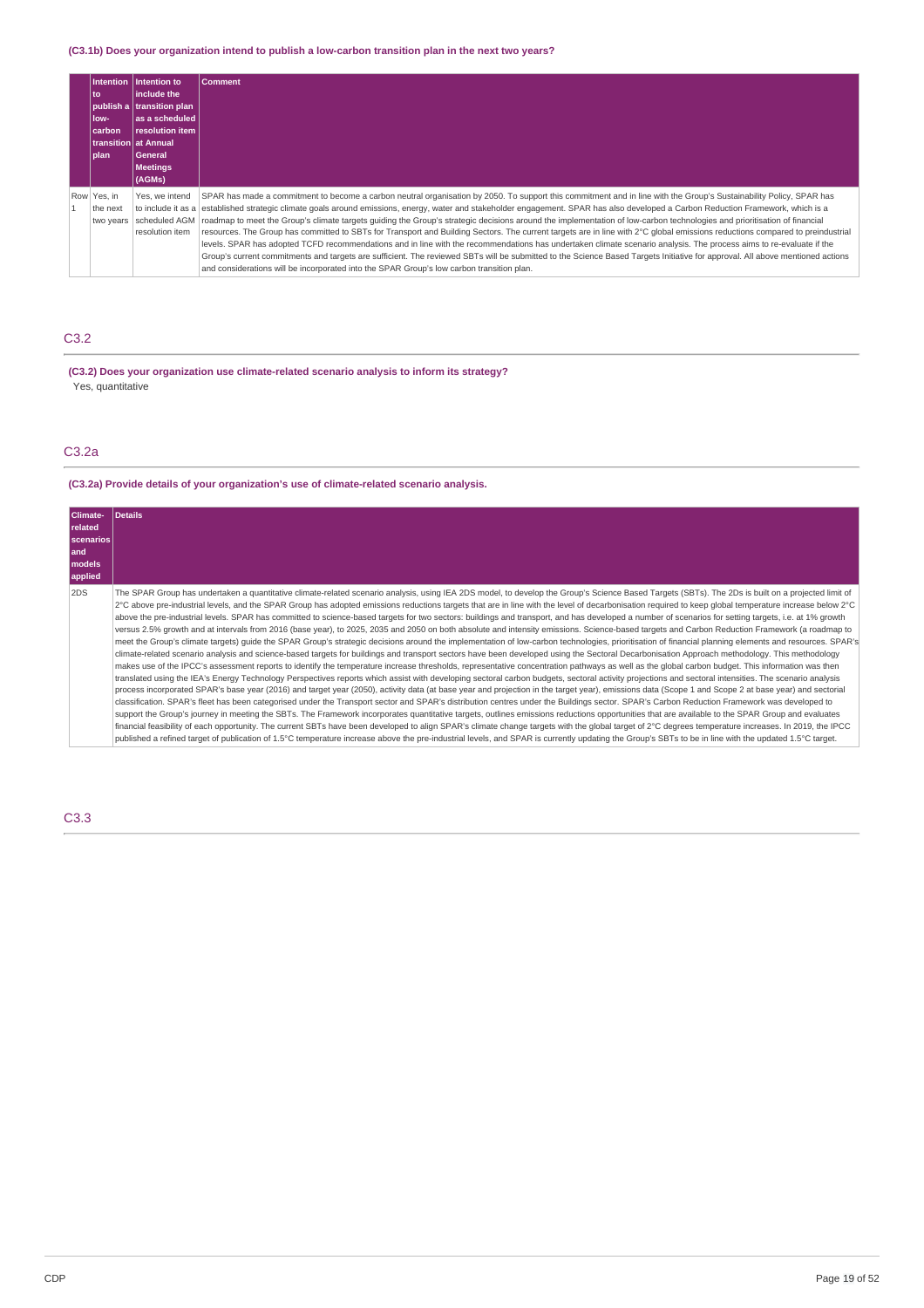# **(C3.3) Describe where and how climate-related risks and opportunities have influenced your strategy.**

|                                             | related risks<br>and<br>opportunities<br>influenced<br>your strategy<br>in this area? | Have climate-Description of influence                                                                                                                                                                                                                                                                                                                                                                                                                                                                                                                                                                                                                                                                                                                                                                                                                                                                                                                                                                                                                                                                                                                                                                                                                                                                                                                                                                                                                                                                                                                                                                                                                                                                                                                                                                                                                                                                                                                                                                                                                                                                               |
|---------------------------------------------|---------------------------------------------------------------------------------------|---------------------------------------------------------------------------------------------------------------------------------------------------------------------------------------------------------------------------------------------------------------------------------------------------------------------------------------------------------------------------------------------------------------------------------------------------------------------------------------------------------------------------------------------------------------------------------------------------------------------------------------------------------------------------------------------------------------------------------------------------------------------------------------------------------------------------------------------------------------------------------------------------------------------------------------------------------------------------------------------------------------------------------------------------------------------------------------------------------------------------------------------------------------------------------------------------------------------------------------------------------------------------------------------------------------------------------------------------------------------------------------------------------------------------------------------------------------------------------------------------------------------------------------------------------------------------------------------------------------------------------------------------------------------------------------------------------------------------------------------------------------------------------------------------------------------------------------------------------------------------------------------------------------------------------------------------------------------------------------------------------------------------------------------------------------------------------------------------------------------|
| Products<br>and<br>services                 | Yes                                                                                   | SPAR's sustainable product packaging and sustainable labelling strategy has been influenced by identified risks around increased demand for product labelling, reputational damage to<br>SPAR brand if no actions around climate change were taken and the risk around increased supply chain emissions reporting and tax liability. The strategy covers SPAR's short-and<br>medium-term horizon as it focuses on SPAR's current activities extending to next 5-10 years. SPAR has adopted the circular economy approach to drive sustainable packaging. The<br>Group collaboratively works with supply chain and industry partners to remove unnecessary packaging, design new products with minimum packaging and reuse in mind as well as drive<br>recycling and use of recycled materials in packaging. The Group offers SPAR's customers products with sustainability labelling as they have smaller environmental impact, reduced<br>product emissions and eliminate global deforestation practices. SPAR is a founding member of the South African Plastic Pact which aims to reduce problematic plastics and plastic<br>pollution through industry collaboration and innovation. SPAR's short term focus is on 10 product categories which deliver 80% of SPAR's brand volumes. SPAR's plastic bags made<br>from 100% recycled plastic and containing no less 70% post-consumer waste has led to 40% emissions reduction associated with the production of the bag and diverted over 4 000<br>tonnes of waste from landfill. The Group also focuses on recycling efforts to reduce the amount of virgin materials required for its products and recycled 15 748 tonnes across<br>distribution centres in FY2020. SPAR's paper packaging and timber sold through Build It distribution centre is sourced from sustainable FSC forestries and coffee that is sold through<br>SPAR Bean Tree Cafés has Rainforest Alliance Certification, the UTZ Certification or the Fairtrade Certification. SPAR is planning to launch its own Sustainable product Label for SPAR<br>branded products within next 2 years. |
| Supply<br>chain<br>and/or<br>value<br>chain | Yes                                                                                   | SPAR identifies that climate-related risks such as changes in precipitation patterns and increased variability in weather patterns can severely impact SPAR's supply chain. SPAR's has<br>adopted sustainable procurement strategy which drives reduced usage of natural resources, long-term cost reductions and increased climate resilience for the Group's supply chain. The<br>sustainable procurement strategy covers SPAR's short-and medium-term horizon as it focuses on SPAR's current activities extending to next 5-10 years. As part of the sustainable<br>procurement strategy, SPAR engages with farmers across its supply chain to drive the uptake of sustainable farming practices. SPAR screens its suppliers using environmental criteria.<br>75% of farmers in the Freshline brand's supply chain have been trained in sustainable farming methods, allowing for farmers to deliver consistent supply of produce, reduce water<br>consumption and decrease costs. SPAR also trains small scale farmers in localg.a.p., which incorporates sustainable agricultural practices. Localg.a.p is a stepping stone to safe and<br>sustainable agriculture, and is a capacity building program towards GlobalG.A.P Certification. GlobalG.A.P Certification includes requirements around sustainable water consumption<br>and sustainable farming practices. Achieving efficiency in supply chain pertains to a shortened supply chain and reduced number of trucks on the roads. This can help SPAR reduce fuel<br>consumption and associated emissions. SPAR continues investing in the development of the Group's direct suppliers that enable SMME businesses such as a small scale farmers<br>access to market. This results in reduced transportation and shorter supply chain.                                                                                                                                                                                                                                                                                                                 |
| Investment Yes<br>in R&D                    |                                                                                       | SPAR has committed to carbon neutrality by 2050. The commitment together with SPAR's Science Based Targets and Carbon Reduction Framework drive investment in R&D of low<br>carbon technologies. This strategy mitigates SPAR's climate-related risk related to increasing temperatures and associated increased refrigeration, fuel and electricity requirements.<br>Furthermore, R&D and pilot projects around low carbon technologies assist with mitigation of emerging climate-related regulations, potentially reducing Carbon Tax liability. The strategic<br>approach to R&D covers SPAR's long-term time horizon as it focuses on SPAR's activities until 2050. Over the past 18 months, the KwaZulu-Natal distribution centre has piloted various<br>prototypes for the world's first commercially available battery-electric truck refrigeration system. This year SPAR KwaZulu-Natal distribution centre is trialling a semi-rigid hybrid where<br>electricity will provide torque, resulting in a potential 25% reduction in fuel. SPAR also continues with fuel efficiency initiatives across the Group's distribution centres such as trialling and<br>developing more fuel-efficient trucks (CNG engines), shifting to LPG forklifts and trucks batteries being replaced with more fuel-efficient Lithium batteries. The SPAR Group is piloting<br>biofuels from food waste to reduce diesel consumption across the Group's fleet and owned vehicles. SPAR currently uses biofuels made from cooking oil but continues to experience<br>problems with supply and quality of biofuels.                                                                                                                                                                                                                                                                                                                                                                                                                                                                                                               |
| Operations Yes                              |                                                                                       | Achieving the SPAR Group's strategic outcome of sustainable stakeholder value compels the Group to reduce direct costs where possible. Cost of inputs such as electricity and fuels<br>continue increasing in South Africa, and current as well as emerging climate legislation and compliance requirements might further escalate the costs. SPAR's has taken a strategic<br>decision to reduce emissions and cost of electricity through the installations of solar PV. This decision of solar PV covers SPAR's short-, medium- and long-term time horizon it focuses<br>on SPAR's current activities extending to next 15-20 years. SPAR has invested in renewable energy, specifically, solar PV facilities, at a cost of R70 195 468 at seven facilities (Capital<br>cost). Total installed capacity across the seven facilities is 6.89 MWPeak. SPAR's South Rand, North Rand and Western Cape, KwaZulu-Natal (Dry and Perishables), Lowveld and<br>Eastern Cape distribution centres saved R18 549 528, generated 14 543 MWh of energy and saved 13 630 tCO2e of emissions to date. In FY2020, solar energy accounted for 22% of<br>SPAR's total electricity consumption. Generated financial savings and achieved energy reductions so far have encouraged SPAR to investigate feasibility of solar PV installations in<br>other Group's facilities, namely, KwaZulu-Natal distribution centre is looking at solar PV at their satellite distribution center and Build It distribution centre is in consultation with the<br>landlord on installation of Solar PV.                                                                                                                                                                                                                                                                                                                                                                                                                                                                                                                                          |

# C3.4

**(C3.4) Describe where and how climate-related risks and opportunities have influenced your financial planning.**

|              | <b>Financial</b> | <b>Description of influence</b>                                                                                                                                                                                                                                                                                                                                                                      |
|--------------|------------------|------------------------------------------------------------------------------------------------------------------------------------------------------------------------------------------------------------------------------------------------------------------------------------------------------------------------------------------------------------------------------------------------------|
|              | planning         |                                                                                                                                                                                                                                                                                                                                                                                                      |
|              | elements         |                                                                                                                                                                                                                                                                                                                                                                                                      |
|              | that have        |                                                                                                                                                                                                                                                                                                                                                                                                      |
|              | been             |                                                                                                                                                                                                                                                                                                                                                                                                      |
|              | influenced       |                                                                                                                                                                                                                                                                                                                                                                                                      |
|              | Row Indirect     | The SPAR Group recognises that unmitigated climate-related risks could increase indirect costs to the business. At the same time, capitalising on climate-related opportunities can enable SPAR                                                                                                                                                                                                      |
| $\mathbf{1}$ | costs            | to uncover new revenue generating opportunities. Indirect costs: Identified climate-related risks arising from Carbon Tax and increasing mean temperatures could increase the Group's indirect                                                                                                                                                                                                       |
|              | Capital          | costs through increased cost of electricity, water and fuel. SPAR aims to increase fuel, water and energy efficiency across its distribution centres. The Group has invested in solar PV facilities                                                                                                                                                                                                  |
|              |                  | expenditures and currently is in the process of rolling out LED lighting in all distribution centres. SPAR has invested in water efficient technologies such as adiabatic cooling, boreholes as well as rainwater                                                                                                                                                                                    |
|              | Capital          | collection across all distribution centres. Regarding fuel efficiency, the Group provides financial incentives to fleet drivers to reduce fuel consumption. The time horizon for actions aimed at                                                                                                                                                                                                    |
|              | allocation       | reducing indirect costs is current extending to next 5-10 years. Capital expenditure: SPAR's strategy to materialise identified climate-related opportunities that generate renewable energy and<br>piloting of projects around battery electric trucks and biofuels requires capital expenditure which is considered in financial planning. The time horizon for capital expenditure is medium term |
|              |                  | (within the next 3-10 years). Capital allocation: Capital expenditure on climate-related opportunities and risks mitigation actions such renewable energy and piloting of low carbon technologies                                                                                                                                                                                                    |
|              |                  | projects requires capital allocation when considering organisation's budgets. Under special circumstances, for example, when drought took place in Western Cape in 2018-2019, capital towards                                                                                                                                                                                                        |
|              |                  | water efficient technologies was diverted from other activities. Similarly, SPAR has started with scenario planning to be able to project long-term climate impacts on SPAR's business activities.                                                                                                                                                                                                   |
|              |                  | Unplanned capital was allocated to this strategic action, given its imperative to SPAR long-term business sustainability. Generally, when allocating capital, SPAR considers return on investment                                                                                                                                                                                                    |
|              |                  | and payback period. However, the Group has developed an internal carbon pricing methodology, which is aimed to encourage investments in low-carbon technologies and to incorporate future                                                                                                                                                                                                            |
|              |                  | carbon pricing into the Group's long-term financial planning. With this methodology the Group aims to determine a carbon shadow price which would promote low-carbon investment decisions                                                                                                                                                                                                            |
|              |                  | for new build projects and major capital investments and carbon fee which would elevate energy efficiency projects and OPEX/maintenance-type investment decisions. The Group anticipates                                                                                                                                                                                                             |
|              |                  | incorporating this methodology into the Group's financial planning within the next 3-5 years. To meet the Group's SBTs, SPAR has developed Carbon Reduction Framework. The Framework                                                                                                                                                                                                                 |
|              |                  | includes MACC (Marginal Abatement Cost Curve) for each identified low carbon option, which estimates investment required to achieve a tonne of CO2e emissions savings. The timeframe for                                                                                                                                                                                                             |
|              |                  | the use of internal carbon pricing methodology, shadow price of carbon and MACCs is considered to be medium-term and will be implemented within the next 3-5 years. Case study: SPAR's                                                                                                                                                                                                               |
|              |                  | capital expenditure invested in renewable energy at seven facilities is R70 195 468 (Capital cost). Total installed capacity across seven facilities is 6.89 MWPeak. SPAR's South Rand, North                                                                                                                                                                                                        |
|              |                  | Rand and Western Cape, KwaZulu-Natal (Dry and Perishables), Lowveld and Eastern Cape distribution centres saved R18 549 528, generated 14 543 MWh of energy and saved 13 630                                                                                                                                                                                                                         |
|              |                  | tCO2e of emissions to date. In FY2020, solar energy accounted for 22% of SPAR's total electricity consumption. Generated financial savings and achieved energy reductions so far has<br>encouraged SPAR to investigate feasibility of solar PV installations in other Group's facilities, namely, KwaZulu-Natal distribution centre's satellite distribution centre and Build It distribution        |
|              |                  | centre.                                                                                                                                                                                                                                                                                                                                                                                              |
|              |                  |                                                                                                                                                                                                                                                                                                                                                                                                      |

## C3.4a

(C3.4a) Provide any additional information on how climate-related risks and opportunities have influenced your strategy and financial planning (optional).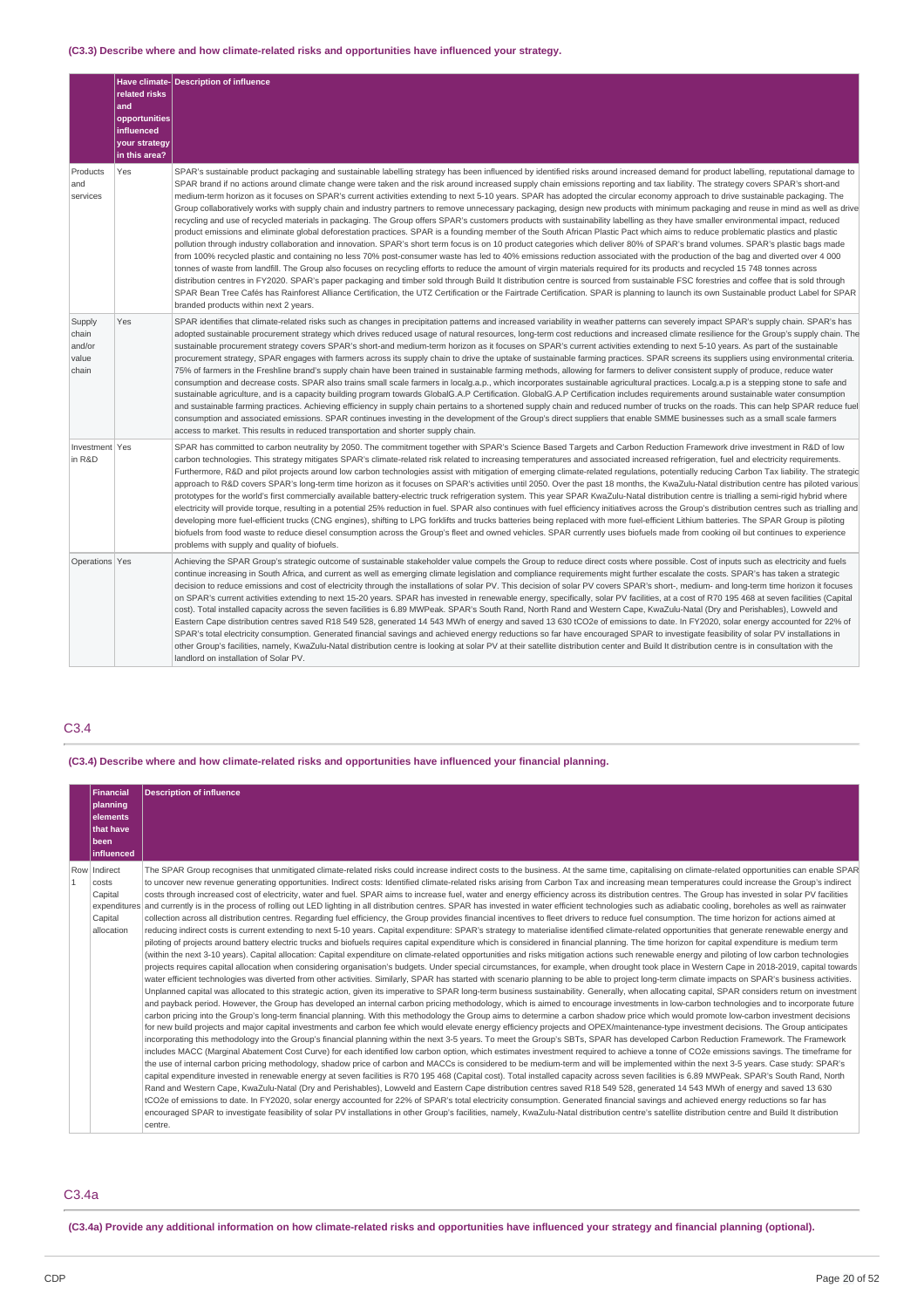# C4.1

**(C4.1) Did you have an emissions target that was active in the reporting year?** Absolute target

# C4.1a

**(C4.1a) Provide details of your absolute emissions target(s) and progress made against those targets.**

- **Target reference number** Abs 1
- **Year target was set** 2016
- **Target coverage** Company-wide
- **Scope(s) (or Scope 3 category)** Scope 2 (location-based)

**Base year**

2016

**Covered emissions in base year (metric tons CO2e)** 48632

Covered emissions in base year as % of total base year emissions in selected Scope(s) (or Scope 3 category)

59

**Target year** 2050

**Targeted reduction from base year (%)** 90.68

**Covered emissions in target year (metric tons CO2e) [auto-calculated]** 4532.5024

**Covered emissions in reporting year (metric tons CO2e)** 39054

**% of target achieved [auto-calculated]** 21.7190682916079

**Target status in reporting year** Underway

# **Is this a science-based target?**

Yes, we consider this a science-based target, but it has not been approved by the Science-Based Targets initiative

# **Target ambition**

2°C aligned

# **Please explain (including target coverage)**

SPAR has committed to science-based targets for two sectors: buildings and transport, and has developed a number of scenarios for setting targets, i.e. at 1% growth versus 2.5% growth and at intervals from 2016 (base year) to 2025, 2035 and 2050 on both absolute and intensity emissions We have reported on our 1% growth, absolute emissions reduction by 2050 SBT's in this question for the BUILDINGS sector. The SPAR Group is reviewing Science Based Targets to align them with the revised 1.5°C instead of 2°C target, and these will be reported in the next year's disclosure. In 2016 (base year), Scope 2 emissions associated with electricity consumption were used to set the target for BUILDINGS SECTOR. The target is for SPAR to achieve 44 098 tCO2e reduction by 2050 against base year emissions. Progress on target is evaluated by considering FY2020 Scope 2 emissions against base year Scope 2 emissions.

**Target reference number** Abs 2 **Year target was set** 2016 **Target coverage** Company-wide **Scope(s) (or Scope 3 category)** Scope 1 **Base year** 2016

**Covered emissions in base year (metric tons CO2e)** 34351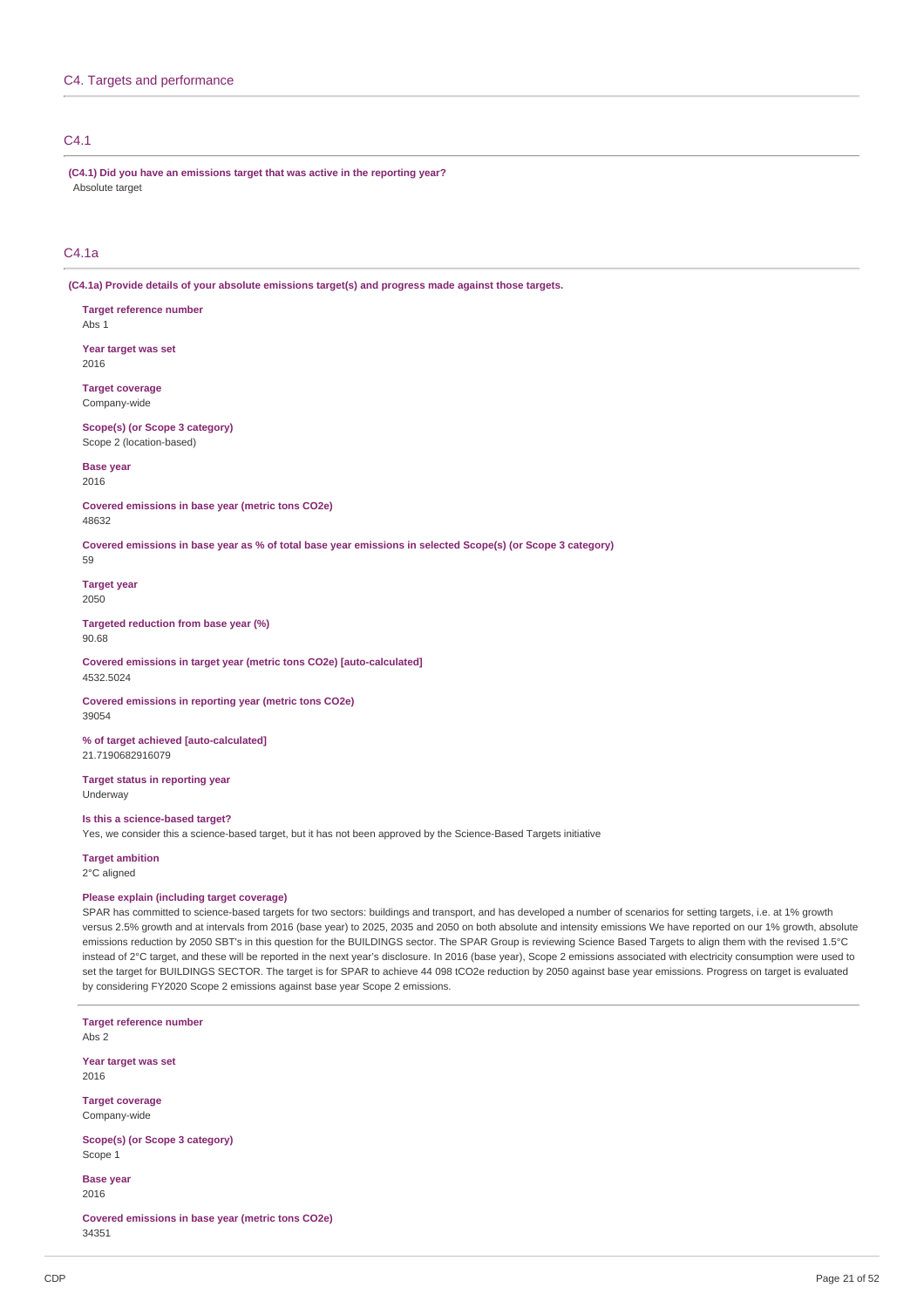Covered emissions in base year as % of total base year emissions in selected Scope(s) (or Scope 3 category) 41

# **Target year** 2050

**Targeted reduction from base year (%)**

3.92

**Covered emissions in target year (metric tons CO2e) [auto-calculated]** 33004.4408

**Covered emissions in reporting year (metric tons CO2e)** 39849

**% of target achieved [auto-calculated]** -408.299909873996

**Target status in reporting year** Underway

**Is this a science-based target?**

Yes, we consider this a science-based target, but it has not been approved by the Science-Based Targets initiative

**Target ambition**

2°C aligned

# **Please explain (including target coverage)**

SPAR has committed to science-based targets for two sectors: buildings and transport, and has developed a number of scenarios for setting targets, i.e. at 1% growth versus 2.5% growth and at intervals from 2016 (base year), to 2025, 2035 and 2050 on both absolute and intensity emissions. We have reported on our 1% growth, absolute emission reduction by 2050 SBT's in this question for the TRANSPORT sector. As per SPAR's Science Based Targets emissions projections, emissions for TRANPORT sector would continue to increase until 2035 in line with business growth, with significant reductions in emissions achieved only from 2035-2050. The SPAR Group is reviewing Science Based Targets to align them with the revised 1.5°C instead of 2°C target, and these will be reported in the next year's disclosure. In 2016 (base year), Scope 1 emissions associated with diesel emissions in SPAR's fleet were used to set the target for TRANSPORT sector. The target is for SPAR to achieve 1 347 tCO2e reduction by 2050 against base year emissions. Progress on target is evaluated by considering FY2020 Scope 1 diesel emissions from SPAR's fleet against base year Scope 1 diesel emissions from SPAR's fleet.

C4.2

**(C4.2) Did you have any other climate-related targets that were active in the reporting year?** Target(s) to increase low-carbon energy consumption or production

C4.2a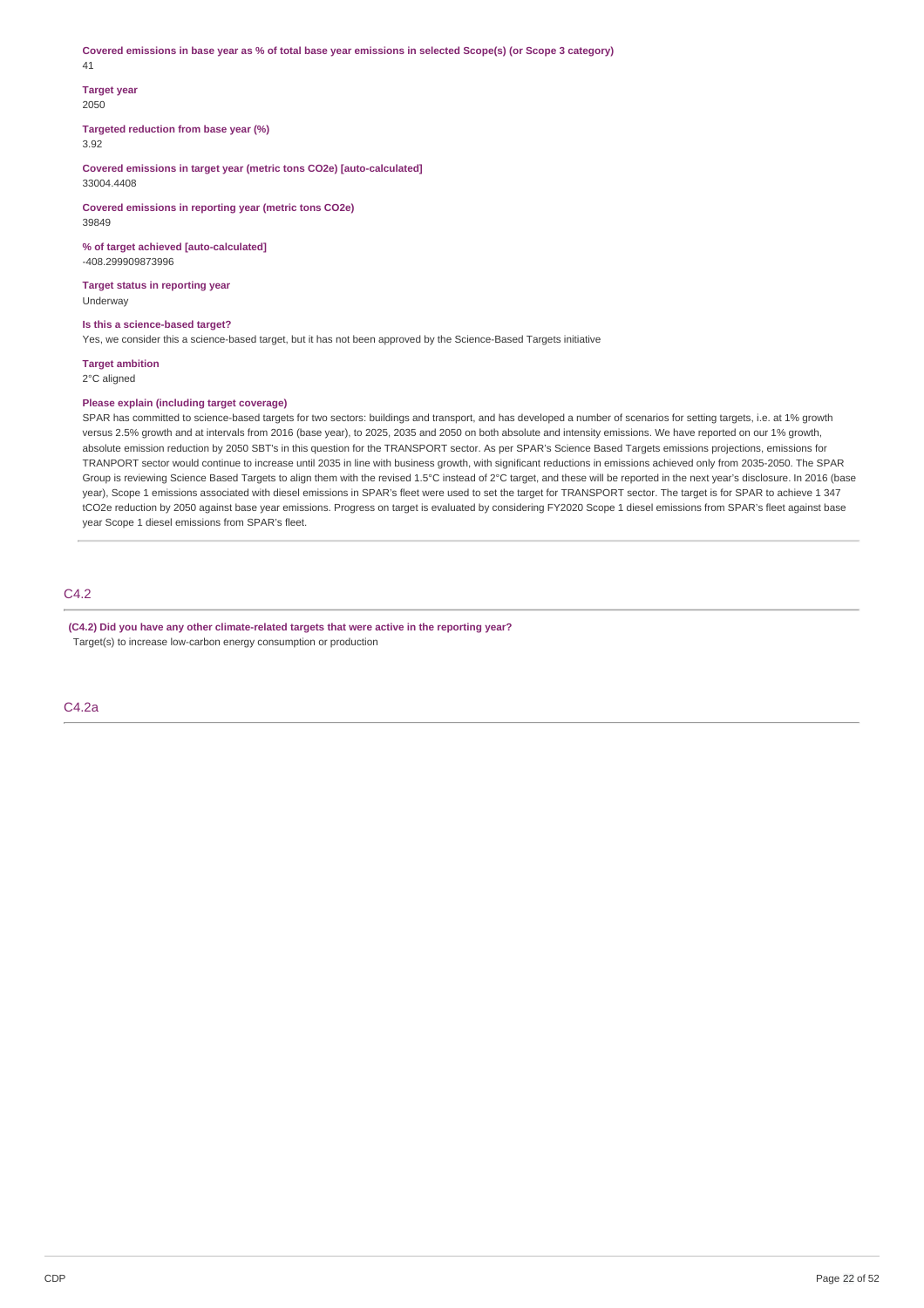**(C4.2a) Provide details of your target(s) to increase low-carbon energy consumption or production.**

**Target reference number** Low 1

**Year target was set** 2018

**Target coverage** Company-wide

**Target type: absolute or intensity Absolute** 

**Target type: energy carrier** Electricity

**Target type: activity** Production

**Target type: energy source** Renewable energy source(s) only

**Metric (target numerator if reporting an intensity target)** MWh

**Target denominator (intensity targets only)** <Not Applicable>

**Base year** 2018

**Figure or percentage in base year** 0

**Target year** 2050

**Figure or percentage in target year** 10235

**Figure or percentage in reporting year** 8042

**% of target achieved [auto-calculated]** 78.5735222276502

**Target status in reporting year** Underway

**Is this target part of an emissions target?** Abs 1: Building sector

**Is this target part of an overarching initiative?** Science-based targets initiative

## **Please explain (including target coverage)**

SPAR has a target as part of its SBTs to install renewable energy producing 10 235 MWh of energy by 2050. SPAR has installed seven solar PV plants and in FY2020 these solar PV plants have produced 8 042 MWh.

# C4.3

(C4.3) Did you have emissions reduction initiatives that were active within the reporting year? Note that this can include those in the planning and/or **implementation phases.**

Yes

# C4.3a

(C4.3a) Identify the total number of initiatives at each stage of development, and for those in the implementation stages, the estimated CO2e savings.

|                           | Number of initiatives | Total estimated annual CO2e savings in metric tonnes CO2e (only for rows marked *) |
|---------------------------|-----------------------|------------------------------------------------------------------------------------|
| Under investigation       |                       | 2170                                                                               |
| To be implemented*        |                       |                                                                                    |
| Implementation commenced* |                       | 33641                                                                              |
| Implemented*              |                       | 13914                                                                              |
| Not to be implemented     |                       |                                                                                    |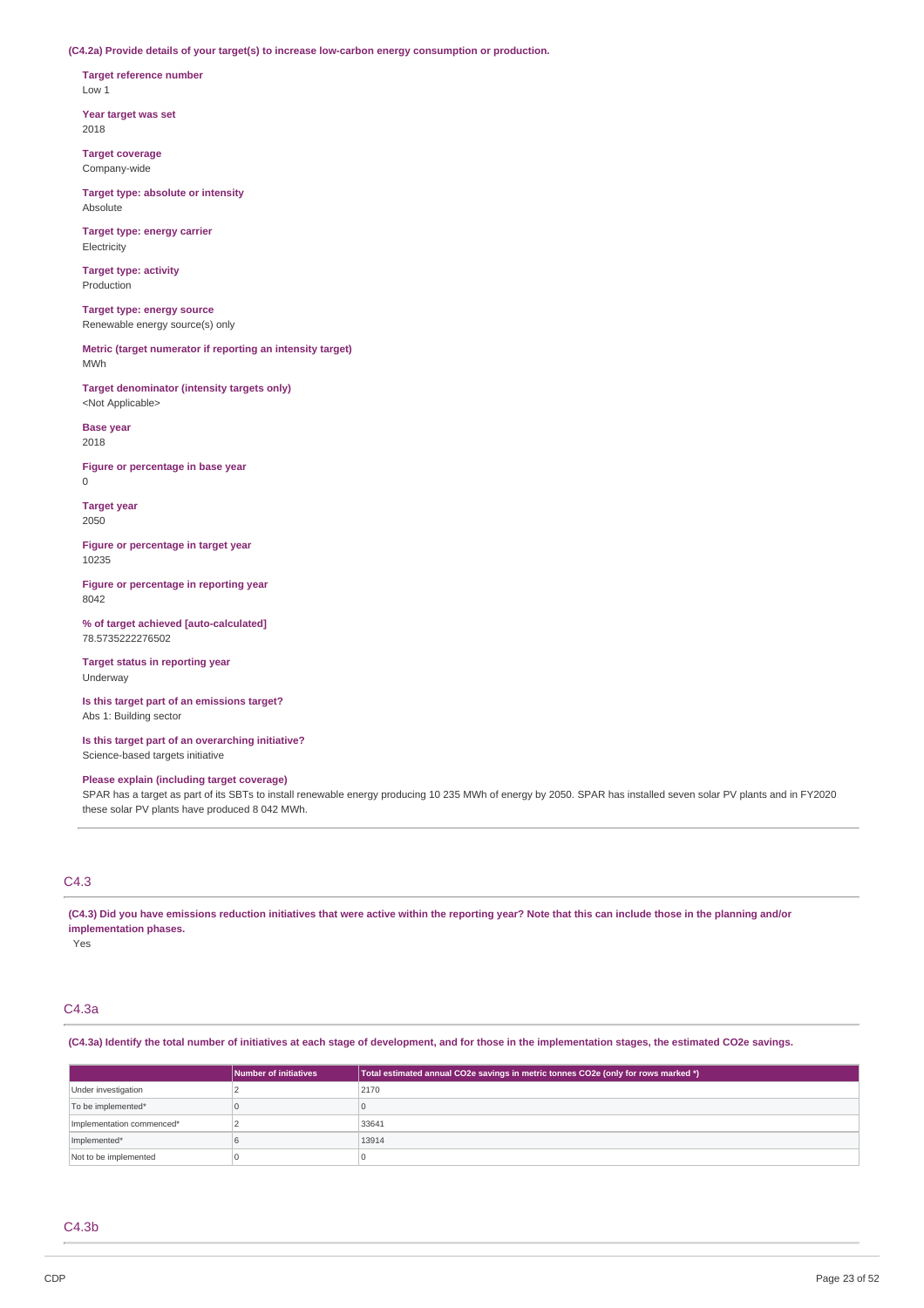### **(C4.3b) Provide details on the initiatives implemented in the reporting year in the table below.**

**Initiative category & Initiative type**

Low-carbon energy generation Solar PV

**Estimated annual CO2e savings (metric tonnes CO2e)**

# 2926

**Scope(s)** Scope 2 (location-based)

## **Voluntary/Mandatory**

Voluntary

**Annual monetary savings (unit currency – as specified in C0.4)** 3727891

**Investment required (unit currency – as specified in C0.4)** 32600106

# **Payback period**

4-10 years

# **Estimated lifetime of the initiative**

16-20 years

### **Comment**

Solar PV installations were commissioned during FY2020 in SPAR Lowveld distribution centre, SPAR Eastern Cape distribution centre and SPAR KwaZulu-Natal distribution centre's Dry and Perishables facilities.

### **Initiative category & Initiative type**

Energy efficiency in production processes Fuel switch

**Estimated annual CO2e savings (metric tonnes CO2e)**

552

### **Scope(s)** Scope 1

**Voluntary/Mandatory**

Voluntary

**Annual monetary savings (unit currency – as specified in C0.4)** 602082

**Investment required (unit currency – as specified in C0.4)** 132000

**Payback period** 1-3 years

**Estimated lifetime of the initiative** 3-5 years

## **Comment**

Consumption of biofuels in SPAR fleet in KwaZulu-Natal and Lowveld distribution centres.

### **Initiative category & Initiative type**

Energy efficiency in production processes **Reuse of water** Reuse of water

### **Estimated annual CO2e savings (metric tonnes CO2e)** 3

**Scope(s)** Scope 3

**Voluntary/Mandatory** Voluntary

**Annual monetary savings (unit currency – as specified in C0.4)** 84481

**Investment required (unit currency – as specified in C0.4)** 5686000

**Payback period** 4-10 years

**Estimated lifetime of the initiative** 11-15 years

**Comment**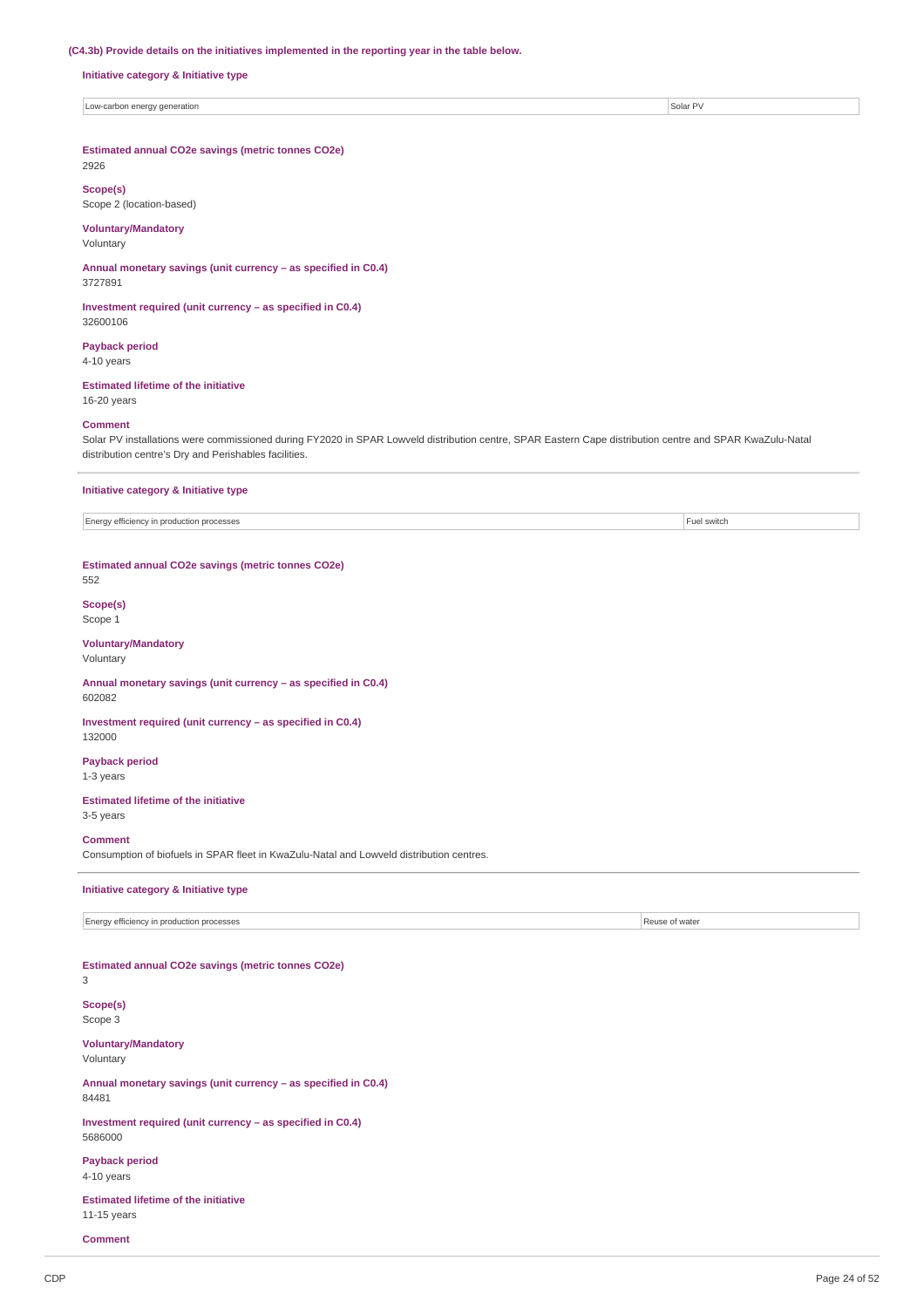Water withdrawals from recycled water/borehole water in KwaZulu-Natal, South Rand and Western Cape distribution centres.

| Initiative category & Initiative type                                                                                                          |                           |                 |  |
|------------------------------------------------------------------------------------------------------------------------------------------------|---------------------------|-----------------|--|
| Waste reduction and material circularity                                                                                                       |                           | Waste reduction |  |
| Estimated annual CO2e savings (metric tonnes CO2e)<br>7092                                                                                     |                           |                 |  |
| Scope(s)<br>Scope 3                                                                                                                            |                           |                 |  |
| <b>Voluntary/Mandatory</b><br>Voluntary                                                                                                        |                           |                 |  |
| Annual monetary savings (unit currency - as specified in C0.4)<br>0                                                                            |                           |                 |  |
| Investment required (unit currency - as specified in C0.4)<br>$\mathbf 0$                                                                      |                           |                 |  |
| <b>Payback period</b><br>No payback                                                                                                            |                           |                 |  |
| <b>Estimated lifetime of the initiative</b><br>Ongoing                                                                                         |                           |                 |  |
| <b>Comment</b><br>SPAR has recycled 15 478 tonnes of waste in FY2020, which translates to 7 092 tCO2e emissions savings.                       |                           |                 |  |
| Initiative category & Initiative type                                                                                                          |                           |                 |  |
| Waste reduction and material circularity                                                                                                       | Product or service design |                 |  |
| Estimated annual CO2e savings (metric tonnes CO2e)<br>1833                                                                                     |                           |                 |  |
| Scope(s)<br>Scope 3                                                                                                                            |                           |                 |  |
| <b>Voluntary/Mandatory</b><br>Voluntary                                                                                                        |                           |                 |  |
| Annual monetary savings (unit currency - as specified in C0.4)<br>$\mathsf{O}\xspace$                                                          |                           |                 |  |
| Investment required (unit currency - as specified in C0.4)<br>720000                                                                           |                           |                 |  |
| <b>Payback period</b><br>No payback                                                                                                            |                           |                 |  |
| <b>Estimated lifetime of the initiative</b><br>3-5 years                                                                                       |                           |                 |  |
| <b>Comment</b><br>SPAR's recycled plastic bag has diverted 4 000 tonnes of waste in FY2020, which translates to 1 833 tCO2e emissions savings. |                           |                 |  |
| Initiative category & Initiative type                                                                                                          |                           |                 |  |
| Energy efficiency in buildings                                                                                                                 |                           | Lighting        |  |
| Estimated annual CO2e savings (metric tonnes CO2e)<br>1508                                                                                     |                           |                 |  |
| Scope(s)<br>Scope 2 (location-based)                                                                                                           |                           |                 |  |
| <b>Voluntary/Mandatory</b><br>Voluntary                                                                                                        |                           |                 |  |
| Annual monetary savings (unit currency - as specified in C0.4)<br>0                                                                            |                           |                 |  |
| Investment required (unit currency - as specified in C0.4)<br>557000                                                                           |                           |                 |  |

**Payback period** 4-10 years

**Estimated lifetime of the initiative** 6-10 years

**Comment**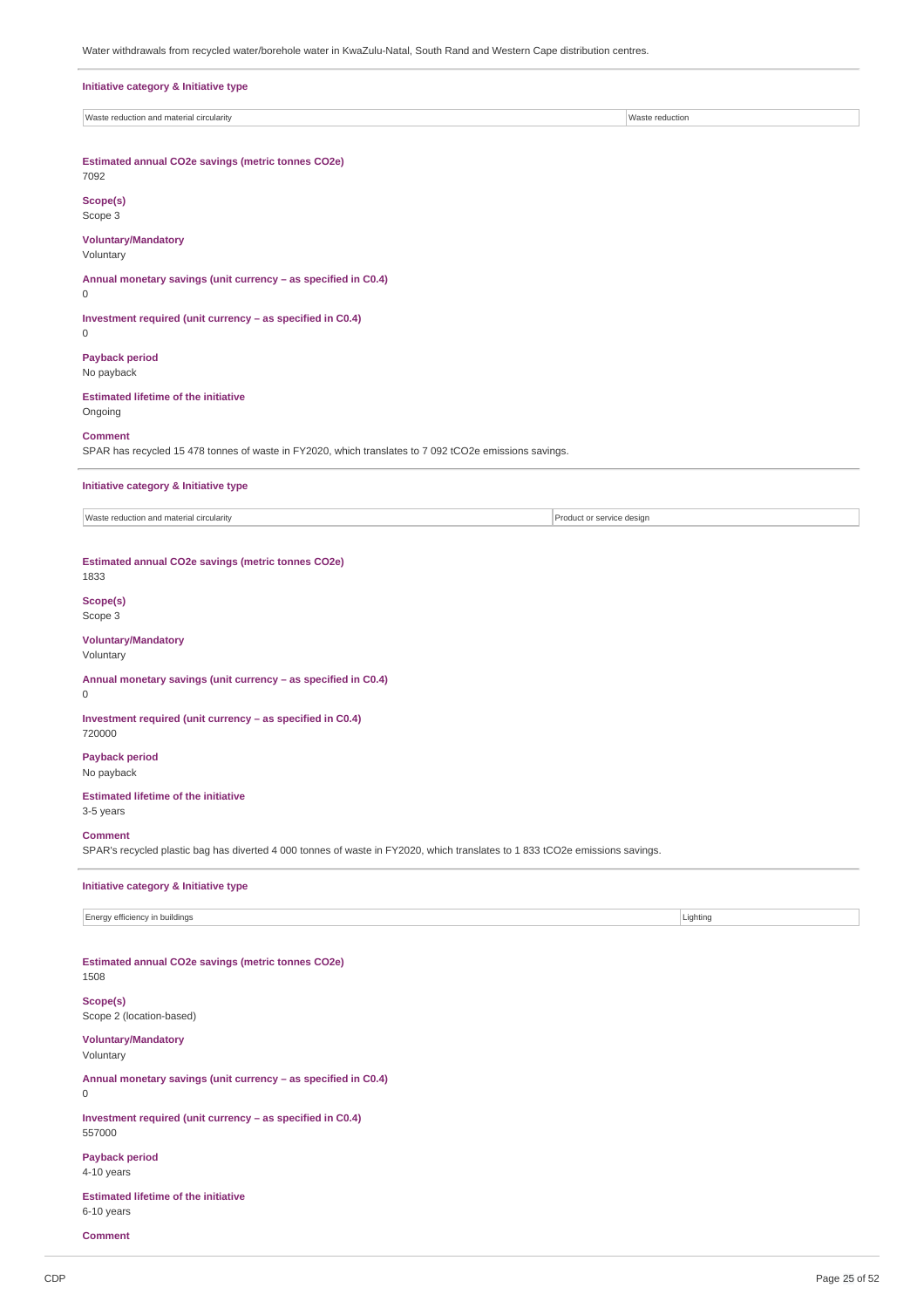# C4.3c

#### **(C4.3c) What methods do you use to drive investment in emissions reduction activities?**

| Method                                 | <b>Comment</b>                                                                                                                                                                                                                                                                                                                                                                                                                                                                                                                                                                                                                                                                                                                                                                                                                                                                                                                                                                                                                                                                                                                                                                                                                                                                                                                                                                                                  |
|----------------------------------------|-----------------------------------------------------------------------------------------------------------------------------------------------------------------------------------------------------------------------------------------------------------------------------------------------------------------------------------------------------------------------------------------------------------------------------------------------------------------------------------------------------------------------------------------------------------------------------------------------------------------------------------------------------------------------------------------------------------------------------------------------------------------------------------------------------------------------------------------------------------------------------------------------------------------------------------------------------------------------------------------------------------------------------------------------------------------------------------------------------------------------------------------------------------------------------------------------------------------------------------------------------------------------------------------------------------------------------------------------------------------------------------------------------------------|
| Compliance with<br>regulatory          | Compliance with current requlation and anticipated future requlation around climate change drive emissions reductions activities. The Greenhouse Gas Emissions Requlations in South<br>Africa came into effect in 2017 and Carbon Tax Act came into effect in 2019. Under the current legislation, SPAR is liable to report on and pay Carbon Tax for the use of diesel and LPG in<br>requirements/standards stationary combustion sources. Investment in emissions reductions activities are driven by the reduced Carbon Tax liability for the Group. Compliance with the National Environmental<br>Management: Waste Act (59:2008): Regulations regarding extended procurer responsibility, which extend responsibility to SPAR for the end-use of its packaging products, drive the Group<br>to increase recyclability of packaging products. Increased recyclability involves increased use of recycled materials in packaging and increased recycling of packaging at the end of its<br>lifetime. These actions contribute towards SPAR's emissions reductions.                                                                                                                                                                                                                                                                                                                                           |
|                                        | Employee engagement   Investments geared towards achieving greater staff awareness and engagement around sustainability and climate change can promote emissions reductions activities. SPAR continuously<br>strives to improve sustainability performance and has adopted innovative approach to further employees' awareness of carbon footprint through the rollout of AURORA app, where each<br>employee can calculate and track their personal carbon footprint. SPAR runs employee campaigns which aim to raise awareness about the benefits of reducing electricity consumption and<br>encourage behavioural change among staff. Sustainability has been promoted at the senior and executive management levels through the Senior and Executive Leadership Development<br>Programme and the Management Growth Programme. SPAR managers-in-training programme includes presentation on sustainability principles and practices by the Group's Risk and<br>Sustainability Executive. The SPAR Group provides monetary incentives to staff across various levels in organisation, specifically, to executive officers, fleet drivers and outbound and<br>maintenance managers for the attainment of emissions, fuel and energy reduction targets. The Group is also currently reviewing personal KPIs for different roles to align them with the<br>Group's sustainability goals.                          |
| Financial optimization<br>calculations | Reduced operational costs and savings achieved from already implemented actions drive emissions reductions activities and motivate for further investments Successful implementation of<br>solar PV facilities and achieved financial and energy savings at seven of SPAR's facilities have motivated for investigation of additional solar PV in Build It distribution centre and KwaZulu-<br>Natal distribution centre's satellite distribution centre. SPAR has invested in renewable energy, specifically, solar PV facilities, at a cost of R70,195,468 at seven facilities (Capital cost).<br>SPAR's South Rand, North Rand and Western Cape, KwaZulu-Natal (Dry and Perishables), Lowveld and Eastern Cape distribution centres generated R18 549 528 monetary savings to<br>date since the first solar PV installation in 2018. Implemented energy efficiency and solar PV initiatives have reduced energy consumption and energy costs (operational costs) for the<br>Group. 15% reduction in electricity consumption has been achieved by SPAR between FY2019 and FY2020, and such a decrease in electricity consumption has been largely attributed to<br>the installation of solar PV facilities. Reduced electricity consumption directly translates to savings achieved on operational costs (for example, an average increase on electricity tariffs rate<br>in South Africa in 2020 was 6.90%). |
| Other (Capital<br>allocation)          | Achievement of the Group's carbon neutrality by 2050 commitment required capital allocation. In order to meet SPAR's committed Science Based Targets and to implement Carbon<br>Reduction Framework, the required capital was diverted from other activities. Monetary and emissions savings achieved from installed solar PV facilities motivate capital additional solar PV<br>installations. Unplanned capital was allocated for the Group to undertake Scenario Planning Analysis, which considers climatic impacts on SPAR's operations and sales data, given the<br>importance of the analysis towards the Group's long-term business strategy.                                                                                                                                                                                                                                                                                                                                                                                                                                                                                                                                                                                                                                                                                                                                                           |

# C4.5

(C4.5) Do you classify any of your existing goods and/or services as low-carbon products or do they enable a third party to avoid GHG emissions? Yes

# C4.5a

(C4.5a) Provide details of your products and/or services that you classify as low-carbon products or that enable a third party to avoid GHG emissions.

### **Level of aggregation**

Group of products

### **Description of product/Group of products**

SPAR has introduced 100% recycled plastic carried bag containing no less 70% post-consumer waste in 2018. To date, SPAR's 100% recycled plastic bag has reduced emissions associated with producing the bag by 40% and diverted over 4 000 tonnes of waste from landfill. The #RethinkTheBag campaign promotes bringing your own bag, buying SPAR paper bag, buying SPAR canvas bag, carrying groceries without a bag and only as a last resort buying a plastic bag. The SPAR Group also takes action to increase the amount of waste that is recycled and therefore, reducing the amount of raw virgin materials required for its products. Recycled plastic/cardboard from participating retail stores are brought to distribution centres, and stores are paid for their waste. Plastics are then sold to a waste service provider. The cardboard is sold to our cardboard box supplier and recycled cardboard is made into secondary and tertiary packaging for SPAR brand products. SPAR recycled 15 748 tonnes through distribution centres in FY2020. SPAR milk cartons have been replaced with unbleached board to ensure that cardboard is recyclable, reducing ink and bleach required to make cardboard.

### **Are these low-carbon product(s) or do they enable avoided emissions?** Low-carbon product

**Taxonomy, project or methodology used to classify product(s) as low-carbon or to calculate avoided emissions** Climate Bonds Taxonomy

**% revenue from low carbon product(s) in the reporting year**

 $\Omega$ 

**% of total portfolio value** <Not Applicable>

# **Asset classes/ product types**

<Not Applicable>

### **Comment**

No revenues were generated from reduced packaging emissions .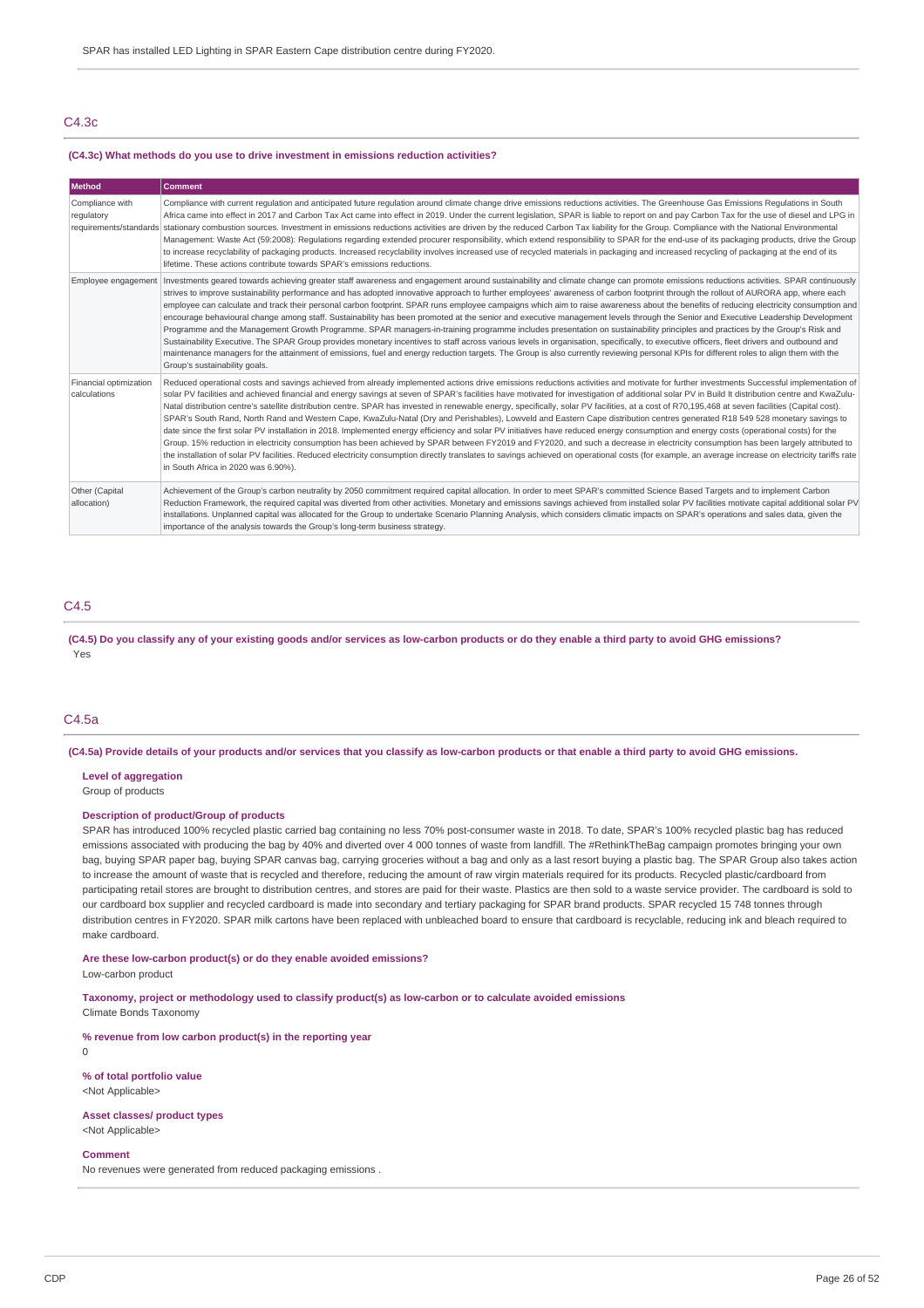# C5.1

**(C5.1) Provide your base year and base year emissions (Scopes 1 and 2).**

#### **Scope 1**

**Base year start** October 1 2015

**Base year end** September 30 2016

**Base year emissions (metric tons CO2e)** 39010

**Comment** Base year emissions in FY2016.

### **Scope 2 (location-based)**

**Base year start** October 1 2015

**Base year end** September 30 2016

**Base year emissions (metric tons CO2e)** 43974

**Comment** Base year emissions in FY2016.

**Scope 2 (market-based)**

**Base year start** October 1 2015

**Base year end** September 30 2016

**Base year emissions (metric tons CO2e)**  $\Omega$ 

## **Comment**

There were no market-based Scope 2 emissions.

# C5.2

(C5.2) Select the name of the standard, protocol, or methodology you have used to collect activity data and calculate emissions. IPCC Guidelines for National Greenhouse Gas Inventories, 2006 The Greenhouse Gas Protocol: A Corporate Accounting and Reporting Standard (Revised Edition)

Other, please specify (2020 Guidelines to DEFRA/DECC's GHG Conversion Factors for Company Reporting)

# C5.2a

(C5.2a) Provide details of the standard, protocol, or methodology you have used to collect activity data and calculate emissions.

SPAR's carbon footprint was calculated following the Greenhouse Gas Protocol methodology. Emission factors that were used included IPCC Fourth Assessment Report, 2020 Guidelines to DEFRA/DECC's GHG Conversion Factors for Company Reporting and Eskom's grid emission factor.

Fuels, energy, water and waste (including wastewater) data is collected on a monthly basis. Refrigerant gases, downstream transportation and distribution and business travel data is collected annually. Employee commute survey is conducted once a year. Stores' energy, LPG and fuels data is collected annually for the entire year.

Collected data was reviewed for data consistency, accuracy and completeness. Emissions were calculated by multiplying activity data by the corresponding emission factor.

### C6. Emissions data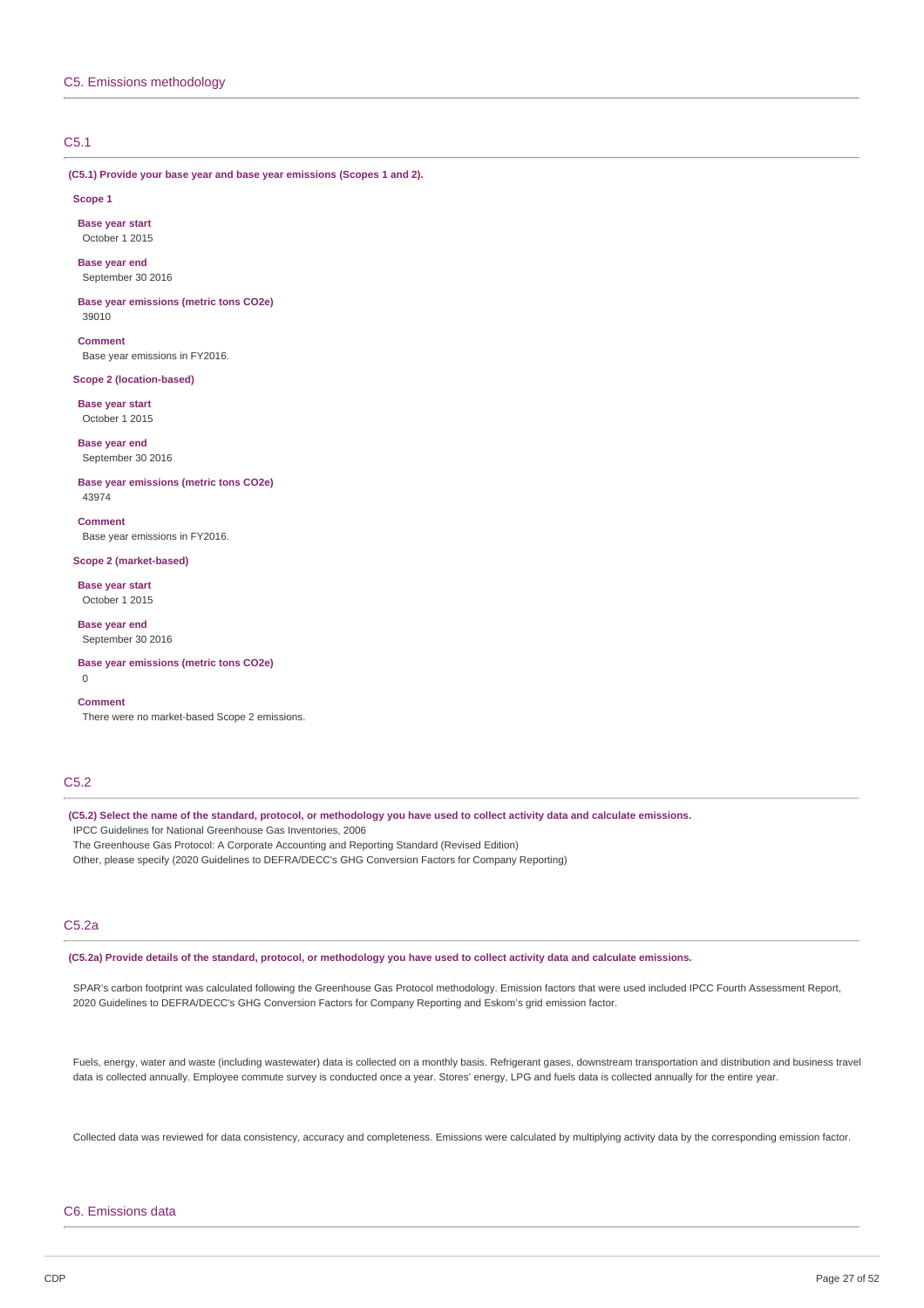# C6.1

**(C6.1) What were your organization's gross global Scope 1 emissions in metric tons CO2e?**

#### **Reporting year**

**Gross global Scope 1 emissions (metric tons CO2e)**

41424 **Start date**

<Not Applicable>

**End date**

# <Not Applicable>

## **Comment**

Mobile, Stationary and Fugitive emissions

# C6.2

### **(C6.2) Describe your organization's approach to reporting Scope 2 emissions.**

#### **Row 1**

## **Scope 2, location-based**

We are reporting a Scope 2, location-based figure

### **Scope 2, market-based**

We have no operations where we are able to access electricity supplier emission factors or residual emissions factors and are unable to report a Scope 2, market-based figure

#### **Comment**

We have no operations where we are able to access electricity supplier emission factors or residual emissions factors and are unable to report a Scope 2, market-based figure. SPAR's distribution centres are located in South Africa, where all grid electricity is supplied by a public electricity utility Eskom, and therefore, there are no alternative choices for grid supplied electricity. SPAR does not purchase non-Eskom supplied electricity.

# C6.3

**(C6.3) What were your organization's gross global Scope 2 emissions in metric tons CO2e?**

#### **Reporting year**

**Scope 2, location-based**

39054

**Scope 2, market-based (if applicable)** <Not Applicable>

**Start date**

<Not Applicable>

**End date**

<Not Applicable>

**Comment**

Scope 2 Electricity: Emissions associated with SPAR's purchased electricity from Eskom.

# C6.4

(C6.4) Are there any sources (e.g. facilities, specific GHGs, activities, geographies, etc.) of Scope 1 and Scope 2 emissions that are within your selected reporting **boundary which are not included in your disclosure?**

No

# C6.5

**(C6.5) Account for your organization's gross global Scope 3 emissions, disclosing and explaining any exclusions.**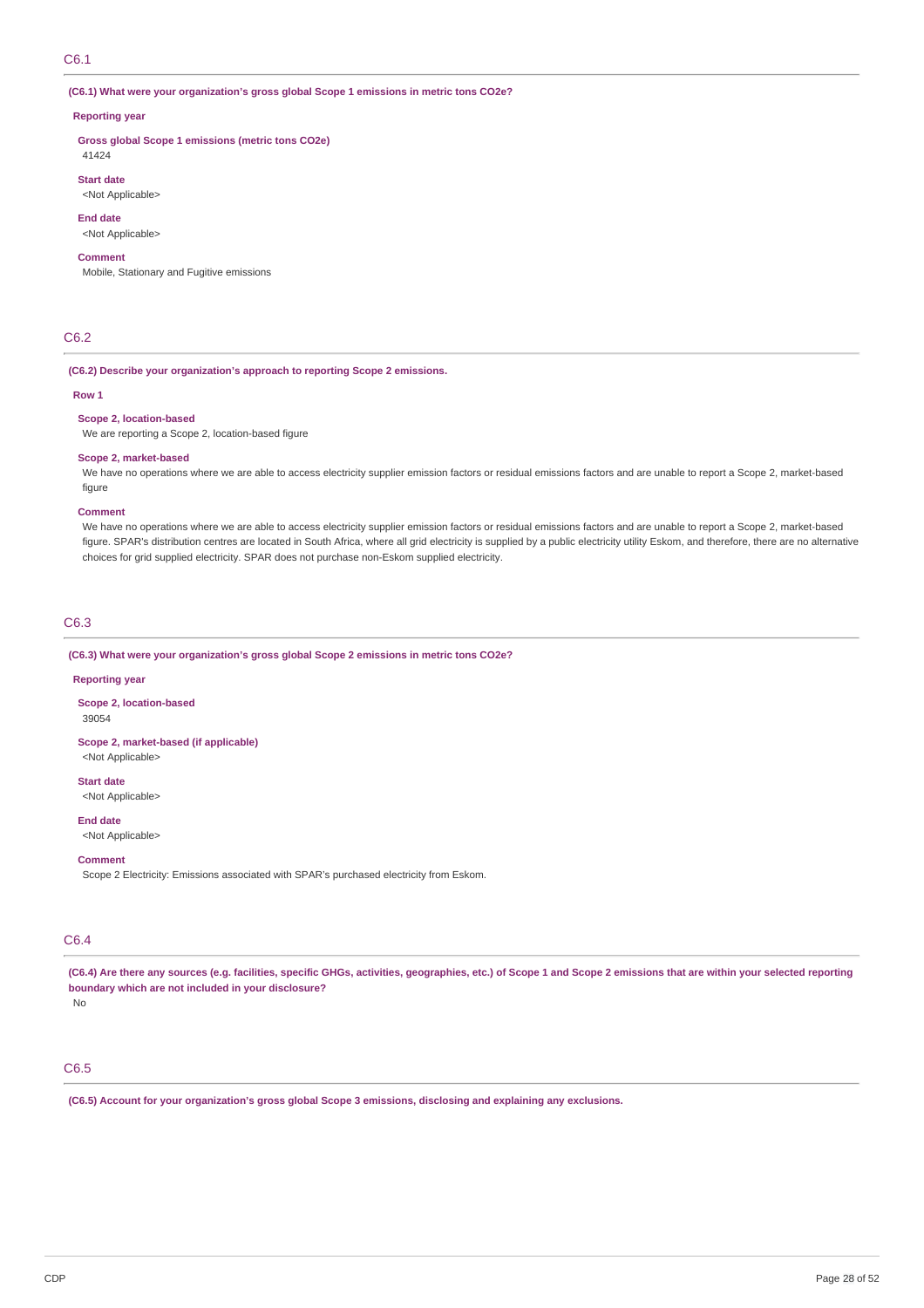# **Evaluation status**

Relevant, calculated

#### **Metric tonnes CO2e**

 $60$ 

### **Emissions calculation methodology**

This Scope 3 category includes emissions associated with municipal water consumption. SPAR has purchased 173 837 kl of municipal water during FY2020. Emissions were calculated in accordance to the GHG Protocol Corporate Value Chain (Scope 3) Accounting and Reporting Standard. Emission factors for municipal water supply from the 2020 Guidelines to DEFRA/DECC's GHG Conversion Factors for Company Reporting were used. Emissions calculations methodology: activity data x emission factor.

#### **Percentage of emissions calculated using data obtained from suppliers or value chain partners**

0

#### **Please explain**

All SPAR's distribution centres and head office obtain municipal water data from municipal water bills.

### **Capital goods**

#### **Evaluation status**

Not relevant, explanation provided

# **Metric tonnes CO2e**

<Not Applicable>

# **Emissions calculation methodology**

### <Not Applicable>

### **Percentage of emissions calculated using data obtained from suppliers or value chain partners**

<Not Applicable>

### **Please explain**

Capital goods are limited in our industry. We periodically purchase new vehicles and office equipment, but upstream emissions associated with these goods are estimated to be negligible to the overall footprint and therefore are not relevant.

### **Fuel-and-energy-related activities (not included in Scope 1 or 2)**

**Evaluation status** Relevant, calculated

#### **Metric tonnes CO2e**

14196

### **Emissions calculation methodology**

This Scope 3 category includes emissions associated with extraction and refining of fuels (diesel, petrol and biofuels) that the Group uses and upstream emissions from electricity, including network transmission and distribution losses as well as extraction and refining of fuels to generate electricity. SPAR has purchased 14 851 326 litres of diesel, 62 936 litres of petrol, 218 939 litres of biodiesel as well as 38 288 124 kWh of grid electricity during FY2020. Emissions were calculated in accordance to the GHG Protocol Corporate Value Chain (Scope 3) Accounting and Reporting Standard. Emission factors for WTT Fuels and WTT UK & Overseas electricity from the 2020 Guidelines to DEFRA/DECC's GHG Conversion Factors for Company Reporting were used. Emissions calculations methodology: activity data x emission factor.

#### **Percentage of emissions calculated using data obtained from suppliers or value chain partners**

0

### **Please explain**

### **Upstream transportation and distribution**

**Evaluation status**

Not relevant, explanation provided

**Metric tonnes CO2e** <Not Applicable>

### **Emissions calculation methodology**

<Not Applicable>

## **Percentage of emissions calculated using data obtained from suppliers or value chain partners**

<Not Applicable> **Please explain**

Suppliers are responsible for delivering the produce to SPAR's distribution centres.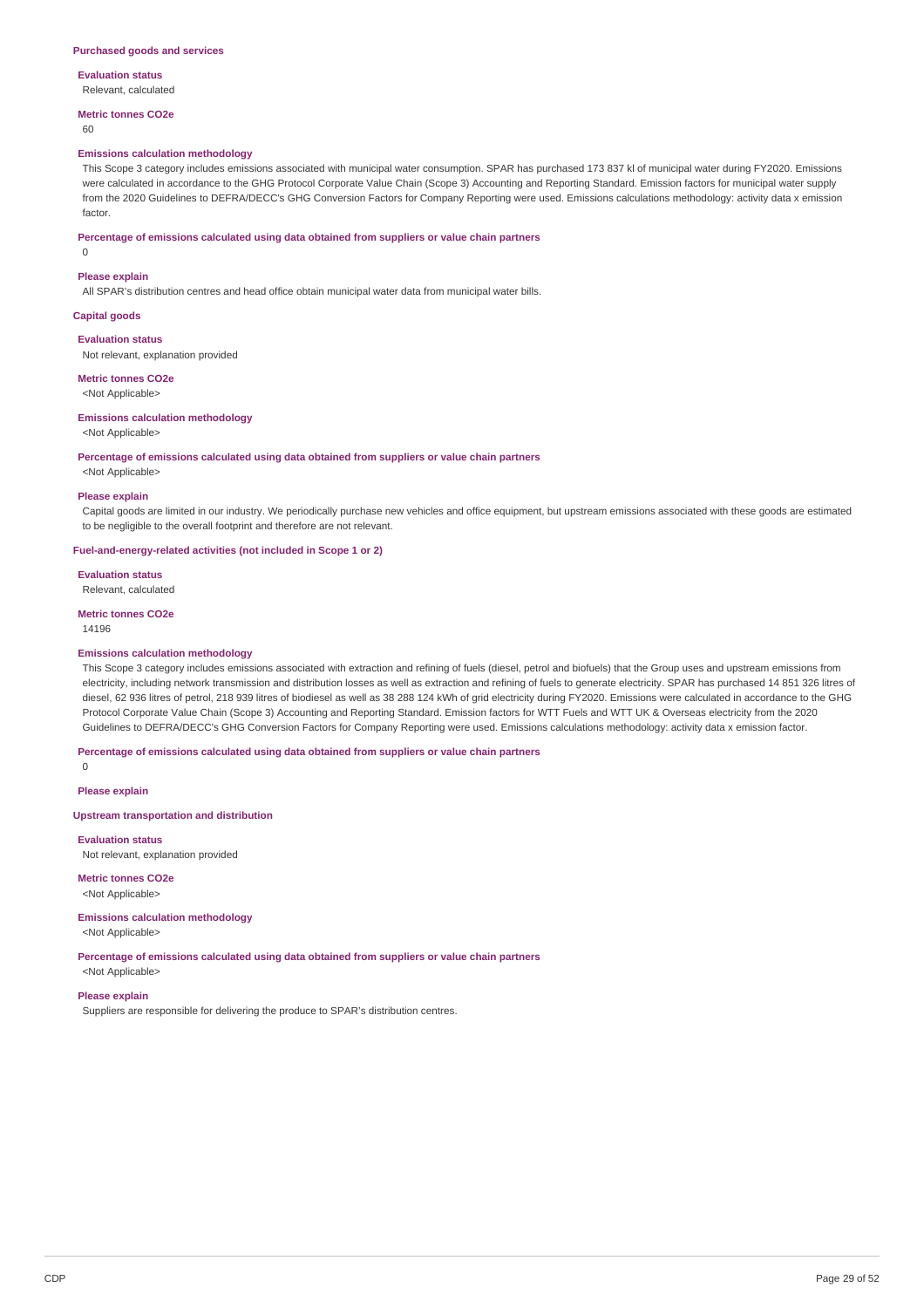**Evaluation status**

Relevant, calculated

**Metric tonnes CO2e**

## 952

#### **Emissions calculation methodology**

This Scope 3 category includes emissions associated with waste generated in SPAR distribution centres and water treatment of water consumed in those facilities. SPAR has generated 10 371 581 kilograms of various streams of waste, both recyclable and non-recyclable, and produced 156 453 kilolitres of water which had to be discharged and treated by municipal wastewater treatment plants during FY2020. Emissions were calculated in accordance to the GHG Protocol Corporate Value Chain (Scope 3) Accounting and Reporting Standard. Emission factors for water treatment and waste disposal from the 2020 Guidelines to DEFRA/DECC's GHG Conversion Factors for Company Reporting were used. Emissions calculations methodology: activity data x emission factor. If any of the waste streams were reported in volume units instead of mass units (for example, used cooking oil), density factors were applied to obtain waste data in units of mass.

#### **Percentage of emissions calculated using data obtained from suppliers or value chain partners**

 $\Omega$ 

#### **Please explain**

All waste data has been provided by SPAR's distribution centres and the head office, using information from waste providers. Municipal water treatment has been estimated for all distribution centres using the average discharge rate of 90% from four distribution centres.

#### **Business travel**

**Evaluation status**

Relevant, calculated

#### **Metric tonnes CO2e**

2589

#### **Emissions calculation methodology**

This Scope 3 category includes emissions associated with short and long haul flights and diesel and petrol allowances for business travel. No emissions from car hire were reported as such data was not available during FY2020. SPAR's employees have flown 6 871 226 passengerkm as well as have consumed 322 662 litres of diesel and 308 707 litres of petrol for business travel vehicle allowances. Emissions were calculated in accordance to the GHG Protocol Corporate Value Chain (Scope 3) Accounting and Reporting Standard. Emission factors for fuels from the 2020 Guidelines to DEFRA/DECC's GHG Conversion Factors for Company Reporting were used. Emissions calculations methodology: activity data x emission factor. Business travel vehicle allowance is estimated at 40% of the fuel consumption in vehicles is allocated for business purposes.

**Percentage of emissions calculated using data obtained from suppliers or value chain partners**

#### 39

#### **Please explain**

Data for 39% of emissions in this category has been obtained from travel agents (business flights). The remainder 61% of emissions has been obtained from fuel allowances.

### **Employee commuting**

**Evaluation status**

Relevant, calculated

#### **Metric tonnes CO2e** 5889

# **Emissions calculation methodology**

This Scope 3 category includes emissions associated with employee commute to offices. Emissions from 3 441 SPAR employees were included and cumulatively via various modes of transport they travelled 42 421 236 kilometres in FY2020. Emissions were calculated in accordance to the GHG Protocol Corporate Value Chain (Scope 3) Accounting and Reporting Standard. Emission factors for business travel-land from the 2020 Guidelines to DEFRA/DECC's GHG Conversion Factors for Company Reporting were used. Emissions calculations methodology: activity data x emission factor.

### **Percentage of emissions calculated using data obtained from suppliers or value chain partners**

**Please explain**

 $\Omega$ 

Employee commute survey was conducted during FY2020 to calculate emissions associated with SPAR's staff commuting to work.

### **Upstream leased assets**

**Evaluation status**

Not relevant, explanation provided

**Metric tonnes CO2e** <Not Applicable>

# **Emissions calculation methodology**

<Not Applicable>

**Percentage of emissions calculated using data obtained from suppliers or value chain partners**

<Not Applicable>

# **Please explain**

SPAR has no upstream leased assets, and therefore, does not quantify emissions from this source.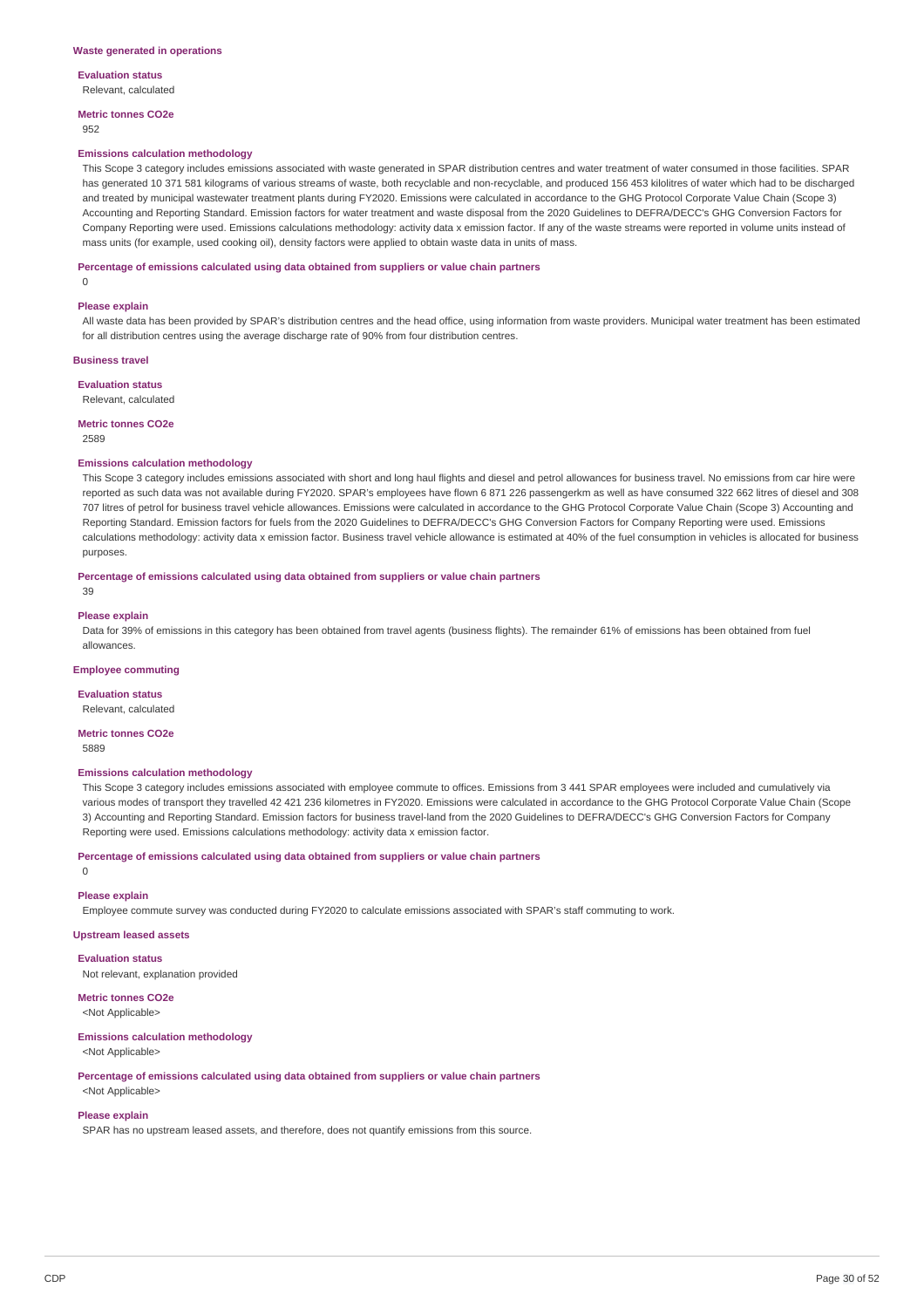**Evaluation status** Relevant, calculated

**Metric tonnes CO2e**

5044

# **Emissions calculation methodology**

This Scope 3 category includes emissions associated with downstream transportation and distribution from SPAR's distribution centres to SPAR stores in vehicles not owned by SPAR. 1 876 716 litres of diesel were used for downstream transportation and distribution. Emissions were calculated in accordance to the GHG Protocol Corporate Value Chain (Scope 3) Accounting and Reporting Standard. Emission factors for fuels from the 2020 Guidelines to DEFRA/DECC's GHG Conversion Factors for Company Reporting were used. Emissions calculations methodology: activity data x emission factor.

### **Percentage of emissions calculated using data obtained from suppliers or value chain partners**

100

#### **Please explain**

All data was provided by SPAR's external service providers.

### **Processing of sold products**

**Evaluation status** Not relevant, explanation provided

**Metric tonnes CO2e** <Not Applicable>

# **Emissions calculation methodology**

## <Not Applicable>

**Percentage of emissions calculated using data obtained from suppliers or value chain partners**

<Not Applicable>

### **Please explain**

SPAR operates largely as a wholesaler of consumer goods that are sold on directly to consumers through SPAR retail stores. The impact on emissions of products sold by SPAR into retail store kitchens is considered immaterial.

### **Use of sold products**

#### **Evaluation status**

Not relevant, explanation provided

### **Metric tonnes CO2e**

<Not Applicable>

### **Emissions calculation methodology**

<Not Applicable>

**Percentage of emissions calculated using data obtained from suppliers or value chain partners**

# <Not Applicable> **Please explain**

SPAR's retail stores sell a wide variety of products. It is difficult to quantify indirect emissions associated with the use of SPAR products, and therefore, emissions from the use of sold products are not quantified and reported at this point.

#### **End of life treatment of sold products**

#### **Evaluation status**

Not relevant, explanation provided

# **Metric tonnes CO2e**

<Not Applicable>

## **Emissions calculation methodology**

<Not Applicable>

**Percentage of emissions calculated using data obtained from suppliers or value chain partners**

# <Not Applicable>

# **Please explain**

SPAR's retail stores sell a wide variety of products. It is difficult to quantify indirect emissions associated with the use of SPAR products, and therefore, emissions from the end life treatment of sold products are not quantified and reported at this point.

# **Downstream leased assets**

## **Evaluation status**

Not relevant, explanation provided

# **Metric tonnes CO2e**

<Not Applicable>

## **Emissions calculation methodology**

<Not Applicable>

**Percentage of emissions calculated using data obtained from suppliers or value chain partners** <Not Applicable>

#### **Please explain**

SPAR does not lease buildings (downstream leased assets) and therefore, does not quantify emissions from this emissions source.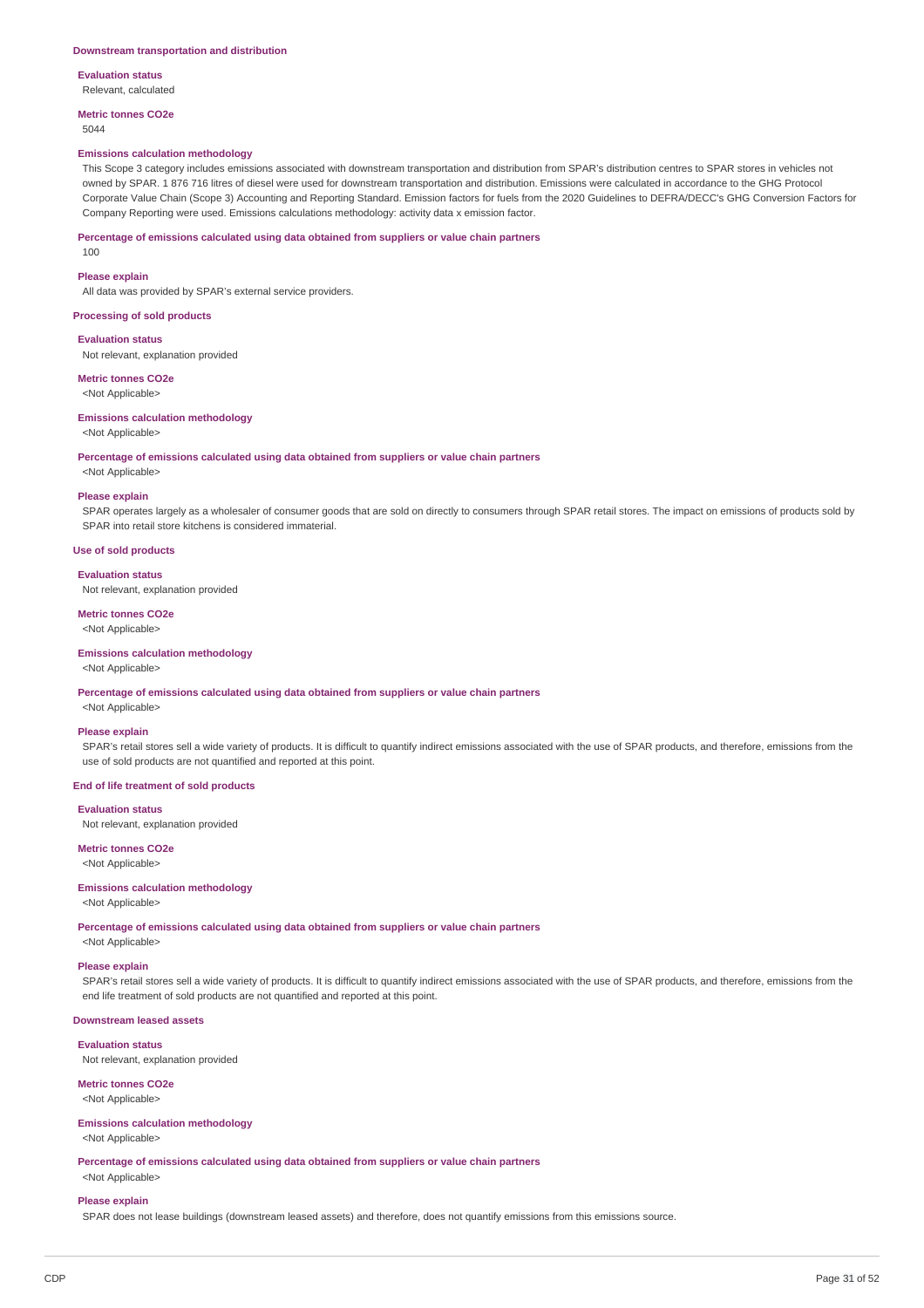#### **Franchises**

**Evaluation status** Relevant, not yet calculated

**Metric tonnes CO2e** <Not Applicable>

#### **Emissions calculation methodology**

<Not Applicable>

**Percentage of emissions calculated using data obtained from suppliers or value chain partners**

# <Not Applicable> **Please explain**

Emissions associated with the independent SPAR stores have not been calculated. SPAR anticipates calculating emissions from this emissions source within next 3-5 years.

### **Investments**

**Evaluation status**

Not relevant, explanation provided

**Metric tonnes CO2e**

<Not Applicable>

# **Emissions calculation methodology**

<Not Applicable>

**Percentage of emissions calculated using data obtained from suppliers or value chain partners** <Not Applicable>

## **Please explain**

SPAR has no material investments and therefore, does not quantify emissions from this emissions source.

## **Other (upstream)**

**Evaluation status** Not evaluated

**Metric tonnes CO2e** <Not Applicable>

# **Emissions calculation methodology**

<Not Applicable>

**Percentage of emissions calculated using data obtained from suppliers or value chain partners**

<Not Applicable>

**Please explain** Not applicable

# **Other (downstream)**

**Evaluation status** Relevant, calculated

**Metric tonnes CO2e** 36758

### **Emissions calculation methodology**

This Scope 3 category includes emissions associated with LPG and diesel consumption and purchased electricity in SPAR corporate owned stores. The SPAR Group only temporarily owns corporate stores when there is no direct sale from one store owner to the next, and therefore, the store could be under SPAR's ownership only for a short period of time. This year is the first year that SPAR has calculated emissions from its 49 corporate owned stores (FY2019: SPAR owned 55 stores). SPAR's corporate owned stores consumed 35 411 308 kWh of purchased electricity, 159 189 litres of diesel and 71 598 kilograms of LPG during FY2020. Emissions were calculated in accordance to the GHG Protocol Corporate Value Chain (Scope 3) Accounting and Reporting Standard. Emission factors for fuels from the 2020 Guidelines to DEFRA/DECC's GHG Conversion Factors for Company Reporting were used for LPG and diesel. Eskom's grid emission factor for 2020 was used for purchased electricity. Emissions calculations methodology: activity data x emission factor.

**Percentage of emissions calculated using data obtained from suppliers or value chain partners**

### 0

**Please explain**

All data was obtained internally from corporate owned SPAR stores.

# C6.7

**(C6.7) Are carbon dioxide emissions from biogenic carbon relevant to your organization?** Yes

C6.7a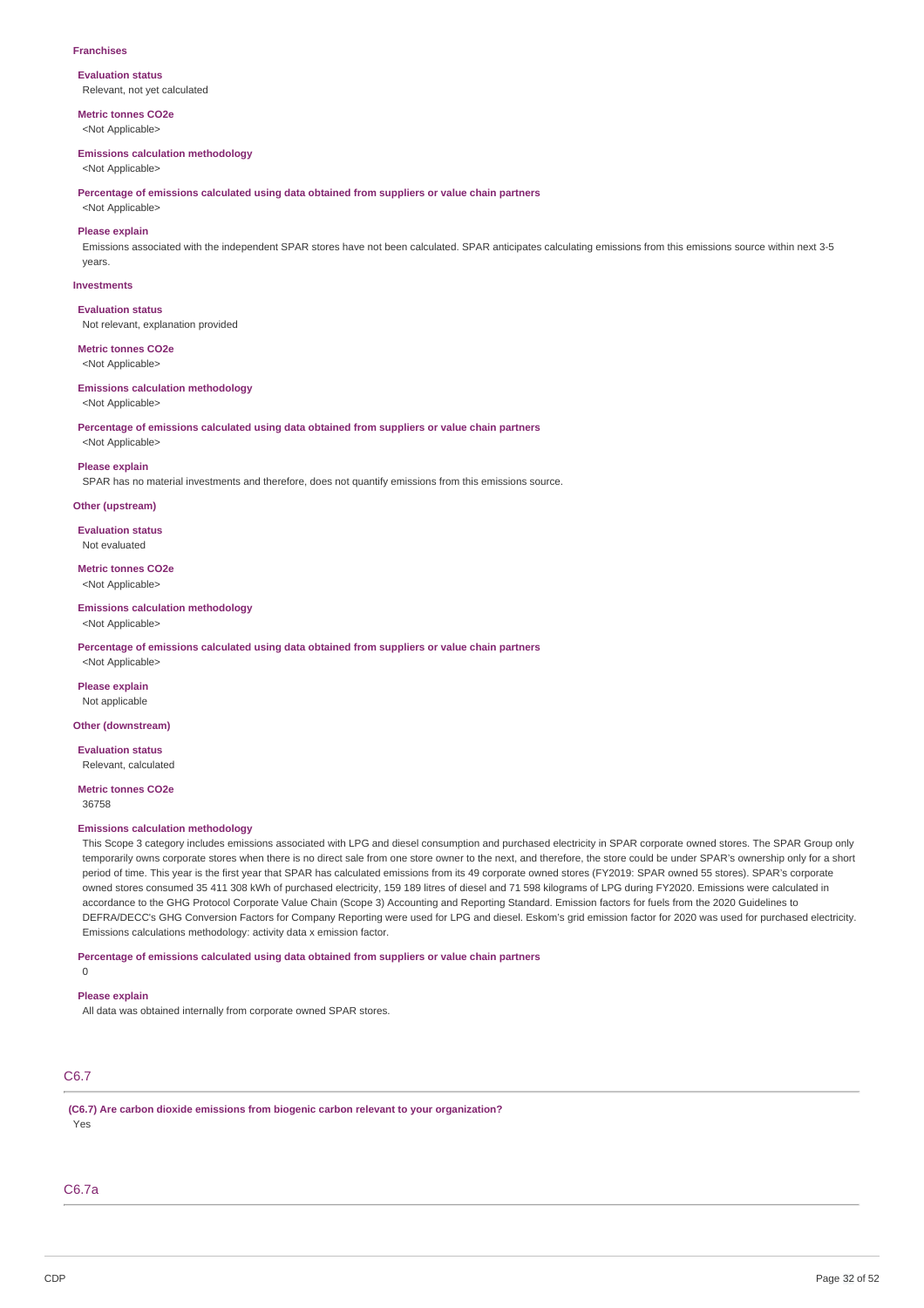**(C6.7a) Provide the emissions from biogenic carbon relevant to your organization in metric tons CO2.**

| <b>CO2</b> emissions from biogenic carbon (metric tons <b>Comment</b><br><b>CO2</b> |                                                                                                                                                 |
|-------------------------------------------------------------------------------------|-------------------------------------------------------------------------------------------------------------------------------------------------|
| $Row$ 36                                                                            | SPAR has consumed 218 939 litres of biofuels in FY2020. Biofuels which are produced from used cooking oil are one of SPAR's emission reductions |
|                                                                                     | initiatives                                                                                                                                     |

# C6.10

(C6.10) Describe your gross global combined Scope 1 and 2 emissions for the reporting year in metric tons CO2e per unit currency total revenue and provide any **additional intensity metrics that are appropriate to your business operations.**

## **Intensity figure**

1.02

**Metric numerator (Gross global combined Scope 1 and 2 emissions, metric tons CO2e)** 80477

**Metric denominator** Other, please specify (Unit of Revenue (R' Mill))

**Metric denominator: Unit total** 78605

**Scope 2 figure used** Location-based

**% change from previous year**

8

**Direction of change** Decreased

### **Reason for change**

Scope 1 and Scope 2 emissions have decreased by 3% but revenue has increased by 6%, resulting in 8% decrease in emissions intensity. Last year revenue for the entire SPAR Group was used. However, since this CDP Response focuses only on Southern Africa region, this year and going forward only for Southern Africa revenues will be used. To be able to compare accurately the Group's this year's intensity metrics compared to last year's metrics, last year's intensity metrics using Southern Africa revenues were calculated (last year's intensity figure using Southern Africa revenue would have been 1.12).

**Intensity figure** 0.00032

**Metric numerator (Gross global combined Scope 1 and 2 emissions, metric tons CO2e)** 80477

**Metric denominator** Other, please specify (Number of Cases Dispatched)

**Metric denominator: Unit total**

250300000

**Scope 2 figure used** Location-based

**% change from previous year** 5

**Direction of change** Decreased

## **Reason for change**

Number of dispatched cases have increased due to business growth by 3% while Scope 1 and Scope 2 emissions decreased by 3%.

## C7. Emissions breakdowns

# C7.1

**(C7.1) Does your organization break down its Scope 1 emissions by greenhouse gas type?** Yes

# C7.1a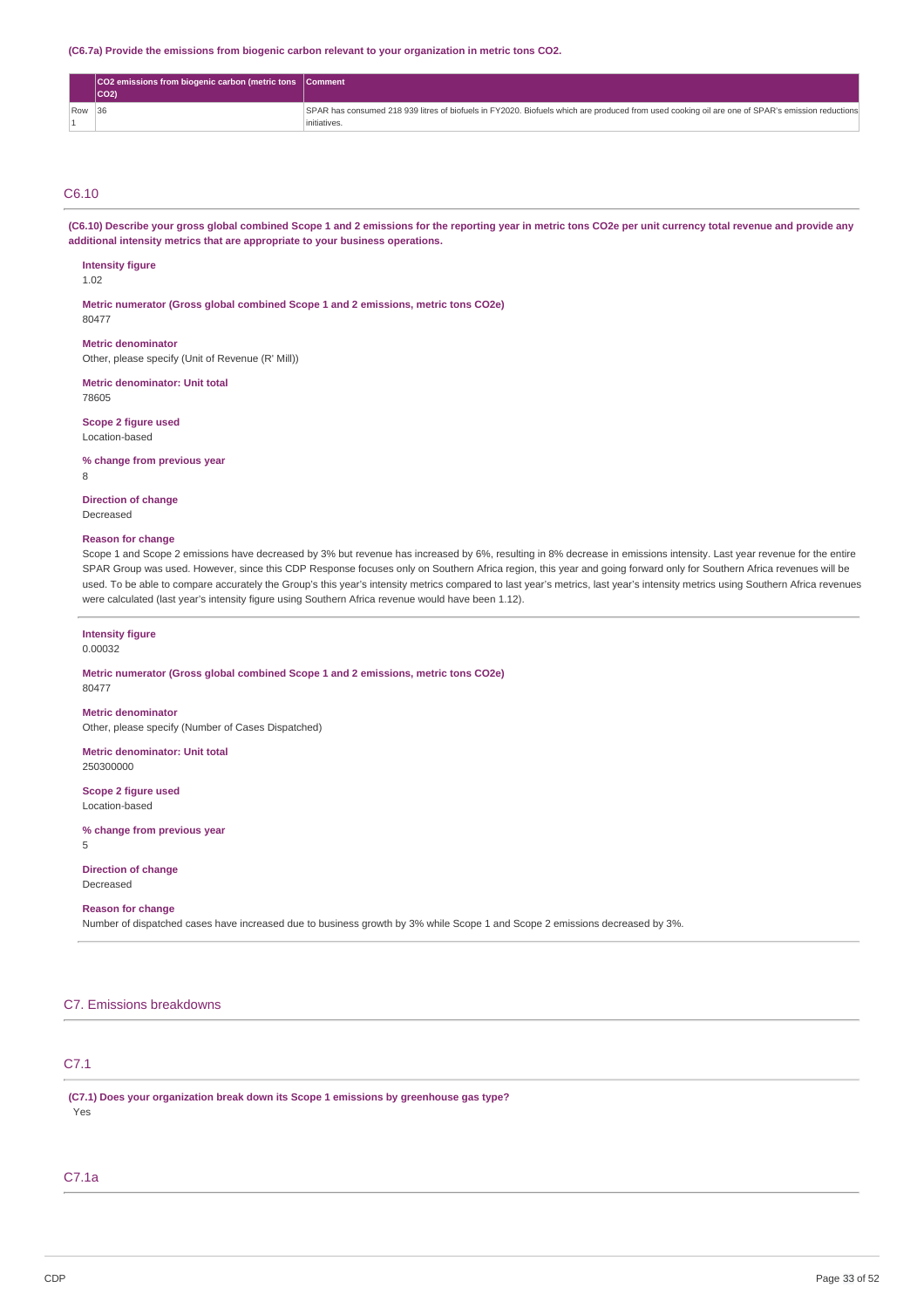### (C7.1a) Break down your total gross global Scope 1 emissions by greenhouse gas type and provide the source of each used greenhouse warming potential **(GWP).**

| Greenhouse gas  | Scope 1 emissions (metric tons of CO2e) | <b>IGWP Reference</b>                          |
|-----------------|-----------------------------------------|------------------------------------------------|
| CO <sub>2</sub> | 39537                                   | IPCC Fourth Assessment Report (AR4 - 100 year) |
| CH4             |                                         | IPCC Fourth Assessment Report (AR4 - 100 year) |
| <b>N2O</b>      | 523                                     | IPCC Fourth Assessment Report (AR4 - 100 year) |
| <b>HFCs</b>     | 1359                                    | IPCC Fourth Assessment Report (AR4 - 100 year) |

# C7.2

# **(C7.2) Break down your total gross global Scope 1 emissions by country/region.**

| <b>Country/Region</b> | <b>Imetric tons CO2e)</b> |
|-----------------------|---------------------------|
| South Africa          | A 1 A 2 A<br>+1424        |

# C7.3

## **(C7.3) Indicate which gross global Scope 1 emissions breakdowns you are able to provide.**

By business division By facility

By activity

# C7.3a

**(C7.3a) Break down your total gross global Scope 1 emissions by business division.**

| <b>Business division</b> | Scope 1 emissions (metric ton CO2e) |
|--------------------------|-------------------------------------|
| Head Office              | 113                                 |
| Distribution Centres     | 41311                               |

# C7.3b

# **(C7.3b) Break down your total gross global Scope 1 emissions by business facility.**

| Facility                         | Scope 1 emissions (metric tons CO2e) | Latitude     | Longitude |
|----------------------------------|--------------------------------------|--------------|-----------|
| Head Office                      | 113                                  | -29.819594   | 30.861389 |
| Western Cape Distribution Centre | 3132                                 | $-34.010027$ | 18,477246 |
| South Rand Distribution Centre   | 11762                                | $-26.177395$ | 28.216182 |
| North Rand Distribution Centre   | 5182                                 | $-25.972252$ | 28.232412 |
| Lowveld Distribution Centre      | 2741                                 | $-25.463142$ | 30.970154 |
| <b>KZN Distribution Centre</b>   | 11539                                | -29.721837   | 31,003911 |
| Eastern Cape Distribution Centre | 6830                                 | -33.950531   | 25.60762  |
| Build It Distribution Centre     | 126                                  | -29.815828   | 30.868396 |

# C7.3c

**(C7.3c) Break down your total gross global Scope 1 emissions by business activity.**

| <b>Activity</b>       | Scope 1 emissions (metric tons CO2e) |
|-----------------------|--------------------------------------|
| Mobile Combustion     | 39849                                |
| Stationary Combustion | 215                                  |
| Fugitive Emissions    | 1359                                 |

# C7.5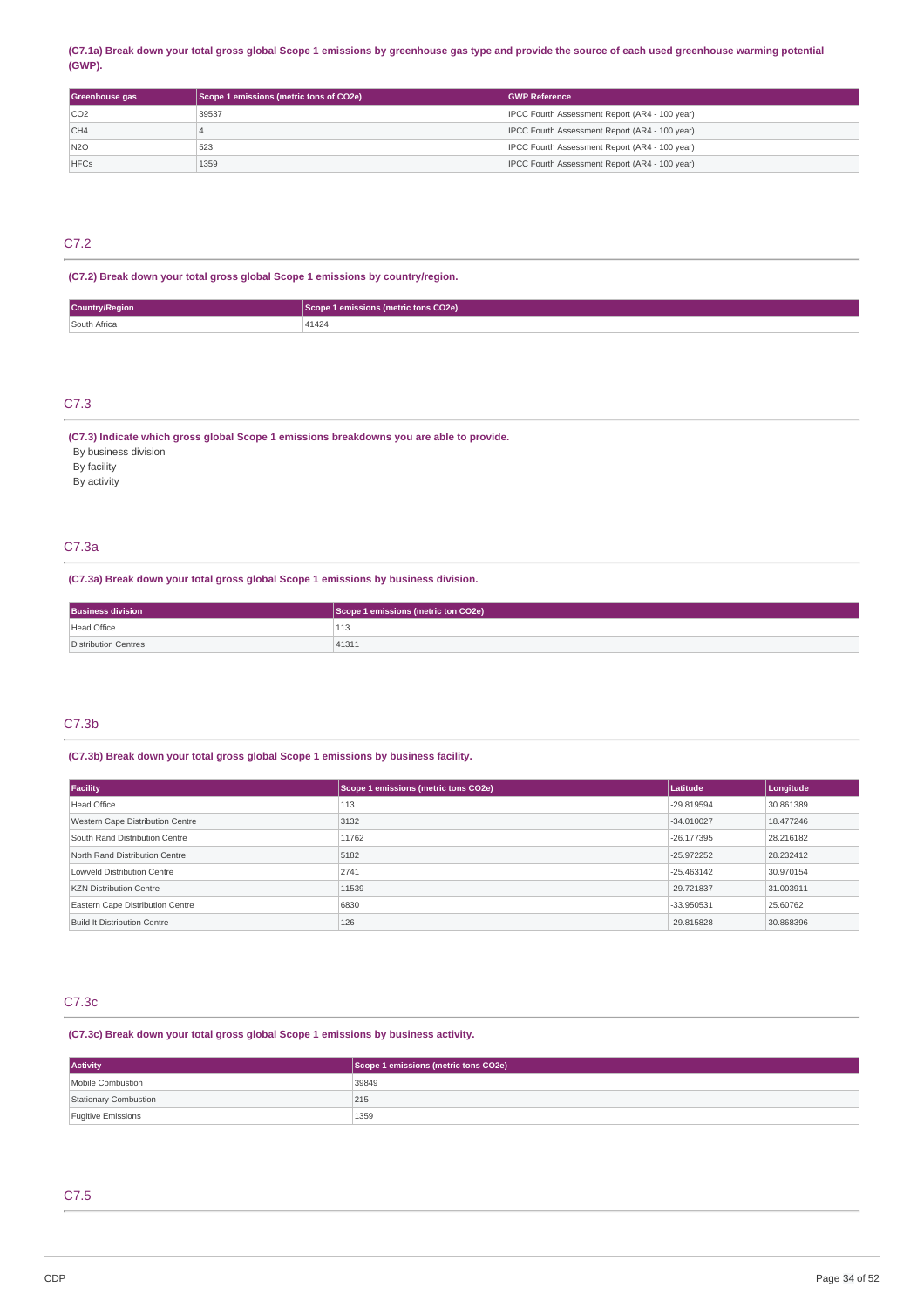**(C7.5) Break down your total gross global Scope 2 emissions by country/region.**

|              | (metric tons CO2e) | (metric tons CO2e) | Country/Region Scope 2, location-based Scope 2, market-based Purchased and consumed electricity,<br>heat, steam or cooling (MWh) | Purchased and consumed low-carbon electricity, heat, steam or cooling<br>accounted for in Scope 2 market-based approach (MWh) |
|--------------|--------------------|--------------------|----------------------------------------------------------------------------------------------------------------------------------|-------------------------------------------------------------------------------------------------------------------------------|
| South Africa | 39054              |                    | 38288                                                                                                                            |                                                                                                                               |

# C7.6

**(C7.6) Indicate which gross global Scope 2 emissions breakdowns you are able to provide.** By business division

By facility

By activity

# C7.6a

**(C7.6a) Break down your total gross global Scope 2 emissions by business division.**

| <b>Business division</b> | Scope 2, location-based (metric tons CO2e) | Scope 2, market-based (metric tons CO2e) |
|--------------------------|--------------------------------------------|------------------------------------------|
| Head Office              | 632                                        |                                          |
| Distribution Centres     | 38422                                      |                                          |

# C7.6b

# **(C7.6b) Break down your total gross global Scope 2 emissions by business facility.**

| Facility                         | Scope 2, location-based (metric tons CO2e) | Scope 2, market-based (metric tons CO2e) |
|----------------------------------|--------------------------------------------|------------------------------------------|
| Head Office                      | 632                                        |                                          |
| Western Cape Distribution Centre | 9181                                       |                                          |
| South Rand Distribution Centre   | 7187                                       |                                          |
| North Rand Distribution Centre   | 4078                                       |                                          |
| Lowveld Distribution Centre      | 3285                                       |                                          |
| <b>KZN Distribution Centre</b>   | 9879                                       |                                          |
| Eastern Cape Distribution Centre | 4782                                       |                                          |
| Build It Distribution Centre     | 31                                         |                                          |

# C7.6c

**(C7.6c) Break down your total gross global Scope 2 emissions by business activity.**

| <b>Activity</b>       | Scope 2, location-based (metric tons CO2e) | Scope 2, market-based (metric tons CO2e) |
|-----------------------|--------------------------------------------|------------------------------------------|
| Purchased Electricity | 39054                                      |                                          |

# C7.9

(C7.9) How do your gross global emissions (Scope 1 and 2 combined) for the reporting year compare to those of the previous reporting year? Decreased

# C7.9a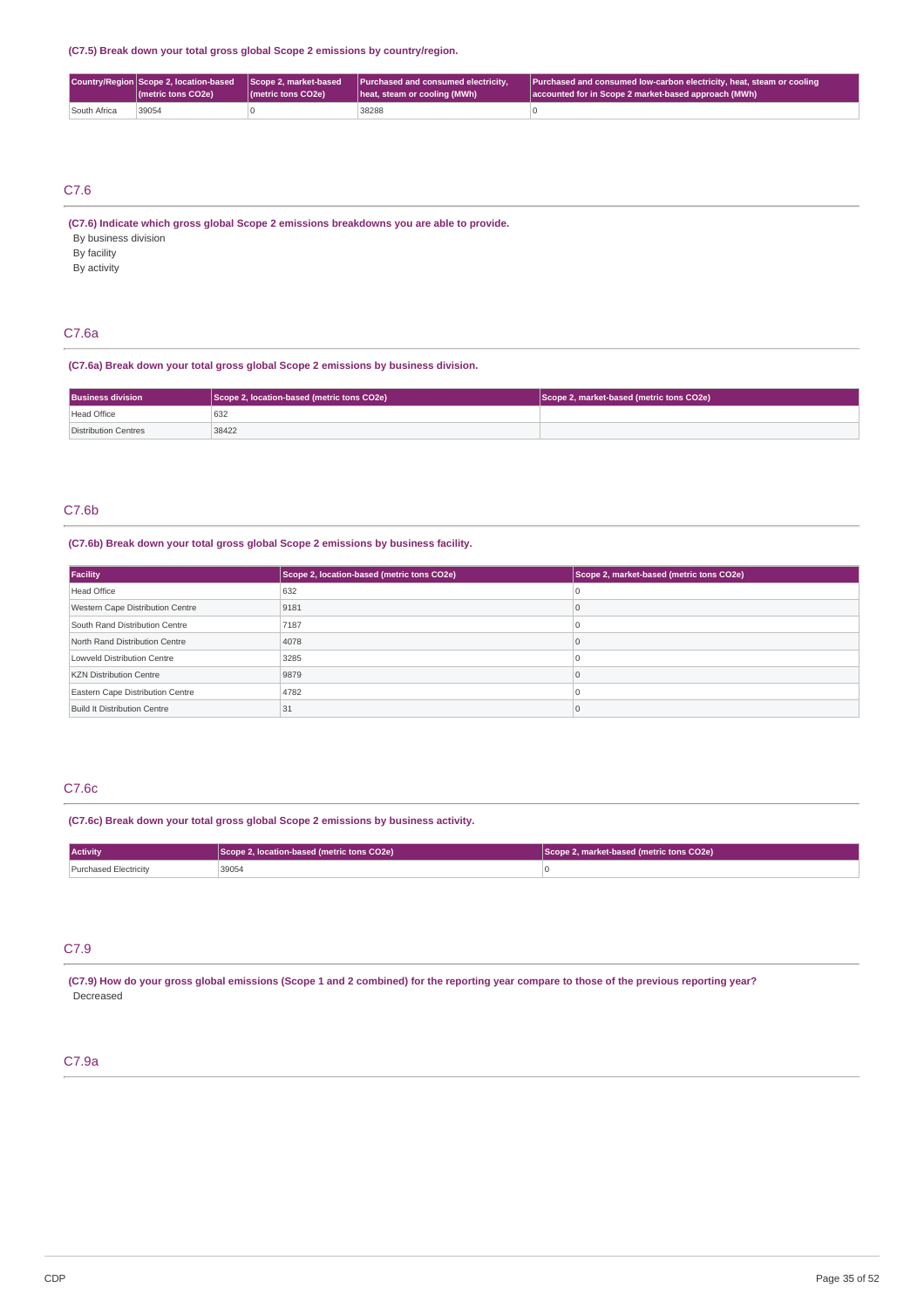### (C7.9a) Identify the reasons for any change in your gross global emissions (Scope 1 and 2 combined), and for each of them specify how your emissions compare **to the previous year.**

|                                                   | Change in<br>emissions (metric<br>tons CO2e) | of change value | <b>Direction Emissions</b><br>(percentage) | Please explain calculation                                                                                                                                                                                                                                                               |
|---------------------------------------------------|----------------------------------------------|-----------------|--------------------------------------------|------------------------------------------------------------------------------------------------------------------------------------------------------------------------------------------------------------------------------------------------------------------------------------------|
| Change in<br>renewable energy<br>consumption      | 8203                                         | Decreased 10    |                                            | Change in Scope 1 and Scope 2: 8 203 tCO2e (total emissions saved as a result of SPAR's solar PV installations). Previous year Scope 1<br>and Scope 2: 82 896. Emission value percentage = (8 203 / 82 896) x 100%.                                                                      |
| Other emissions<br>reduction activities           | 2060                                         | Decreased 2     |                                            | Change in Scope 1 and Scope 2: 2 060 tCO2e. 1 508 tCO2e were saved as a result of LED lighting in SPAR Eastern Cape distribution<br>centre + 552 tCO2e saved as a result of biofuels. Previous year Scope 1 and Scope 2: 82 896. Emission value percentage = (2 060 / 82<br>896) x 100%. |
| Divestment                                        | $\Omega$                                     | No change $ 0$  |                                            | Not applicable.                                                                                                                                                                                                                                                                          |
| Acquisitions                                      | $\mathbf 0$                                  | No change $ 0 $ |                                            | Not applicable.                                                                                                                                                                                                                                                                          |
| Mergers                                           | $\Omega$                                     | No change $ 0 $ |                                            | Not applicable.                                                                                                                                                                                                                                                                          |
| Change in output                                  | 0                                            | No change $ 0$  |                                            | Not applicable.                                                                                                                                                                                                                                                                          |
| Change in<br>methodology                          | $\Omega$                                     | No change $ 0 $ |                                            | Not applicable.                                                                                                                                                                                                                                                                          |
| Change in<br>boundary                             | $\mathbf 0$                                  | No change $ 0$  |                                            | Not applicable.                                                                                                                                                                                                                                                                          |
| Change in physical   0<br>operating<br>conditions |                                              | No change $ 0$  |                                            | Not applicable.                                                                                                                                                                                                                                                                          |
| Unidentified                                      | $\mathbf 0$                                  | No change $ 0$  |                                            | Not applicable.                                                                                                                                                                                                                                                                          |
| Other                                             | 0                                            | No change $ 0$  |                                            | Not applicable.                                                                                                                                                                                                                                                                          |

# C7.9b

(C7.9b) Are your emissions performance calculations in C7.9 and C7.9a based on a location-based Scope 2 emissions figure or a market-based Scope 2 **emissions figure?**

Location-based

# C8. Energy

# C8.1

**(C8.1) What percentage of your total operational spend in the reporting year was on energy?** More than 0% but less than or equal to 5%

# C8.2

## **(C8.2) Select which energy-related activities your organization has undertaken.**

|                                                    | Indicate whether your organization undertook this energy-related activity in the reporting year |
|----------------------------------------------------|-------------------------------------------------------------------------------------------------|
| Consumption of fuel (excluding feedstocks)         | Yes                                                                                             |
| Consumption of purchased or acquired electricity   | Yes                                                                                             |
| Consumption of purchased or acquired heat          | N <sub>0</sub>                                                                                  |
| Consumption of purchased or acquired steam         | No.                                                                                             |
| Consumption of purchased or acquired cooling       | N <sub>0</sub>                                                                                  |
| Generation of electricity, heat, steam, or cooling | Yes                                                                                             |

# C8.2a

### **(C8.2a) Report your organization's energy consumption totals (excluding feedstocks) in MWh.**

|                                                         | <b>Heating value</b>                     |                           | MWh from renewable sources NMWh from non-renewable sources | Total (renewable and non-renewable) MWh |
|---------------------------------------------------------|------------------------------------------|---------------------------|------------------------------------------------------------|-----------------------------------------|
| Consumption of fuel (excluding feedstock)               | LHV (lower heating value) $ 1600\rangle$ |                           | 151355                                                     | 152955                                  |
| Consumption of purchased or acquired electricity        | <not applicable=""></not>                |                           | 38288                                                      | 38288                                   |
| Consumption of purchased or acquired heat               | <not applicable=""></not>                | <not applicable=""></not> | <not applicable=""></not>                                  | <not applicable=""></not>               |
| Consumption of purchased or acquired steam              | <not applicable=""></not>                | <not applicable=""></not> | <not applicable=""></not>                                  | <not applicable=""></not>               |
| Consumption of purchased or acquired cooling            | <not applicable=""></not>                | <not applicable=""></not> | <not applicable=""></not>                                  | <not applicable=""></not>               |
| Consumption of self-generated non-fuel renewable energy | <not applicable=""></not>                | 8042                      | <not applicable=""></not>                                  | 8042                                    |
| Total energy consumption                                | <not applicable=""></not>                | 9641                      | 189643                                                     | 199285                                  |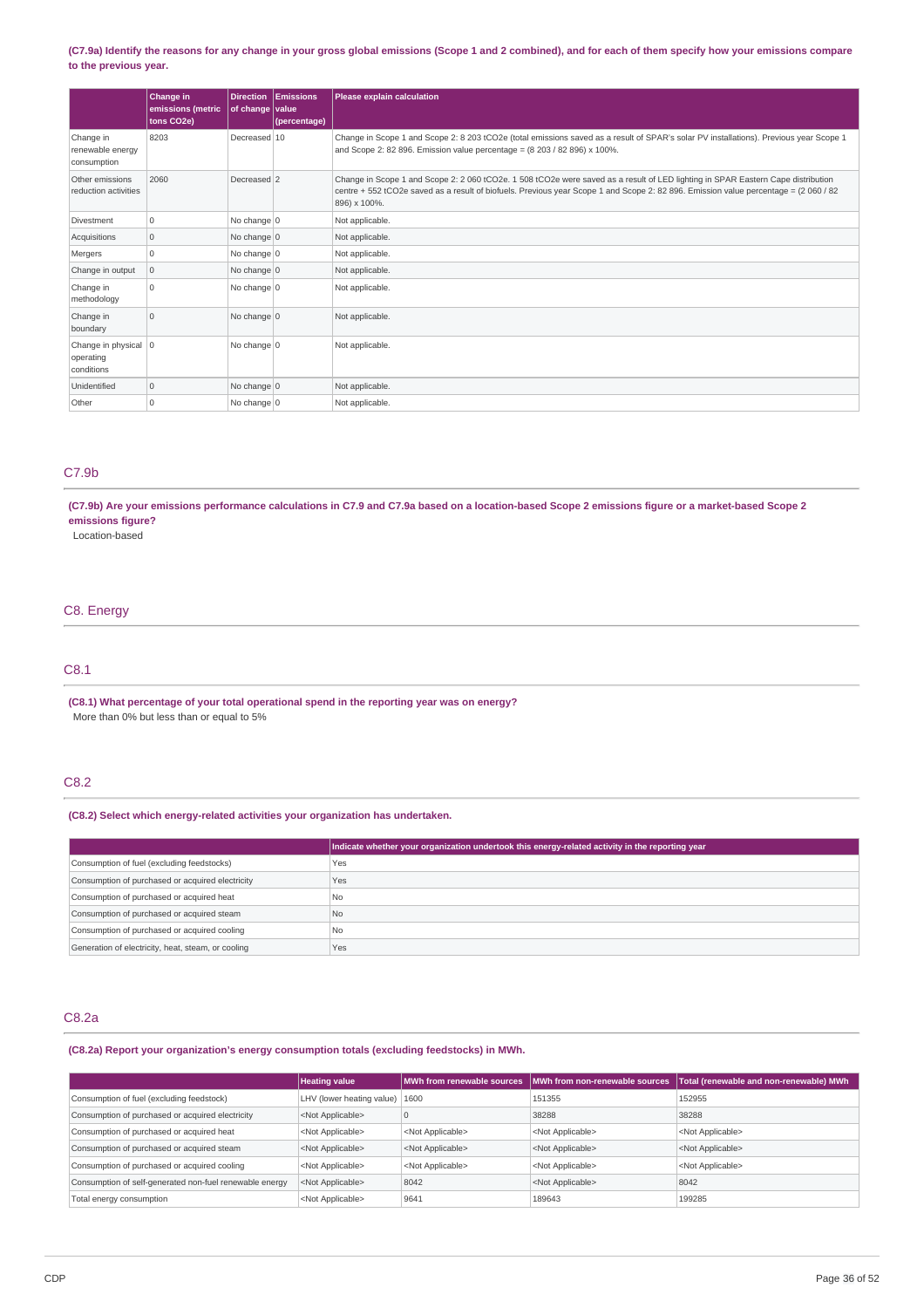### **(C8.2b) Select the applications of your organization's consumption of fuel.**

|                                                         | Indicate whether your organization undertakes this fuel application |
|---------------------------------------------------------|---------------------------------------------------------------------|
| Consumption of fuel for the generation of electricity   | Yes                                                                 |
| Consumption of fuel for the generation of heat          | No                                                                  |
| Consumption of fuel for the generation of steam         | No                                                                  |
| Consumption of fuel for the generation of cooling       | No                                                                  |
| Consumption of fuel for co-generation or tri-generation | N <sub>o</sub>                                                      |

# C8.2c

**(C8.2c) State how much fuel in MWh your organization has consumed (excluding feedstocks) by fuel type.**

**Fuels (excluding feedstocks)** Diesel **Heating value** LHV (lower heating value) **Total fuel MWh consumed by the organization** 150782 **MWh fuel consumed for self-generation of electricity** 811 **MWh fuel consumed for self-generation of heat** 149971 **MWh fuel consumed for self-generation of steam** <Not Applicable> **MWh fuel consumed for self-generation of cooling** <Not Applicable> **MWh fuel consumed for self-cogeneration or self-trigeneration** <Not Applicable> **Emission factor** 2.68787 **Unit** kg CO2e per liter **Emissions factor source** 2020 Guidelines to DEFRA/DECC's GHG Conversion Factors for Company Reporting. **Comment** Diesel consumption in company own fleet, transportation (forklifts) and diesel generators. **Fuels (excluding feedstocks)** Please select **Heating value** LHV (lower heating value) **Total fuel MWh consumed by the organization** 573 **MWh fuel consumed for self-generation of electricity** 0 **MWh fuel consumed for self-generation of heat** 573 **MWh fuel consumed for self-generation of steam** <Not Applicable> **MWh fuel consumed for self-generation of cooling** <Not Applicable> **MWh fuel consumed for self-cogeneration or self-trigeneration** <Not Applicable>

**Emission factor** 2.31467

**Unit** kg CO2e per liter

**Emissions factor source** 2020 Guidelines to DEFRA/DECC's GHG Conversion Factors for Company Reporting

**Comment**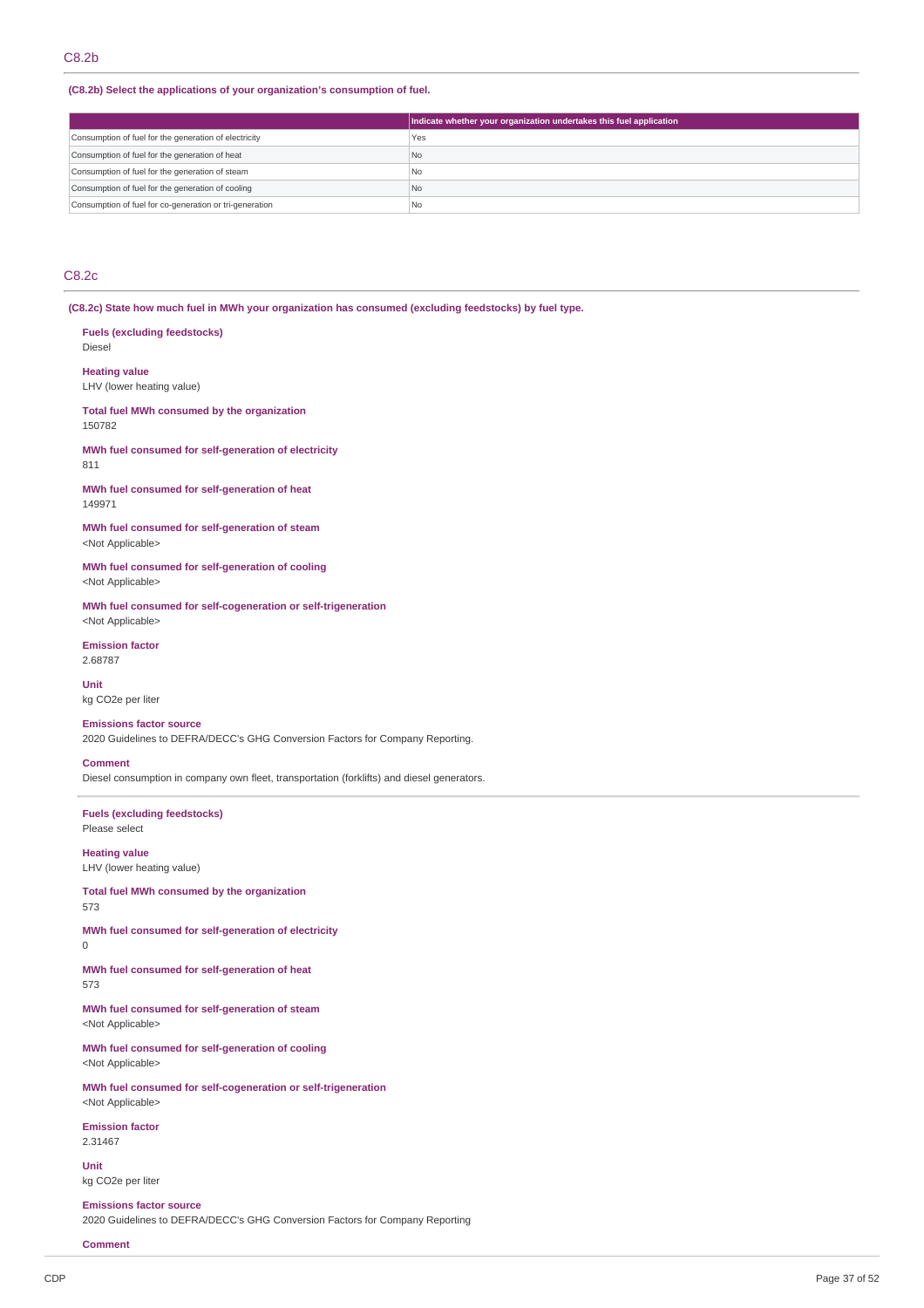### **Fuels (excluding feedstocks)** Biodiesel

**Heating value**

LHV (lower heating value)

**Total fuel MWh consumed by the organization** 1600

**MWh fuel consumed for self-generation of electricity** 0

**MWh fuel consumed for self-generation of heat** 1600

**MWh fuel consumed for self-generation of steam** <Not Applicable>

**MWh fuel consumed for self-generation of cooling** <Not Applicable>

**MWh fuel consumed for self-cogeneration or self-trigeneration** <Not Applicable>

**Emission factor**

0.1658

# **Unit**

kg CO2e per liter

## **Emissions factor source**

2020 Guidelines to DEFRA/DECC's GHG Conversion Factors for Company Reporting

### **Comment**

Biodiesel, which was produced from used cooking oil, consumption in SPAR owned fleet.

# C8.2d

(C8.2d) Provide details on the electricity, heat, steam, and cooling your organization has generated and consumed in the reporting year.

|                           | <b>Total Gross generation</b><br>$ $ (MWh) | Generation that is consumed by the<br>organization (MWh) | (MWh) | Gross generation from renewable sources Generation from renewable sources that is consumed by the<br>organization (MWh) |
|---------------------------|--------------------------------------------|----------------------------------------------------------|-------|-------------------------------------------------------------------------------------------------------------------------|
| Electricity 8853          |                                            | 8853                                                     | 8042  | 8042                                                                                                                    |
| Heat                      |                                            |                                                          |       |                                                                                                                         |
| Steam                     |                                            |                                                          |       |                                                                                                                         |
| $\vert$ Cooling $\vert$ 0 |                                            |                                                          |       |                                                                                                                         |

# C9. Additional metrics

C9.1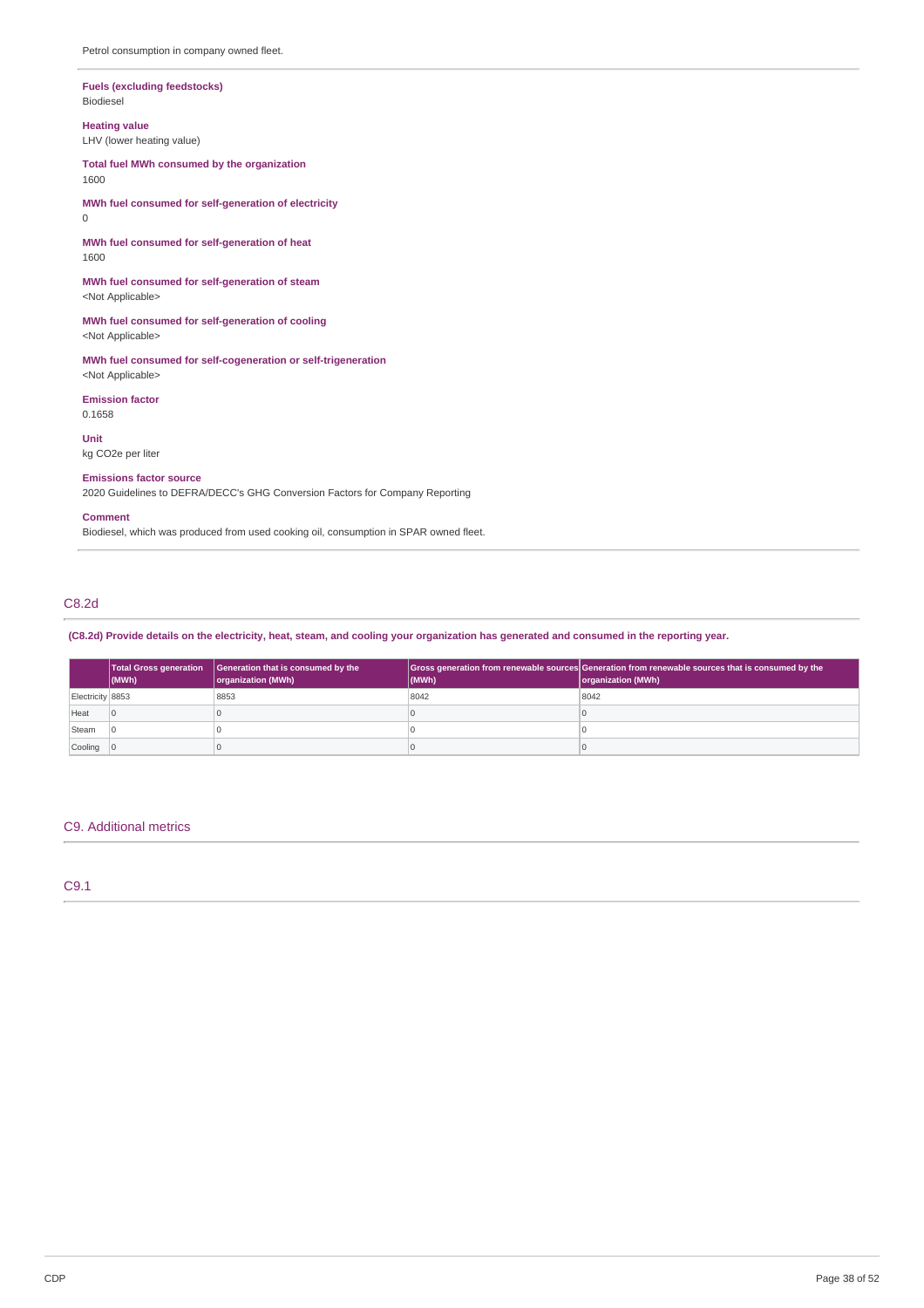### **(C9.1) Provide any additional climate-related metrics relevant to your business.**

# **Description**

Energy usage

**Metric value** 38288124

#### **Metric numerator**

kWh

## **Metric denominator (intensity metric only)** Not applicable

**% change from previous year** 12

#### **Direction of change** Decreased

#### **Please explain**

SPAR proactively monitors energy consumption (in kWh) in distribution centres and the head office as emissions associated with electricity consumption account for 48% of the Group's Scope 1 and 2 emissions. Electricity consumption has decreased by 12% in FY2020. This could be attributed to the installation of solar PV facilities in SPAR South Rand, North Rand, Western Cape, Eastern Cape, Lowveld and KwaZulu-Natal distribution centres and retrofitting of LED lighting across distribution centres.

#### **Description**

Other, please specify (Water usage)

### **Metric value**

176811

## **Metric numerator** kilolitres

**Metric denominator (intensity metric only)**

**% change from previous year** 21

### **Direction of change** Decreased

### **Please explain**

SPAR has implemented water efficient technologies in Western Cape and Eastern Cape distribution centres and has drilled a borehole in Western Cape distribution centre to reduce water consumption. Furthermore, during FY2020 municipal water consumption in Eastern Cape distribution centre has decreased due to municipal billing issues and in KwaZulu-Natal and Lowveld distribution centres due to incorrect water readings by municipal meters.

### C10. Verification

# C10.1

**(C10.1) Indicate the verification/assurance status that applies to your reported emissions.**

|                                          | Verification/assurance status                          |
|------------------------------------------|--------------------------------------------------------|
| Scope 1                                  | Third-party verification or assurance process in place |
| Scope 2 (location-based or market-based) | Third-party verification or assurance process in place |
| Scope 3                                  | Third-party verification or assurance process in place |

# C10.1a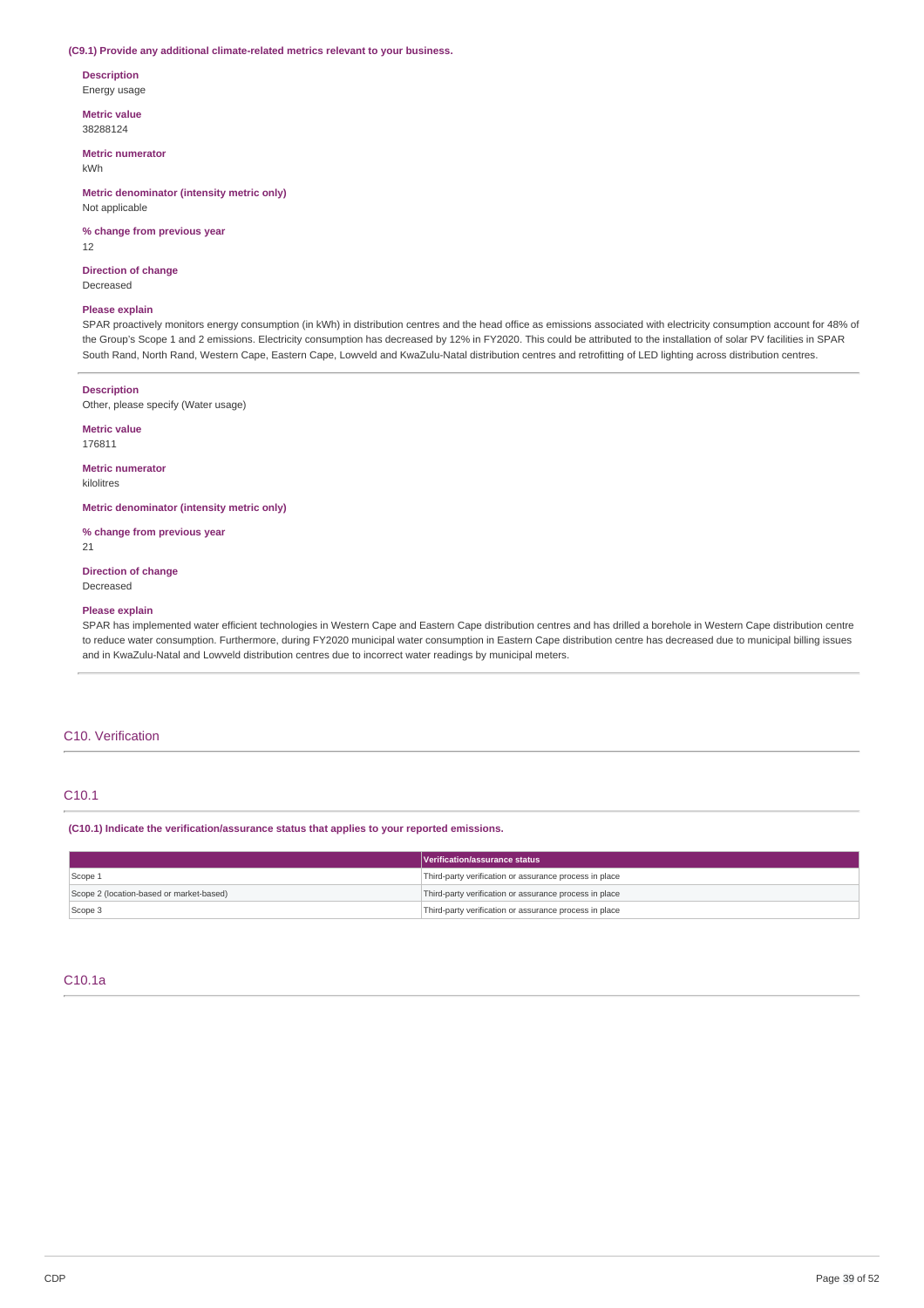(C10.1a) Provide further details of the verification/assurance undertaken for your Scope 1 emissions, and attach the relevant statements.

**Verification or assurance cycle in place** Annual process

**Status in the current reporting year** Complete

**Type of verification or assurance** Limited assurance

**Attach the statement**

SPAR Group\_CFA Verification\_Statement\_2020\_REVISED\_V1.0.pdf

**Page/ section reference** 1-3

**Relevant standard**

ISO14064-3

**Proportion of reported emissions verified (%)** 100

# C10.1b

(C10.1b) Provide further details of the verification/assurance undertaken for your Scope 2 emissions and attach the relevant statements.

**Scope 2 approach** Scope 2 location-based

**Verification or assurance cycle in place** Annual process

**Status in the current reporting year** Complete

**Type of verification or assurance** Limited assurance

**Attach the statement** SPAR Group\_CFA Verification\_Statement\_2020\_REVISED\_V1.0.pdf

**Page/ section reference** 1-3

**Relevant standard** ISO14064-3

**Proportion of reported emissions verified (%)** 100

# C10.1c

(C10.1c) Provide further details of the verification/assurance undertaken for your Scope 3 emissions and attach the relevant statements.

**Scope 3 category** Scope 3: Purchased goods and services

**Verification or assurance cycle in place** Annual process

**Status in the current reporting year** Complete

**Type of verification or assurance** Limited assurance

**Attach the statement** SPAR Group\_CFA Verification\_Statement\_2020\_REVISED\_V1.0.pdf

**Page/section reference** 1-3

**Relevant standard** ISO14064-3

**Proportion of reported emissions verified (%)** 100

**Scope 3 category**

Scope 3: Fuel and energy-related activities (not included in Scopes 1 or 2)

**Verification or assurance cycle in place** Annual process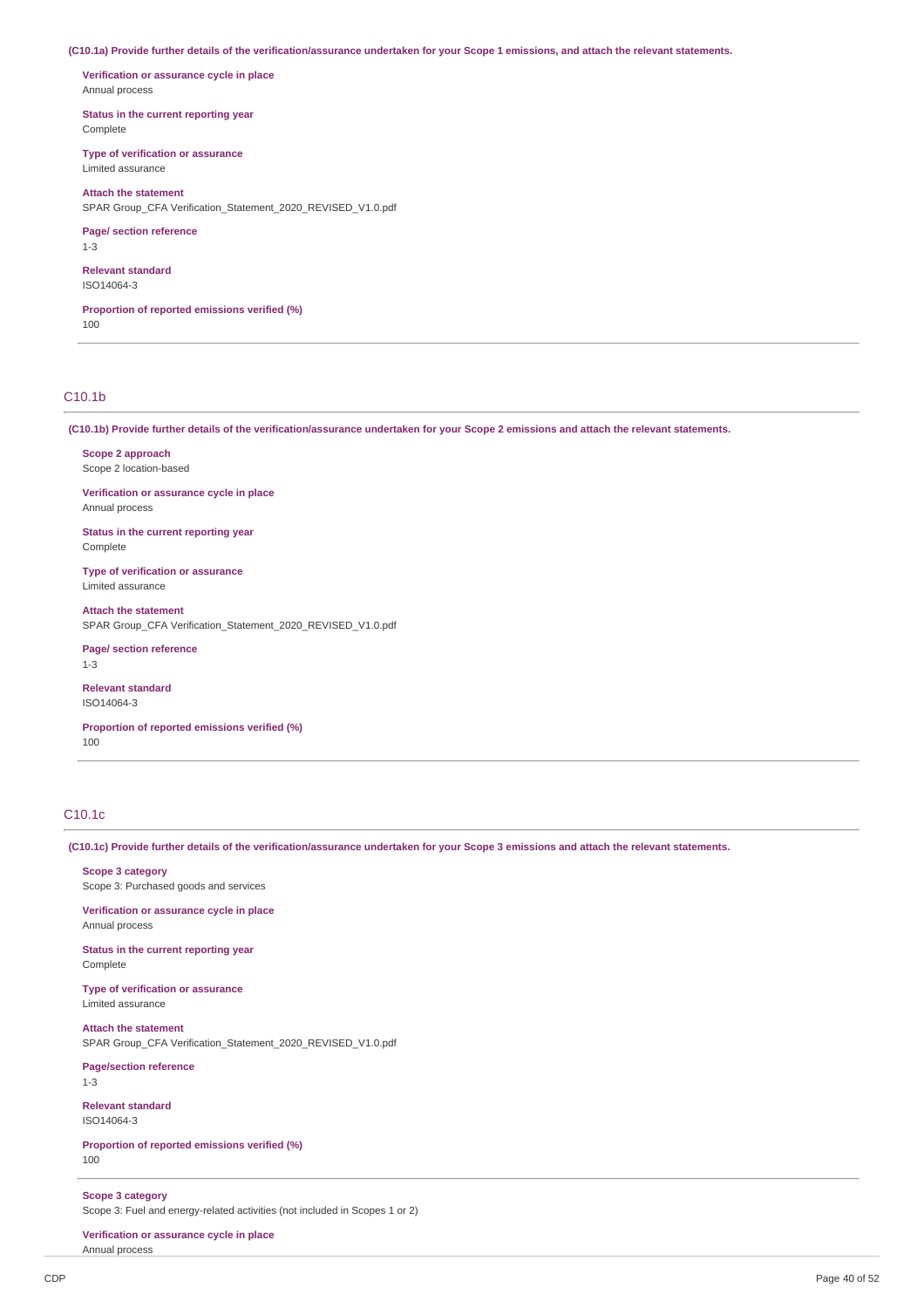### **Status in the current reporting year** Complete

**Type of verification or assurance** Limited assurance

### **Attach the statement** SPAR Group\_CFA Verification\_Statement\_2020\_REVISED\_V1.0.pdf

**Page/section reference** 1-3

**Relevant standard** ISO14064-3

**Proportion of reported emissions verified (%)** 100

**Scope 3 category** Scope 3: Waste generated in operations

**Verification or assurance cycle in place** Annual process

**Status in the current reporting year** Complete

**Type of verification or assurance** Limited assurance

## **Attach the statement**

SPAR Group\_CFA Verification\_Statement\_2020\_REVISED\_V1.0.pdf

**Page/section reference** 1-3

**Relevant standard** ISO14064-3

**Proportion of reported emissions verified (%)** 100

**Scope 3 category** Scope 3: Business travel

**Verification or assurance cycle in place** Annual process

**Status in the current reporting year** Complete

**Type of verification or assurance** Limited assurance

**Attach the statement** SPAR Group\_CFA Verification\_Statement\_2020\_REVISED\_V1.0.pdf

**Page/section reference** 1-3

**Relevant standard** ISO14064-3

**Proportion of reported emissions verified (%)** 100

**Scope 3 category** Scope 3: Employee commuting

**Verification or assurance cycle in place** Annual process

**Status in the current reporting year** Complete

**Type of verification or assurance** Limited assurance

**Attach the statement** SPAR Group\_CFA Verification\_Statement\_2020\_REVISED\_V1.0.pdf

**Page/section reference** 1-3

**Relevant standard** ISO14064-3

**Proportion of reported emissions verified (%)** 100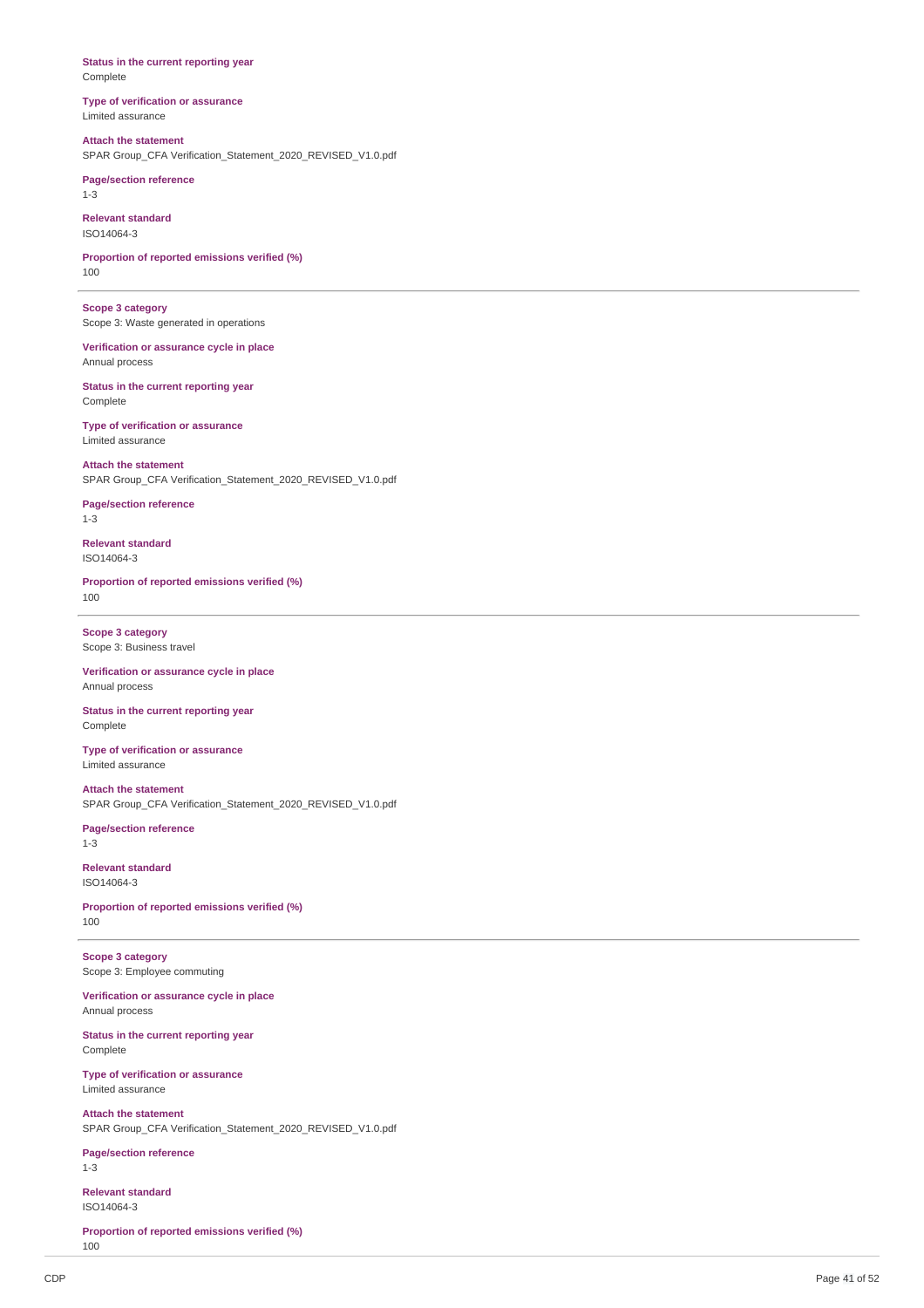# **Scope 3 category**

Scope 3: Downstream transportation and distribution

**Verification or assurance cycle in place** Annual process

**Status in the current reporting year** Complete

**Type of verification or assurance** Limited assurance

**Attach the statement** SPAR Group\_CFA Verification\_Statement\_2020\_REVISED\_V1.0.pdf

### **Page/section reference** 1-3

**Relevant standard** ISO14064-3

**Proportion of reported emissions verified (%)** 100

**Scope 3 category** Scope 3 (downstream)

# **Verification or assurance cycle in place**

Annual process

**Status in the current reporting year** Complete

**Type of verification or assurance** Limited assurance

**Attach the statement** SPAR Group\_CFA Verification\_Statement\_2020\_REVISED\_V1.0.pdf

# **Page/section reference**

1-3

### **Relevant standard** ISO14064-3

**Proportion of reported emissions verified (%)** 100

# C10.2

(C10.2) Do you verify any climate-related information reported in your CDP disclosure other than the emissions figures reported in C6.1, C6.3, and C6.5? Yes

# C10.2a

(C10.2a) Which data points within your CDP disclosure have been verified, and which verification standards were used?

| Disclosure module verification relates to | Data verified                                              | Verification standard | <b>Please explain</b>                    |
|-------------------------------------------|------------------------------------------------------------|-----------------------|------------------------------------------|
| IC6. Emissions data                       | Other, please specify (Outside of Scopes: Non-Kyoto Gases) | ISO 14064-3:2006.     | 100% Non-Kyoto gases emissions verified. |
| C6. Emissions data                        | Other, please specify (Outside of Scopes: Biofuels.)       | ISO 14064-3:2006.     | 100% biofuels emissions verified.        |

# C11. Carbon pricing

# C11.1

(C11.1) Are any of your operations or activities regulated by a carbon pricing system (i.e. ETS, Cap & Trade or Carbon Tax)? Yes

# C11.1a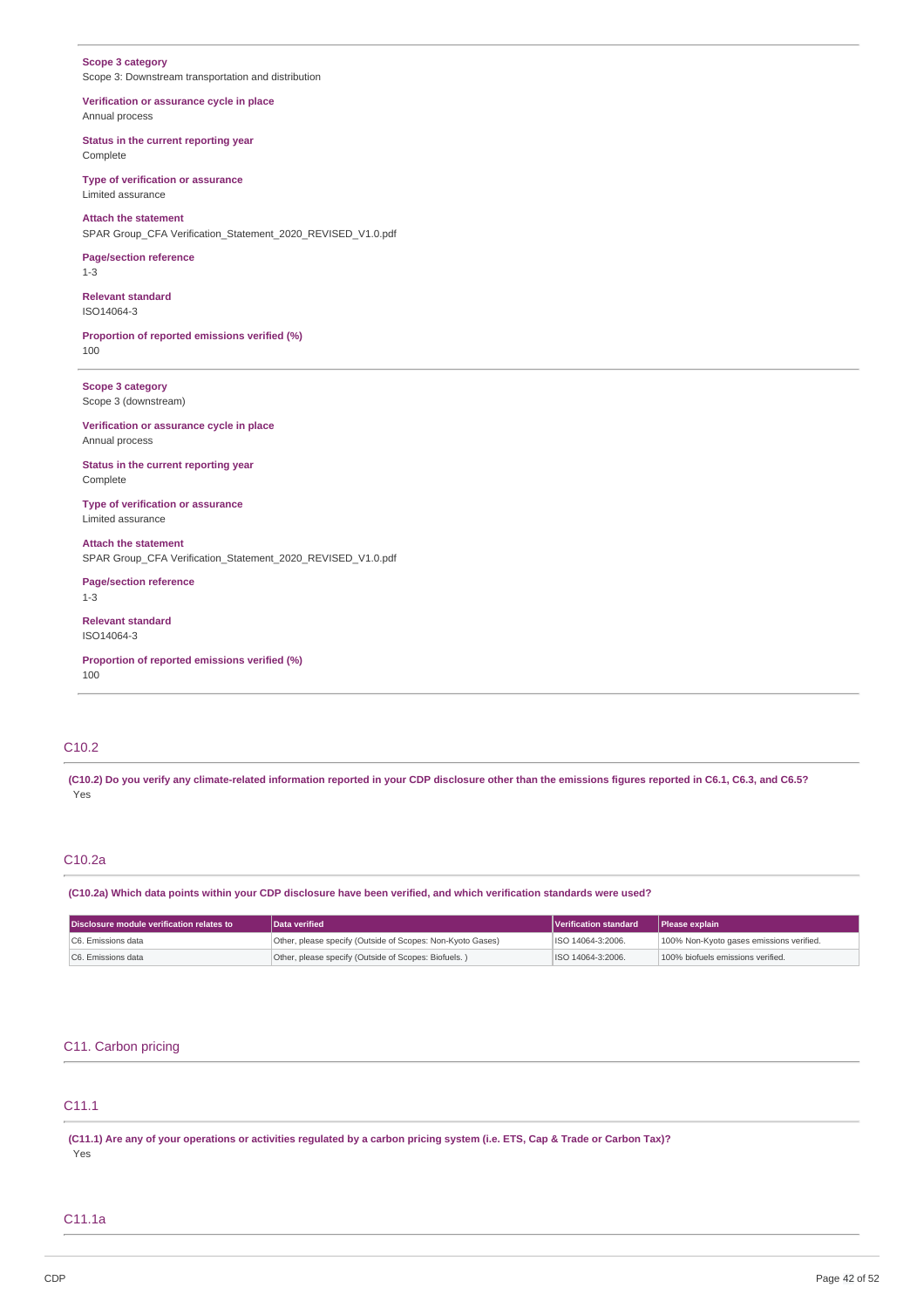**(C11.1a) Select the carbon pricing regulation(s) which impacts your operations.** South Africa carbon tax

# C11.1c

**(C11.1c) Complete the following table for each of the tax systems you are regulated by.**

## **South Africa carbon tax**

**Period start date** January 1 2020

**Period end date** December 31 2020

**% of total Scope 1 emissions covered by tax** 97

**Total cost of tax paid** 1200802

#### **Comment**

The total cost of paid Carbon Tax covers 1 January 2020 – 31 December 2020 period. SPAR's Scope 1 emissions associated with diesel in generators (direct Carbon Tax liability) and mobile fuel consumption (through Carbon Tax fuel levy which is included in the price of fuel to avoid double taxation) are covered by the Carbon Tax, and they account for 97% of SPAR's Scope 1 emissions. Refrigerant gases are not covered by the South African Carbon Tax. SPAR's direct Carbon Tax liability was R14 679. In 2020, Carbon Tax fuel levy was 7ct/litre for petrol and 8ct/litre for diesel. SPAR has consumed 62 936 litres of petrol and 14 771 473 litres of diesel (excluding diesel used in generators), which has resulted in indirect Carbon Tax fuel levy cost of ZAR 1 186 123.

### C11.1d

(C11.1d) What is your strategy for complying with the systems you are regulated by or anticipate being regulated by?

SPAR is collecting data for fuel, electricity and water consumption monthly, which is reviewed quarterly. This process enables the Group to timeously identify and correct any variances in data and data gaps. Using collected data, SPAR annually reports its emissions to the Department of Environment, Forestry & Fisheries (DEFF) to comply with the mandatory GHG Emissions Regulations. Carbon Tax is calculated based on the emissions reported to the DEFF.

The Group receives regular alerts for legislative updates relating to climate change to comply with the current legislation and prepare for any future obligatory requirements to the Group. To reduce SPAR's Carbon Tax liability, emissions reductions actions and initiatives are implemented by the Group. Reduction of carbon footprint is included as one of the Group's operational performance indicator, which is tracked on a monthly basis.

The Group has committed to Science Based Targets (SBTs), based on 2°C global temperatures increase, but with the revised IPCC targets for 1.5°C, SPAR is reviewing its Science Based Targets to be in line with 1.5°C increase. SPAR has made a commitment to become carbon neutral organisation by 2050 and has developed Carbon Reduction Framework, which provides a roadmap to achieve SBTs and guides emissions reduction actions. To establish short-, medium- and long-term impact for the business from increasing temperatures and reduced water availability, SPAR has started scenario planning analysis and will be able to report on it next year.

The Group has designed an Internal Carbon Pricing methodology and SPAR anticipates, following the outcomes of Scenario Planning Analysis, incorporating this methodology into decision making around climate change risks and opportunities.

# C11.2

**(C11.2) Has your organization originated or purchased any project-based carbon credits within the reporting period?** No

# C11.3

**(C11.3) Does your organization use an internal price on carbon?** No, but we anticipate doing so in the next two years

## C12. Engagement

## C12.1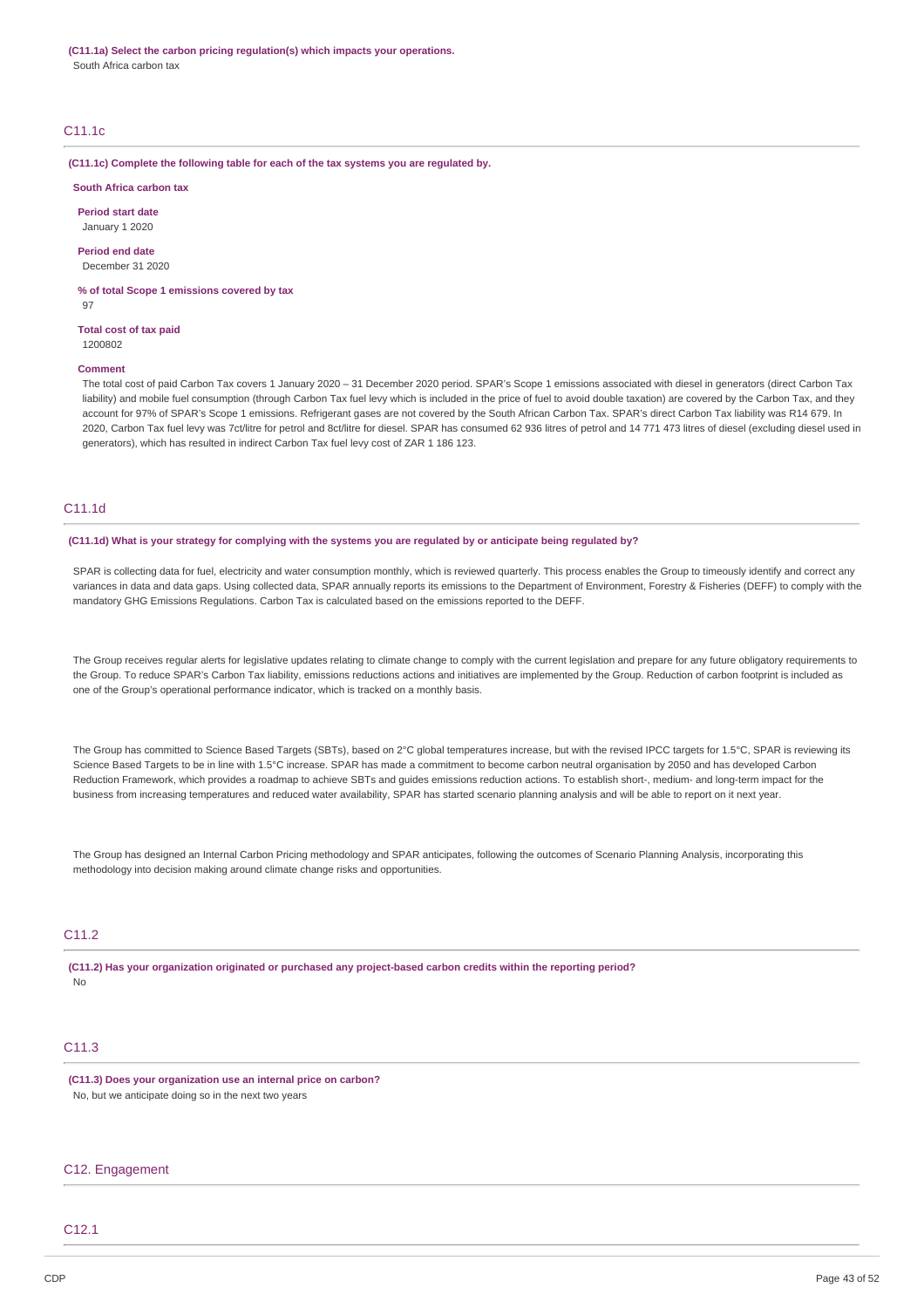### **(C12.1) Do you engage with your value chain on climate-related issues?** Yes, our suppliers Yes, our customers Yes, other partners in the value chain

C12.1a

#### **(C12.1a) Provide details of your climate-related supplier engagement strategy.**

**Type of engagement** Compliance & onboarding

### **Details of engagement**

Included climate change in supplier selection / management mechanism

**% of suppliers by number**

30

**% total procurement spend (direct and indirect)**

67

**% of supplier-related Scope 3 emissions as reported in C6.5**

 $\Omega$ 

#### **Rationale for the coverage of your engagement**

SPAR's sustainable procurement approach places great emphasis on supply chain optimisation and resilience as well as reduced use of natural resources across the supply chain. For this reason, inclusion of sustainability guidelines and supplier environmental selection criteria is conveyed to all SPAR' Brand suppliers.

### **Impact of engagement, including measures of success**

Sustainability guidelines have been conveyed to all existing SPAR suppliers SPAR is working to incorporate sustainability targets around climate change, water and commodities into the supplier service level agreements within the next 2 years.

#### **Comment**

#### **Type of engagement**

Information collection (understanding supplier behavior)

#### **Details of engagement**

Collect climate change and carbon information at least annually from suppliers

**% of suppliers by number**

31

#### **% total procurement spend (direct and indirect)**

67

### **% of supplier-related Scope 3 emissions as reported in C6.5**

 $\Omega$ 

# **Rationale for the coverage of your engagement**

Suppliers is one of SPAR's key stakeholders, and supply chain resilience is among critical factors in ensuring business longevity and sustainability. SPAR annually engages with 19 SPAR's 21 of SPAR Brand suppliers (5 Freshline, 1 Bean Tree and 15 House brands suppliers) to collect through a questionnaire information around suppliers' sustainability practices, climate risks identification and mitigation actions. These suppliers are selected for engagement because of they include top 15 contributors to SPAR House Brands (67% of total procurement spend) and suppliers of forest risk commodities such as palm oil, beef and coffee. Through this engagement, SPAR also collects information arounds suppliers' energy, water and fuel usage refrigerant gasses, food waste and product traceability. SPAR calculates carbon footprint for those suppliers annually and identify and communicate emissions reductions opportunities. Currently, suppliers respond to an internal questionnaire once a year, however, the Group is developing a baseline which will enable setting of suppliers' goals and targets. The engagement, which started in FY2019 continued during the current reporting period with baseline being in development during FY2020. SPAR is also developing an online tool which will allow suppliers to track their own sustainability performance.

### **Impact of engagement, including measures of success**

This engagement has enabled SPAR to collect environmental information for the Group's supply chain which has been used in the revised Sustainability Policy, sustainability targets and goals. The Group also aims to set suppliers' sustainability goals and targets within the next 2 years. SPAR considers measures of success of this engagement to be developed goals and targets, which are currently still underway.

### **Comment**

### **Type of engagement**

Compliance & onboarding

### **Details of engagement**

Other, please specify (Other – localg.a.p. assessments and GLOBALG.A.P audits)

### **% of suppliers by number**

5

#### **% total procurement spend (direct and indirect)**

0

# **% of supplier-related Scope 3 emissions as reported in C6.5**

 $\theta$ 

## **Rationale for the coverage of your engagement**

SPAR together the GLOBALG.A.P Standard has developed localg.a.p. The current standard for farmers providing to retailers is GLOBALG.A.P, yet it was found that it is an incredibly high standard and costly for local farmers and therefore, was hindering small scale farmers from entering the market. SPAR recognised that the GLOBALG.A.P standard was developed by European countries and therefore, did not sufficiently accommodate for circumstances in South Africa. As a result, a localg.a.p assessment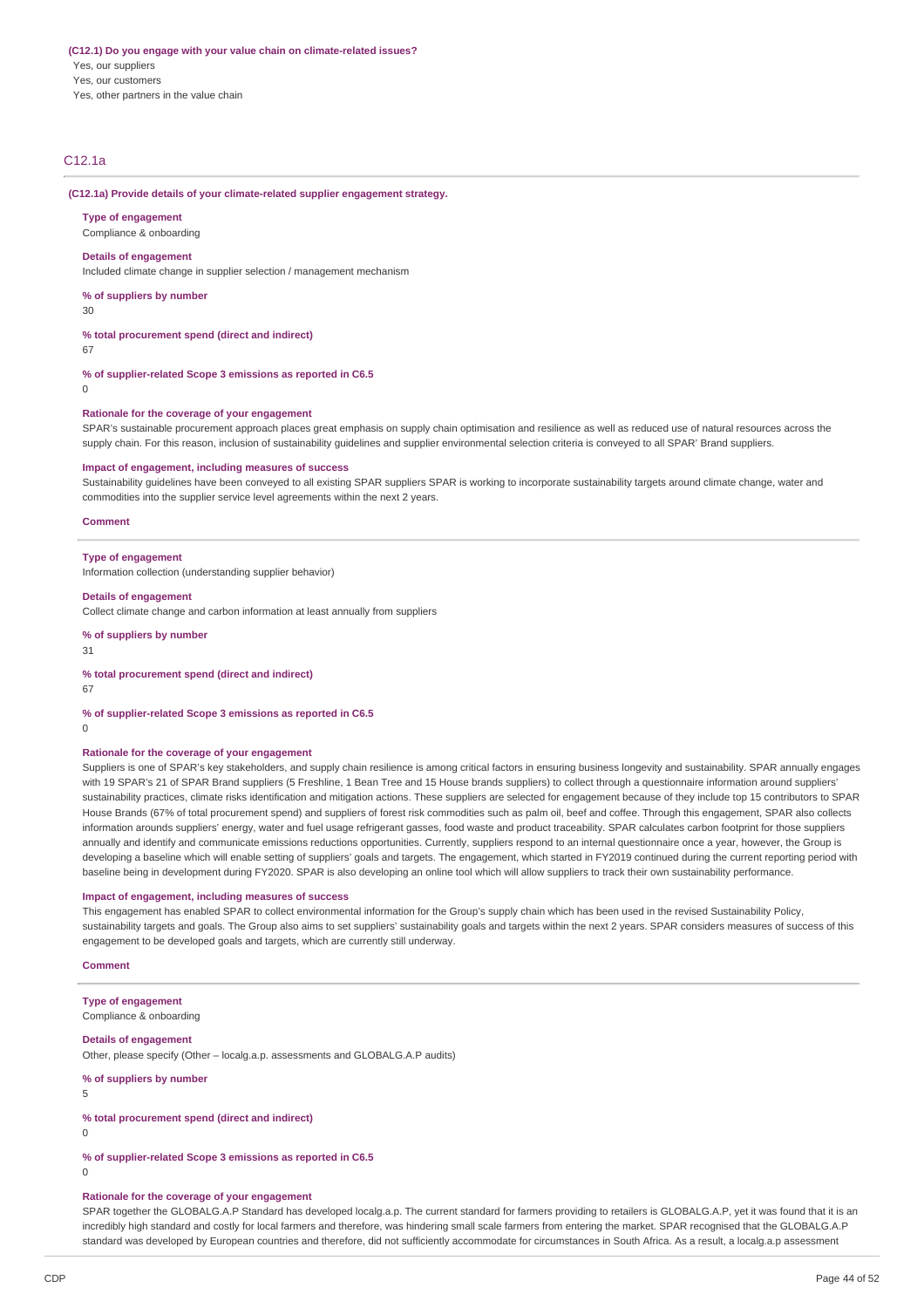was developed so that it could be adopted as a steppingstone towards gaining the GLOBALG.A.P certification. SPAR trains farmers in the localg.a.p. implementation. which incorporates sustainable agricultural practices, including best growing practices and food safety aspects. The assessment promotes access to consistent water supply and efficient irrigation methods such as drip irrigation. Localg.a.p is a stepping stone to safe and sustainable agriculture, and is a capacity building program with three levels of assessment. Suppliers who get selected for the localg.a.p. are mainly small scale SPAR vegetable farmers.

## **Impact of engagement, including measures of success**

During FY2020, 7 SPAR small scale farmers have successfully completed their localg.a.p assessments and received a Letter of Conformance and 3 farmers received GlobalG.A.P Certification. The GlobalG.A.P Certification includes requirements around sustainable water consumption and sustainable farming practices. One of SPAR's suppliers now responds to CDP Climate Change and Water Programmes.

#### **Comment**

#### **Type of engagement**

Engagement & incentivization (changing supplier behavior)

#### **Details of engagement**

Other, please specify (Supplier training)

### **% of suppliers by number**

75

### **% total procurement spend (direct and indirect)**

 $\Omega$ 

**% of supplier-related Scope 3 emissions as reported in C6.5**

 $\Omega$ 

#### **Rationale for the coverage of your engagement**

The SPAR Group recognises the importance of collective responsibility towards sustainable supply chain. SPAR engages with the Group's fresh produce suppliers that supply for SPAR's House Brand - Freshline. As fresh produce farmers are major water users, SPAR engages with suppliers around water saving practices and sustainable farming methods, providing training and assistance. With Freshline suppliers there are number of supplier agreements in place. Questions around those suppliers' business. operations are not uncommon and suppliers are willing to provide information. Some of house brand suppliers already report to CDP and have information requested by SPAR available.

### **Impact of engagement, including measures of success**

Among the key Group's actions around achieving resilience in the supply chain is training suppliers on sustainable farming methods. Such methods promote water efficiency and increased water retention through better soil management practices, resulting in reduced water usage in comparison to conventional farming practises. The success of this engagement is measured by the number of Freshline suppliers that have been trained on sustainable farming methods and SPAR aims to train 100% of SPAR Freshline brand suppliers in these methods by the end of 2022. To date, 75% of the Group's Freshline suppliers have been trained in sustainable farming methods.

## **Comment**

## **Type of engagement**

Engagement & incentivization (changing supplier behavior)

#### **Details of engagement**

Other, please specify (Small scale farmer development programme)

#### **% of suppliers by number**

5

# **% total procurement spend (direct and indirect)**

 $\Omega$ 

# **% of supplier-related Scope 3 emissions as reported in C6.5**

 $\theta$ 

## **Rationale for the coverage of your engagement**

SPAR seeks to create shared value for stakeholders through contribution to responsible living and resources stewardship and suppliers' sustainability journey is crucial for SPAR to achieve those outcomes and be industry leader around sustainability. SPAR as a food retailer is prioritising serving its communities with food that is nutritious. affordable and accessible. SPAR's Rural Hub model supports small-scale farmers by creating markets for their products and contributes towards food security, job creation, income generation, infrastructure development and skills transfer. Initially farmers were encouraged to plant vegetables like cabbage, spinach & butternuts to satisfy the offtake requirements of local rural SPAR stores, but these crops proved not to be viable for the hub farmers to grow due to low margins. In 2020 focus has changed to the production of high-value vegetable crops under the protection of tunnels/ net-houses for delivery into SPAR DC's under the Freshline Brand. This has necessitated substantial investment in infrastructure on the farms. The SPAR remains committed to the provision of the following training interventions for the Rural Hub farmers: • Land preparation • Planting • Integrated pest and disease management • Fertilization • Irrigation • Harvesting • Financial management • Food Safety 10 out of 210 SPAR farmers were trained for SPAR's Rural Hub Model.

### **Impact of engagement, including measures of success**

SPAR measures the success of rural hubs and its supplier engagement model by the number of farmers that are able to successfully deliver produce to the Rural Hub and farmer productivity, specifically, the amount of produce as well as area (ha) farmed. The first rural hub was opened in Ofcolaco, Mopani, Limpopo province, in June 2016 and by September 2017, 5 emerging farmers were supplying produce to 10 SPAR retailers. A permanent packhouse has been operational since August 2017. The second hub, which commenced operations in October 2017, opened in Ikwezi, Mpumalanga province, which unfortunately had to close down in 2019 due to insufficient produce volumes. SPAR has identified the iLembe district in KwaZulu-Natal, with a large number of small-scale farmers, infrastructure and local technical support as an area for an additional Rural Hub. The farmland supplying under the Rural Hub Model has increased from 22 ha to 122 ha of vegetable production. 15 farmers are supplying to Rural Hubs and 100 full time jobs are being created. SPAR has also provided financial support in the form of loans to Rural Hub farmers to improve their farm infrastructure and for farm inputs such as fertilizer and seeds. During FY2020, 10 SPAR small scale farmers received training on sustainable farming practices through the Rural Hub Model. SPAR's commitment to the development of small-scale rural farmers was recognized in 2020, when the SPAR Rural Hub became the overall winner of the ABSA Business Day Supplier Development Award and winner of the ABSA Business Day Rural and Township development award.

### **Comment**

### **Type of engagement**

Innovation & collaboration (changing markets)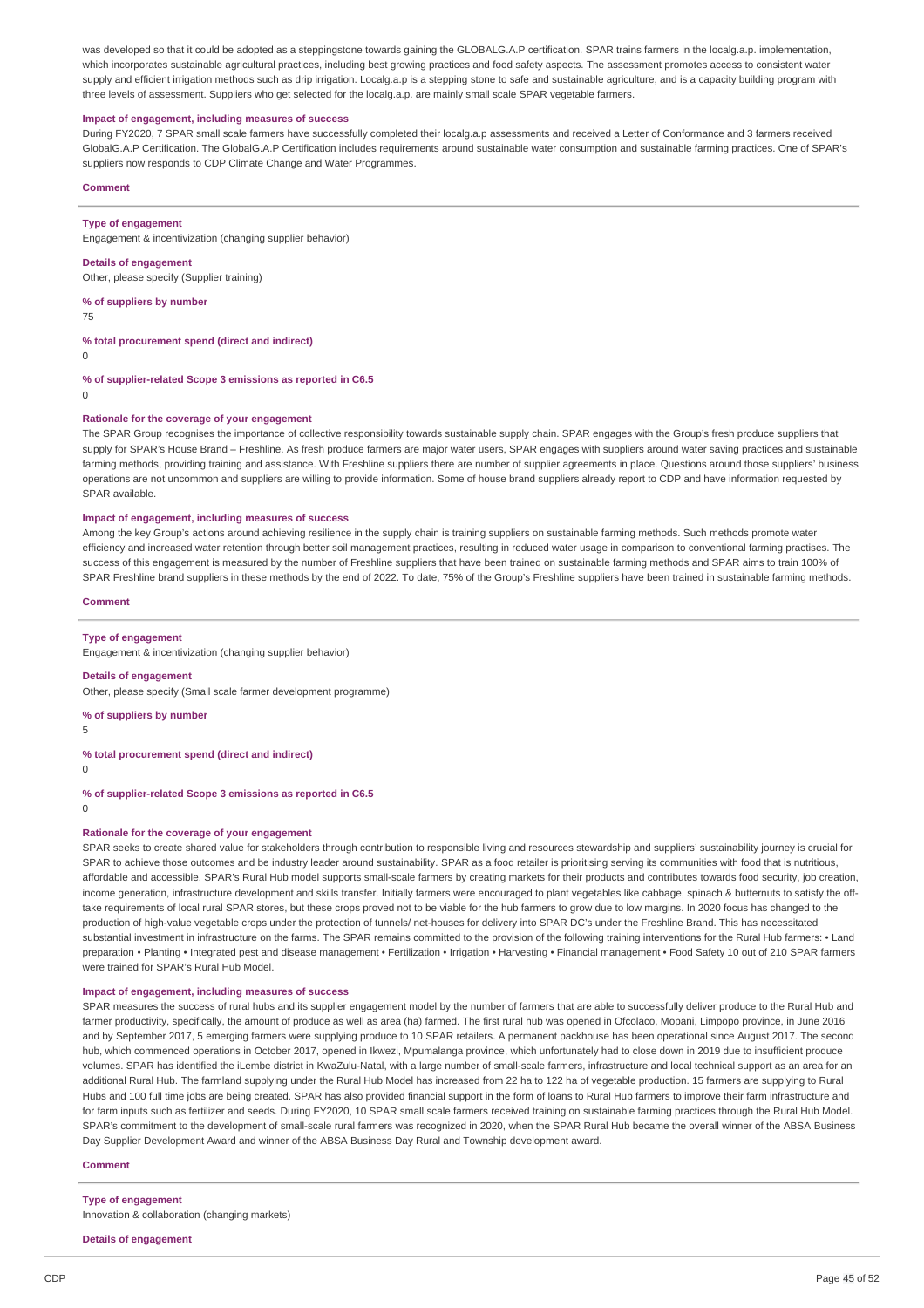Run a campaign to encourage innovation to reduce climate impacts on products and services

### **% of suppliers by number**

10

**% total procurement spend (direct and indirect)**

67

**% of supplier-related Scope 3 emissions as reported in C6.5**

 $\Omega$ 

### **Rationale for the coverage of your engagement**

SPAR is conducting research to improve packaging materials, which involves the engagement of packaging material suppliers to reduce impact that packaging materials have on environment as well as lifecycle impact of final products. Engagements with packaging material suppliers are prioritised due to the large role that packaging materials play in SPAR brand products. This engagement included 10% of SPAR branded suppliers as SPAR engaged with top 5 (out of 50) of its house-branded suppliers.

# **Impact of engagement, including measures of success**

SPAR takes a proactive role in the industry in driving sustainability practices and standards for packaging. As part of this engagement, SPAR encourages its suppliers to reduce the amount of packaging used in SPAR brand products and to redesign packaging to increase recyclability. Engagement with suppliers has resulted in a development of a plastic carrier bag that is made from 100% recycled plastic with 70% post-consumer waste. SPAR measures the success of this engagement by % of packaging products that are recyclable and/or contain recycled content. This includes products that contribute towards the circular economy or allow waste to be diverted from landfill as well as % of SPAR Brands products with packaging that is 100% recyclable and % made from a renewable resource. SPAR has diverted over 4 000 tonnes of plastic waste from landfill annually from its redesigned plastic bag. Furthermore, 100% of SPAR House Brand packaging boxes are made from recycled cardboard and paper, which is backhauled from stores back to distribution centres, creating a closed loop system for cardboard. SPAR milk cartons have been replaced with unbleached board to ensure that the cardboard is recyclable, reducing ink and bleach required to make the cardboard; the closure is made from bioplastic and is 100 % recyclable.

## **Comment**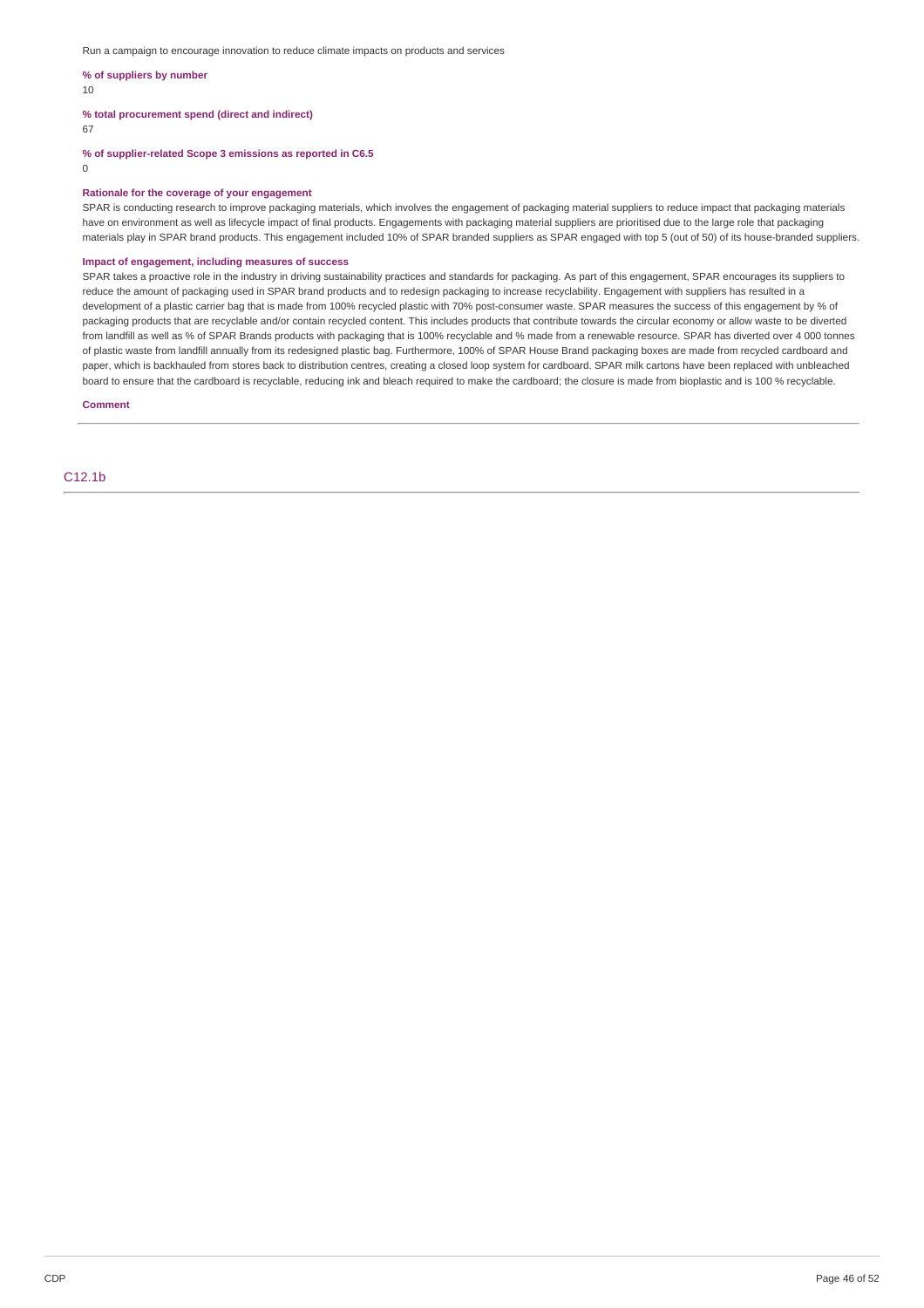#### **(C12.1b) Give details of your climate-related engagement strategy with your customers.**

**Type of engagement**

Education/information sharing

#### **Details of engagement**

Run an engagement campaign to education customers about your climate change performance and strategy

**% of customers by number**

 $\Omega$ 

**% of customer - related Scope 3 emissions as reported in C6.5**

 $\Omega$ 

**Portfolio coverage (total or outstanding)**

<Not Applicable>

#### **Please explain the rationale for selecting this group of customers and scope of engagement**

The SPAR Group is under increasing pressure from stakeholders, including consumers and the broader public, to address environmental issues, particularly climate change. SPAR's biennial market research and analysis has identified that SPAR's high LSM consumers expect to see that SPAR is actively involved in pursuing carbon and waste management programmes and implements water saving initiatives at a store level. If SPAR was unable to demonstrate that the Group is addressing environmental and climate change issues, the overall SPAR brand could suffer over time. SPAR communicates the Group's sustainability progress to customers in store, online through social media platforms and customer care lines. Any sustainability-related customer queries are consolidated and feedback is provided to SPAR's Risk & Sustainability department. Following the release of nature-based documentaries, for example "SeaSpiracy", SPAR has addressed sustainable seafood queries through social media. SPAR also produces regular advertorials outlining the Group's sustainability and climate goals and targets in various magazines and newspapers, for example in the South African Business Day and the Green Economy Journal. The #RethinkTheBag campaign promotes bringing your own bag, buying SPAR paper bag, buying SPAR canvas bag, carrying groceries without a bag and only as a last resort buying a plastic bag.

#### **Impact of engagement, including measures of success**

SPAR regards a measure of success for engagement the levels of engagement achieved with SPAR's customers. Some of SPAR's posts on social media have received over 22 000 views. Currently, SPAR has not quantified how social media views translate to the % of customers that have been engaged, however, the Group plans to establish measures for this engagement in the near future.

#### **Type of engagement**

Collaboration & innovation

**Details of engagement**

Run a campaign to encourage innovation to reduce climate change impacts

**% of customers by number**

4

**% of customer - related Scope 3 emissions as reported in C6.5**

 $\Omega$ 

#### **Portfolio coverage (total or outstanding)**

<Not Applicable>

### **Please explain the rationale for selecting this group of customers and scope of engagement**

SPAR's independently owned stores are seen as customers of the Group. To drive resource efficiency actions and to mitigate the reputational risk of brand damage (More detailed information is included in Risk 8 of this response), where consumers and relevant authorities cannot distinguish between corporate-owned and independent stores, SPAR engages with independently owned retailers (customers of the SPAR Group) to assist them in reducing their carbon footprint. SPAR Group has rolled out of SMART energy metering to 106 SPAR stores. This engagement has been prioritised given that independent retailers are the 'face' of the SPAR Group that the public sees. Smart energy metering has been rolled out to 106 out of 2 414 stores in Southern Africa. The Group is currently in discussions on how it can provide better financial assistance to stores for smart energy meters and solar PV panels. SPAR stores engage with local communities to reduce waste and incentivise waste collection using SPAR vouchers or cashback. The Group promotes the adoption of water efficient practices and technologies among all SPAR stores. Some stores in the Eastern Cape region have rainwater collection tanks installed and boreholes drilled. The SPAR Group is considering smart water meters for SPAR stores, with the distribution centres being prioritised first.

#### **Impact of engagement, including measures of success**

SPAR measures the success of this engagement using achieved resource efficiency. Stores' SMART metering energy benchmark reports are monitored on a monthly basis where stores' energy consumption is anonymously benchmarked in terms of efficiency. Across 89 SPAR stores which have been using smart energy monitoring system for the past 24 months, electricity consumption has decreased by 2%, from 97 675 357 kWh in FY2018 to 96 150 433 kWh in FY2020.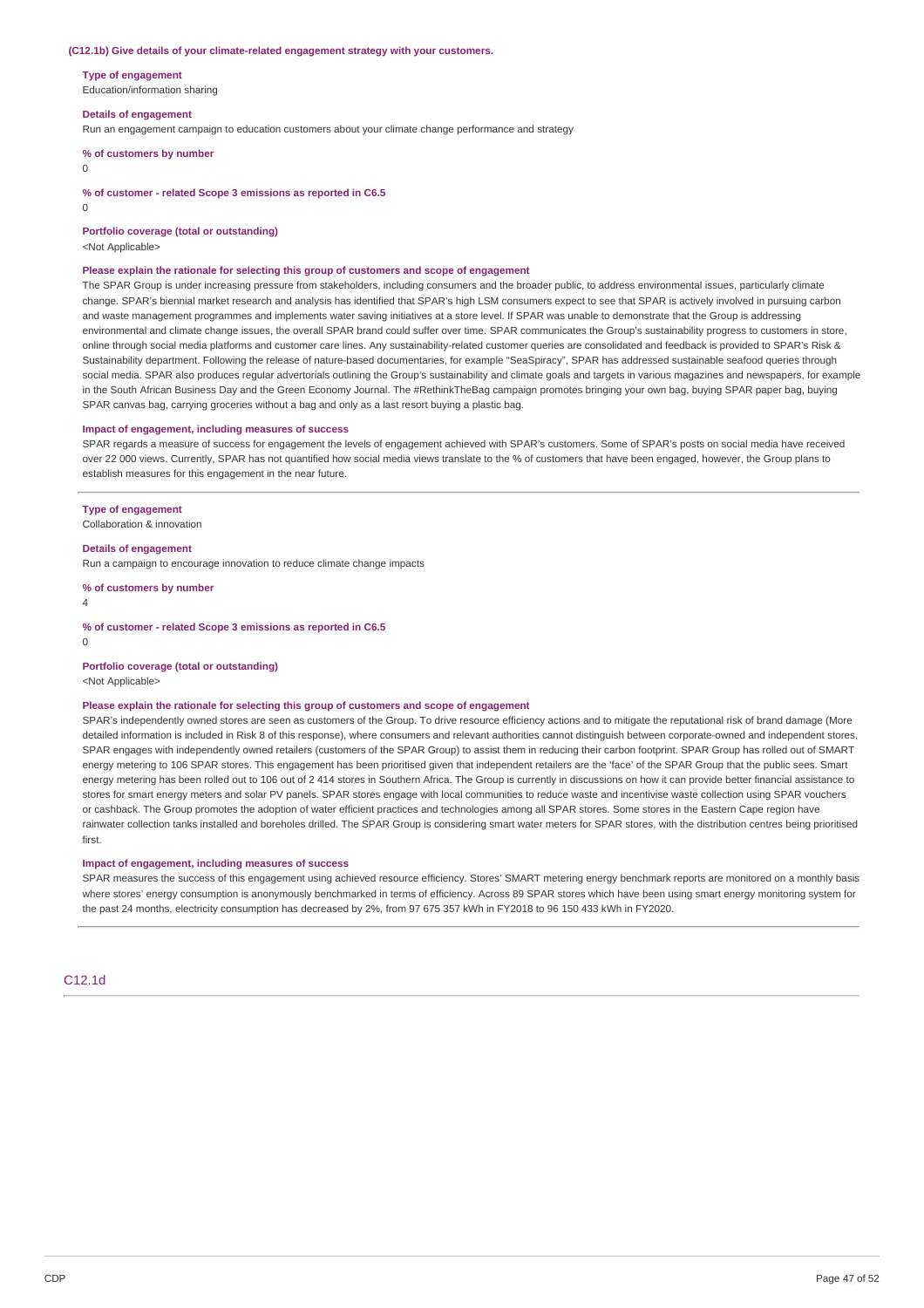#### **(C12.1d) Give details of your climate-related engagement strategy with other partners in the value chain.**

SPAR ensures that the Group's climate-related engagements contribute towards the achievement of the Group's strategic outcomes and support the Group's commitments of "Climate resilient Group" and "Carbon neutrality by 2050". Management of climate change risks and climate issues is an important aspect in SPAR's sustainability journey. SPAR's Sustainability Commitment "My SPAR, Our Tomorrow" provides further guidance on climate, energy, water, waste and emissions reductions strategic actions and hence influence SPAR's climate-related engagements.

The Group ensures that all engagements around climate and climate resilience are aligned with the above mentioned climate change and sustainability commitments and their respective strategic actions. SPAR considers other partners in the value chain to be local communities, regulators, policy makers, industry bodies and non-governmental organisations as engagements with these stakeholders drive management of climate risks and issues and assist SPAR with identification of new climate opportunities.

SPAR promotes climate resilience through restoration of ecosystems and ecosystem services among local communities. SPAR's Eastern Cape distribution centre is a major stakeholder in the Bluewater Bay catchment, and a member of the community that uses water in the catchment. As a member of the community that uses that natural resources in the surrounding environment SPAR invests in rehabilitating the local environment of the Zwartkops River and assists with the removal of plastics and other rubbish from the river through awareness campaigns and donations.

SPAR further engages with regulators, local municipalities as well as industry associations around sustainability and climate change issues. SPAR has started discussions with City of eThekwini and City of Cape Town municipalities through various forums such as the Durban Chamber of Commerce and the National Business Initiative (NBI) on how to assist municipalities in meeting their plans towards carbon neutrality as well as climate and water resilience. The SPAR Group as a founding member of the Plastics Pact, developed by the WWF-SA, which is a platform to collaborate address issues of plastic waste and pollution.

# C12.3

(C12.3) Do you engage in activities that could either directly or indirectly influence public policy on climate-related issues through any of the following? Direct engagement with policy makers Trade associations Funding research organizations Other

## C12.3a

#### **(C12.3a) On what issues have you been engaging directly with policy makers?**

| <b>Focus of</b><br>legislation position       | Corporate Details of engagement                                                                                                                                                                                                                                                                                                                                                                                                                                                                                                                                                                                                                    | <b>Proposed legislative solution</b>                                                                                                                                                                                                                                                                                                                                                                                                                                                                                                                                                                                                                                                                                                                                                                   |
|-----------------------------------------------|----------------------------------------------------------------------------------------------------------------------------------------------------------------------------------------------------------------------------------------------------------------------------------------------------------------------------------------------------------------------------------------------------------------------------------------------------------------------------------------------------------------------------------------------------------------------------------------------------------------------------------------------------|--------------------------------------------------------------------------------------------------------------------------------------------------------------------------------------------------------------------------------------------------------------------------------------------------------------------------------------------------------------------------------------------------------------------------------------------------------------------------------------------------------------------------------------------------------------------------------------------------------------------------------------------------------------------------------------------------------------------------------------------------------------------------------------------------------|
| Adaptation Support<br><b>or</b><br>resilience | SPAR has started discussions with City of eThekwini and City of Cape Town<br>municipalities through various forums such as the Durban Chamber of Commerce<br>and the National Business Initiative (NBI) on how to assist municipalities in meeting matters.<br>their plans towards carbon neutrality as well as climate and water resilience.<br>SPAR's Western Cape distribution centre has engaged in the past with the City of<br>Cape Town municipality, local industry and businesses around water security and<br>protection of the Table Mountain Ground Water Aquifer and surrounding wetlands.                                            | At this stage SPAR has not proposed any legislative solutions towards municipal carbon neutrality<br>plans or climate and water resilience. The Group instead provides input into discussions around those                                                                                                                                                                                                                                                                                                                                                                                                                                                                                                                                                                                             |
| Adaptation Support<br><b>or</b><br>resilience | The SPAR Group's stakeholder focus was driven by a strategy for increased local<br>sourcing from emerging smallholder farmers. This programme includes assisting<br>such farmers in achieving sustainable farming practices. SPAR has engaged with<br>the Department of Environment, Fisheries and Forestry (DEFF) and the<br>Department of Agriculture, Land Reform and Rural Development (DALRRD) to<br>share knowledge and gain support for the programme, which can assist in wider<br>adaptation resilience in South African agriculture. SPAR has engaged with the<br>DEFF through regular visits to farms for information sharing sessions. | SPAR in conjunction with the GLOBALG.A.P has developed the localg.a.p assessment. The current<br>standard for farmers supplying to retailers is the GLOBALG.A.P, yet it was found that it is an incredibly<br>high standard and costly for local farmers and therefore, was hindering small scale farmers from<br>entering the market. SPAR recognised that the GLOBALG.A.P standard was developed by European<br>countries and therefore, did not sufficiently accommodate small scale farmers in South Africa. As a<br>result, a local standard was developed so that it could be adopted as a steppingstone towards gaining<br>the GLOBALG.A.P certification. Many scale farmers upon training on the localg.a.p. implementation<br>have now progressed and obtained the GlobalG.A.P Certification. |

# C12.3b

**(C12.3b) Are you on the board of any trade associations or do you provide funding beyond membership?** Yes

# C12.3c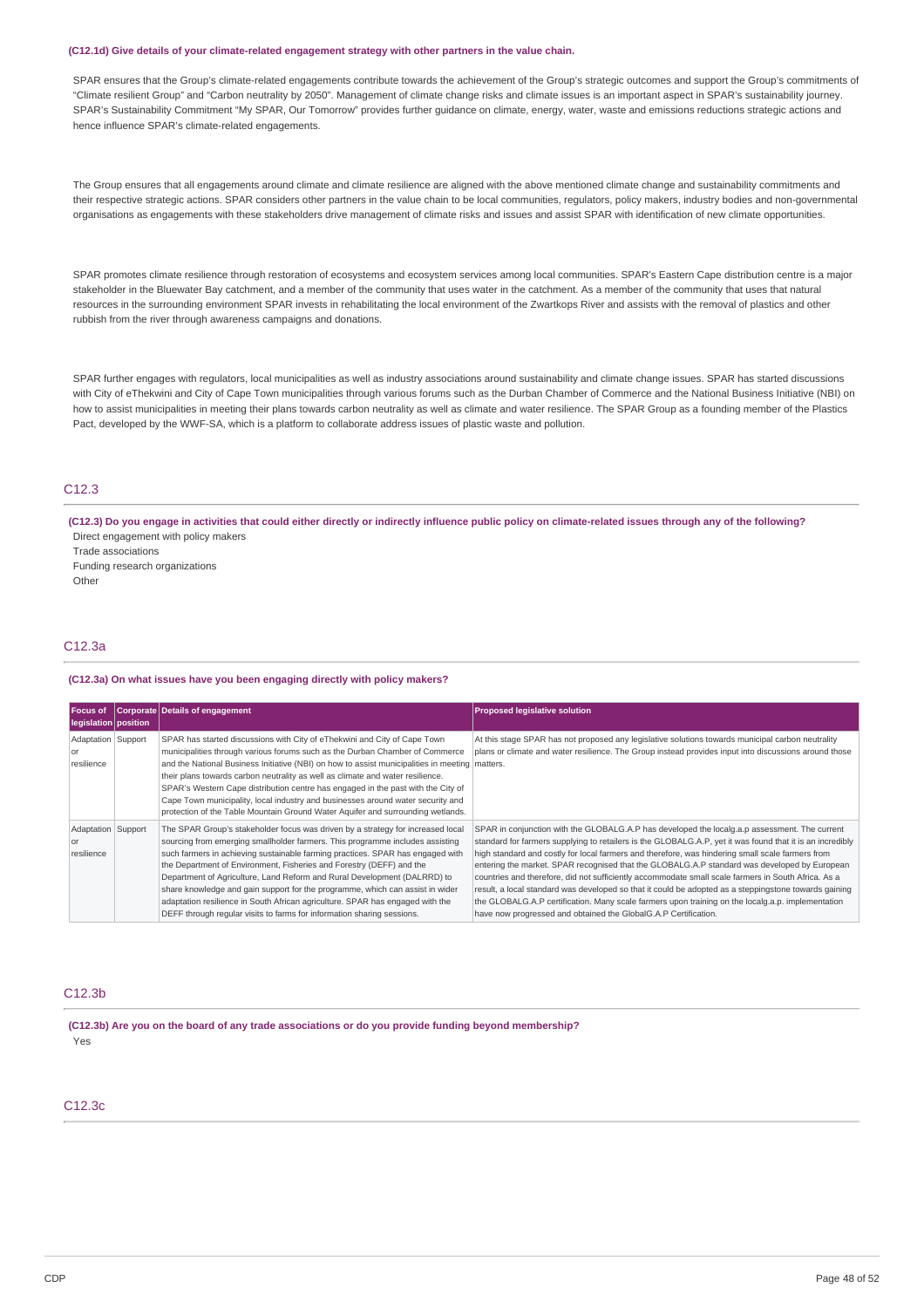#### **Trade association**

Consumer Goods Council of South Africa (CGCSA)

#### **Is your position on climate change consistent with theirs?**

Consistent

### **Please explain the trade association's position**

The CGCSA engages with government and policy makers on all issues relating to the industry, one of which is climate change. The CGCSA supports systems, processes and principles that will enable trade to be better, faster, more efficient and environmentally friendly. The CGCSA has engaged with its members that include large industry stakeholders in South Africa, around the adoption of the Sustainable Development Goals (SDGs). Industry meets regularly to discuss the SDGs and create action plans to help the industry to adopt the SDGs. The CGCSA facilitates such workshops and gets industry expertise to advise and guide members on how best to implement sustainable business practises. Other examples include water efficiency within businesses, particularly during the drought experienced in the Western Cape province, when a number of key stakeholders including government, retailers, suppliers and water experts presented cases studies on how to reduce water usage. Other topics include the Amendment to the National Waste Act as well as responsible packaging workshops and climate actions plans, including integration and reporting under the Carbon Tax.

#### **How have you influenced, or are you attempting to influence their position?**

One of the SPAR Group's Executive is on the board of the CGCSA. Through the CGCSA, SPAR advocates for sustainable business practices in the retail sector through increased efficiencies (water and energy), reduced waste and reduced emissions.

#### **Trade association**

National Business Initiative (NBI)

#### **Is your position on climate change consistent with theirs?**

Consistent

#### **Please explain the trade association's position**

The NBI engages with the government on climate change regulation and policy, voicing the comments and concerns of its business members and assisting the government with the transition to a low carbon economy. The NBI links business practises with national and global goals and objectives/commitments. The NBI bridges the gap between the government and industry by representing both parties. Issues that have been undertaken by the NBI in the last financial year was identifying the Sustainable Development Goals (SDGs) that South Africa needs to focus on in order to meet commitments and creating a space for industry to understand how to conducts business while contributing towards national goals.

### **How have you influenced, or are you attempting to influence their position?**

As a member of the NBI, SPAR attends discussions on climate regulation, uses NBI as a platform to make comments around relevant current and emerging climate change legislation and share SPAR's experiences to other NBI members.

## C12.3d

**(C12.3d) Do you publicly disclose a list of all research organizations that you fund?** No

## C12.3e

### **(C12.3e) Provide details of the other engagement activities that you undertake.**

SPAR acknowledges that there is a global concern over the over-exploitation of seafood resources and environmental impacts from fishing and aquaculture activities on marine ecosystems. Retailers and wholesalers which are major role players in the South African seafood industry can help drive positive change in fisheries by supporting sustainable seafood choices from responsibly managed sources and creating market-driven incentives. SPAR aims to ensure that all its seafood is responsibly procured and supports sustainable fisheries and aquaculture operations.

SPAR together with other retailers, food wholesalers, fisheries suppliers and government wrote a letter of support to the Namibian government, requesting that better management practises be adopted by the Namibian Hake Industry (NHI). As a result of the letter and pressure from all retailers and suppliers, the NHI is now certified by the Marine Stewardship Council (MSC) to ensure that good fishing practises have been adopted and that fisheries are managed responsibly. This is a part of SPAR's commitment to improve business practices by incorporating sustainability. Once the Namibian Hake Industry has been MSC certified, SPAR's Private Label will have all its species either listed as Green or under Improvement, in compliance with the WWF South Africa Sustainable Seafood Initiative (WWF-SASSI).

SPAR has also advocated through DEFF with a letter of support from all South African retailers and suppliers, requesting that the Indian Ocean Tuna Commission (IOTC) adopts a 20% reduction in the catch of Yellowfin Tuna, in response to a recent research that indicates that the stock could collapse within five years, if immediate steps were not taken. As a result of this letter and engagement with the IOTC, the IOTC adopted better management practises and now there is a harvest rule in place. Although this is not a resource that SPAR as a retailer relies on, this is a globally shared resource that was at risk due to poor management and overfishing. SPAR continues to show its support for sustainable management practises within the IOTC by being a signatory to an advocacy letter through the IOTC annually.

The SPAR Group also engages with small scale fishers in South Africa and provide them with an opportunity to trade independently in SPAR's stores. Furthermore, SPAR trains small scale fishers on sustainable fishing.

## C12.3f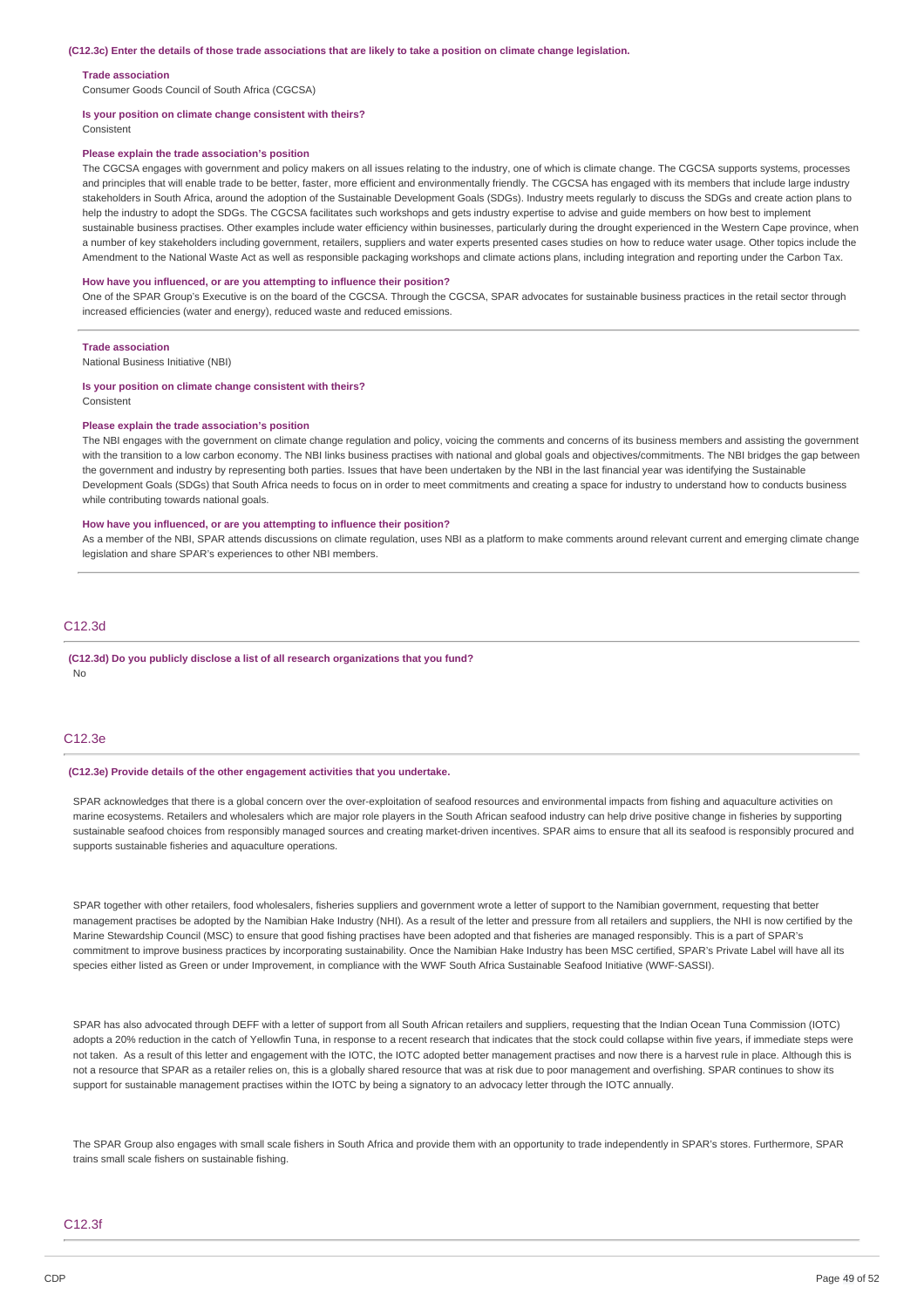### (C12.3f) What processes do you have in place to ensure that all of your direct and indirect activities that influence policy are consistent with your overall climate **change strategy?**

The Social and Ethics Committee, responsible for climate policy and strategy, reviews activities and engagements that influence policy and checks their alignment to overall strategy.

SPAR ensures that the Group's climate-related engagements contribute towards the achievement of the Group's strategic outcomes and support the Group's commitments of "Climate resilient Group" and "Carbon neutrality by 2050". SPAR's Sustainability Commitment "My SPAR, Our Tomorrow" provides further guidance on climate, energy, water, waste and emissions reductions strategic actions and hence influence SPAR's climate-related engagements.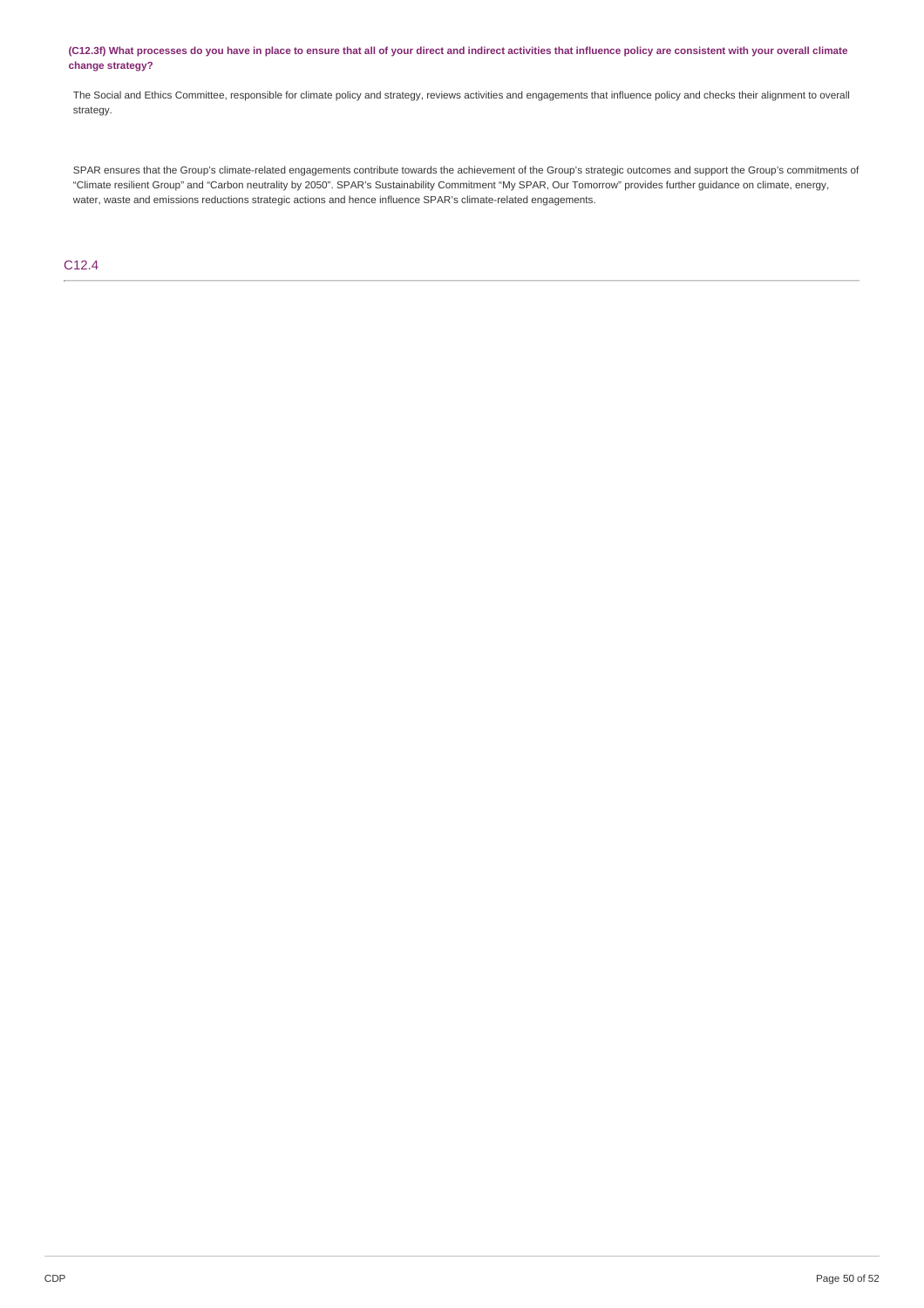(C12.4) Have you published information about your organization's response to climate change and GHG emissions performance for this reporting year in places **other than in your CDP response? If so, please attach the publication(s).**

## **Publication** In mainstream reports

**Status**

Complete

**Attach the document** SPAR\_IAR\_2020\_Final.pdf

**Page/Section reference** 20-21, 42-50, 55-57, 94-96, 120-123.

## **Content elements**

Governance Strategy Risks & opportunities

## **Comment**

**Publication** In voluntary sustainability report

**Status** Complete

## **Attach the document**

SPAR\_Environmental\_and\_social\_supplementary\_report\_2020\_Final.pdf

# **Page/Section reference**

1-36.

# **Content elements**

Governance Strategy Risks & opportunities Emissions figures Emission targets Other metrics

### **Comment**

**Publication**

In voluntary communications

# **Status**

Complete

**Attach the document** 61106 SPAR Sustainability Advert\_03\_AW[2].pdf

# **Page/Section reference**

1

# **Content elements**

Strategy Emissions figures Other metrics Other, please specify (Sustainability Initiatives)

### **Comment**

A voluntary communication in the Green Economy Journal.

# **Publication**

In voluntary communications

**Status** Complete

### **Attach the document**

60730\_spar\_green\_eco\_ad\_cr.pdf

## **Page/Section reference**

1

### **Content elements**

Strategy Emissions figures Other metrics Other, please specify (Sustainability Initiatives)

### **Comment**

A voluntary communication in the Green Economy Journal.